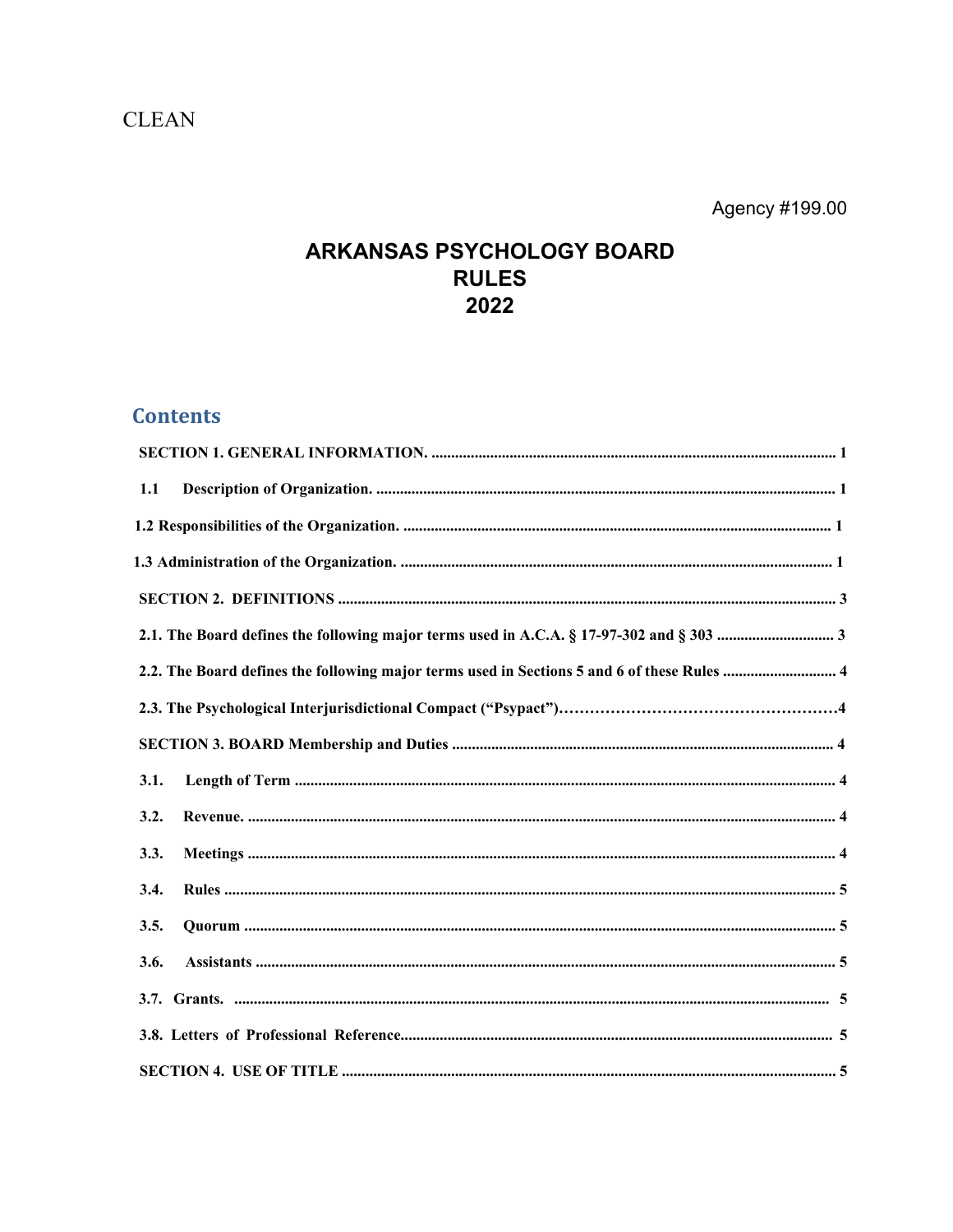| 4.1  |  |
|------|--|
|      |  |
|      |  |
| 5.1  |  |
| 5.2. |  |
|      |  |
|      |  |
|      |  |
|      |  |
|      |  |
|      |  |
|      |  |
|      |  |
|      |  |
|      |  |
| 7.1  |  |
| 7.2. |  |
| 7.3. |  |
| 7.4. |  |
|      |  |
| 7.6. |  |
| 7.7. |  |
|      |  |
| 8.1  |  |
| 8.2  |  |
|      |  |
|      |  |
| 8.4. |  |
|      |  |
| 9.1. |  |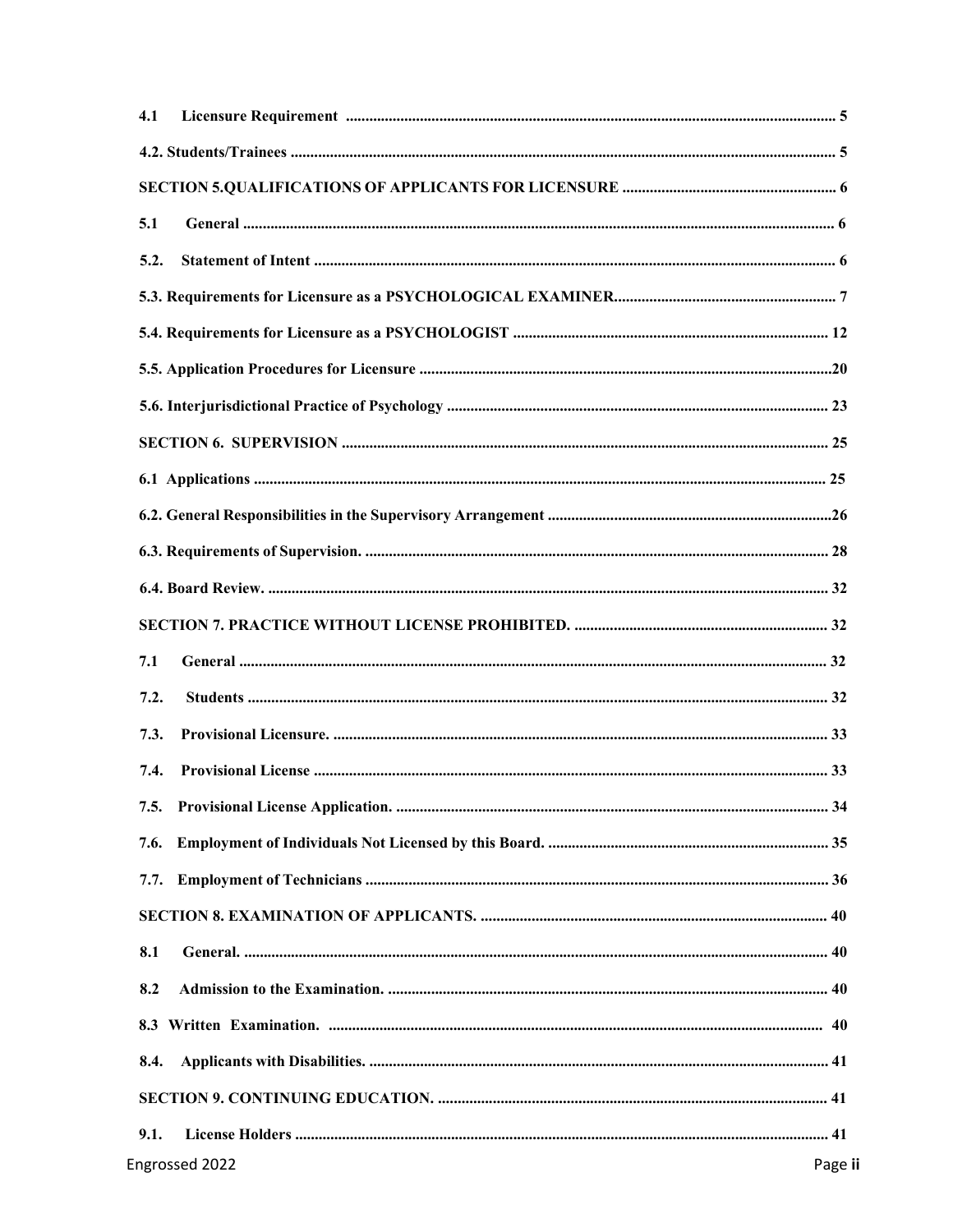| 9.2.  |                                                                                               |      |
|-------|-----------------------------------------------------------------------------------------------|------|
|       |                                                                                               |      |
| 10.1. |                                                                                               |      |
| 10.2. |                                                                                               |      |
| 10.3. | Reciprocal Licensure for Active Duty Military Members, Returning Veterans, and Their          |      |
|       |                                                                                               |      |
|       |                                                                                               |      |
| 11.1. |                                                                                               |      |
| 11.2. |                                                                                               |      |
| 11.3. |                                                                                               |      |
| 11.4. |                                                                                               |      |
| 11.5. |                                                                                               |      |
| 11.6. | Basis of Suspension, Refusal, Revocation, Fine, Letter of Reprimand or Additional Education - |      |
|       |                                                                                               |      |
| 11.8. |                                                                                               |      |
| 11.9. |                                                                                               |      |
|       |                                                                                               |      |
|       |                                                                                               |      |
|       | SECTION 12. SUSPENSION, REFUSAL, OR REVOCATION OF LICENSE: JUDICIAL REVIEW 49                 |      |
| 12.1  |                                                                                               |      |
| 12.2. |                                                                                               |      |
| 12.3. |                                                                                               |      |
|       |                                                                                               |      |
|       |                                                                                               |      |
|       |                                                                                               |      |
|       |                                                                                               |      |
| 13.2  |                                                                                               |      |
| 13.3. |                                                                                               |      |
| 13.4. |                                                                                               |      |
|       | ngrossed 2022                                                                                 | Page |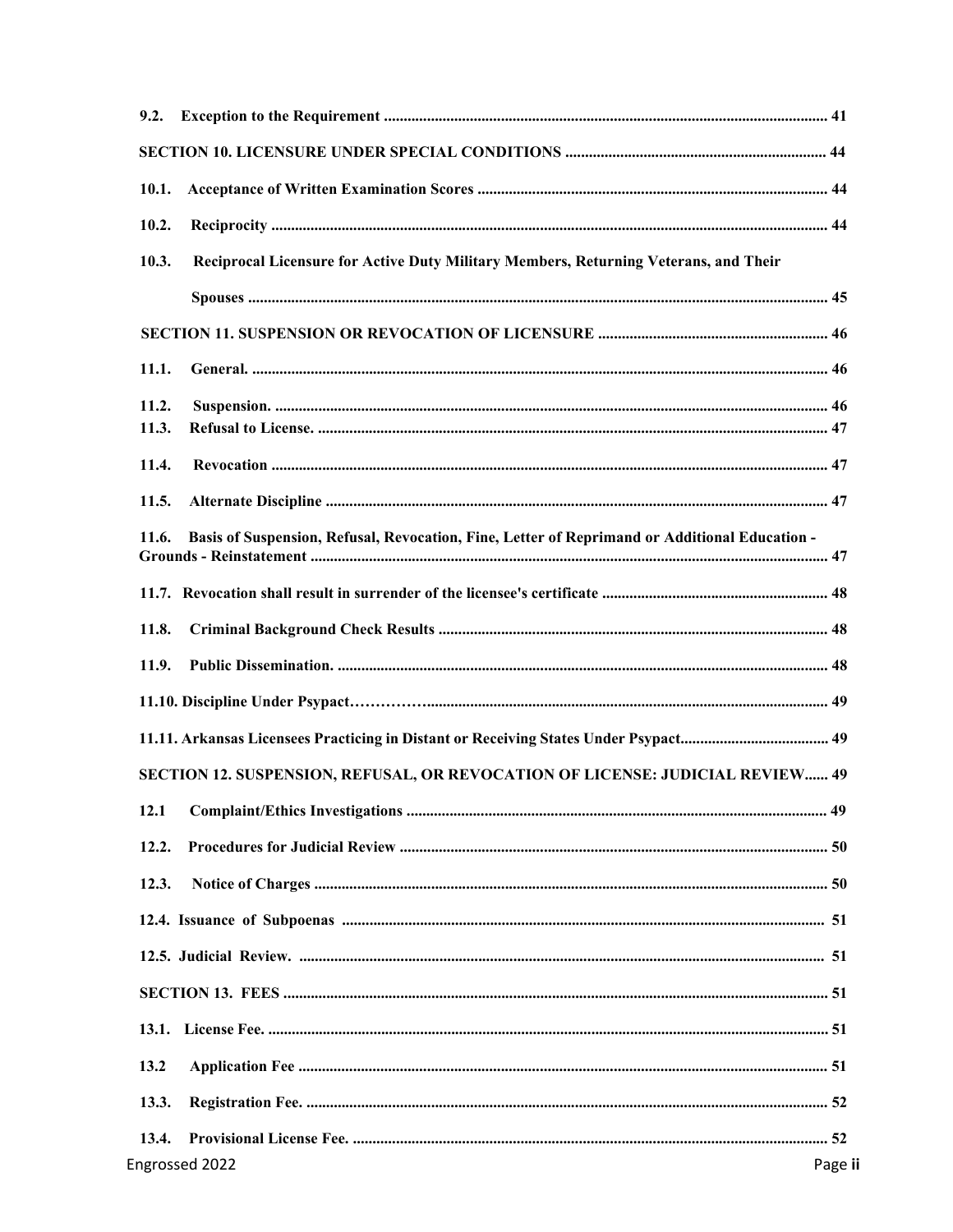| 13.6.                                                                                         |  |
|-----------------------------------------------------------------------------------------------|--|
|                                                                                               |  |
|                                                                                               |  |
|                                                                                               |  |
| 14.1.                                                                                         |  |
| 14.2.                                                                                         |  |
| 14.3.                                                                                         |  |
| 14.4.                                                                                         |  |
| 14.5.                                                                                         |  |
|                                                                                               |  |
|                                                                                               |  |
|                                                                                               |  |
|                                                                                               |  |
|                                                                                               |  |
|                                                                                               |  |
|                                                                                               |  |
| Minimum standards for establishing psychologist/psychological examiner-patient/client<br>19.1 |  |
| 19.2<br>Requirement for All Services Provided by Providers using Telepsychology  56           |  |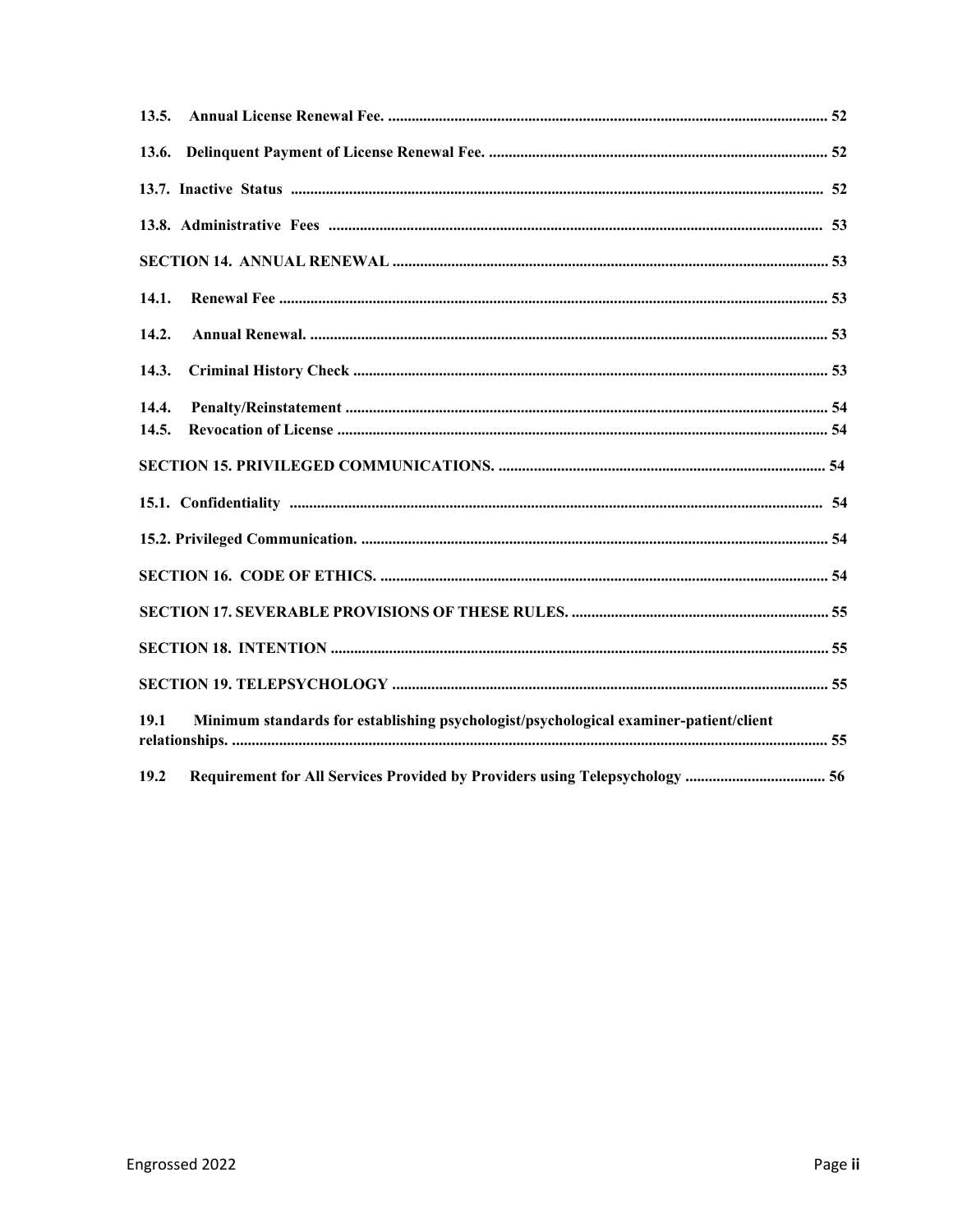# **ARKANSAS PSYCHOLOGY BOARD RULES 2022**

### **SECTION 1. GENERAL INFORMATION.**

## **1.1 Description of Organization.**

The Arkansas Psychology Board is composed of nine (9) members appointed by the Governor of the State of Arkansas to staggered terms of five (5) years. Appointments for all positions, except the Consumer Representative and the Senior Citizen Representative, will be made from a list of nominees submitted to the Governor by the Arkansas Psychological Association or the Arkansas Association of Psychological Examiners, or by other interested Arkansas licensed Psychologists or Psychological Examiners as documented by a list which has attached thereto the signatures of at least twenty (20) licensed Psychologists or Psychological Examiners. Membership of the Board will be composed of one (1) academic Psychologist engaged in full-time teaching of psychology at the graduate level at an approved institute of higher learning or holding an active faculty appointment in an American Psychological Association approved pre or post-doctoral internship program;, four (4) practicing Psychologists engaged in the full-time practice of psychology with at least one (1) Psychologist engaged in the full-time, private practice of psychology, and two (2) Psychological Examiners engaged in the fulltime practice of psychology. Each Psychologist and Psychological Examiner must have been licensed to practice psychology in Arkansas for at least five (5) years immediately preceding appointment to the Board. The Consumer Representative and the Senior Citizen Representative, appointed from the general public, subject to confirmation by the Senate (Chapter 97, Statute 17-97-210; Act 113 of 1977; Act 939 of 1979; Act 955 of 1995) who are not actively engaged in or retired from the practice of psychology shall be voting members at-large.

### **1.2 Responsibilities of the Organization.**

The Board is charged by law with regulating the practice of psychology in the State of Arkansas including, but not limited to, examining and passing upon the qualification of applicants for the practice of psychology. The major responsibility of the State Board is to insure that the people of the State of Arkansas are protected from misrepresentation, unethical practice, and/or incompetence in the practice of psychology.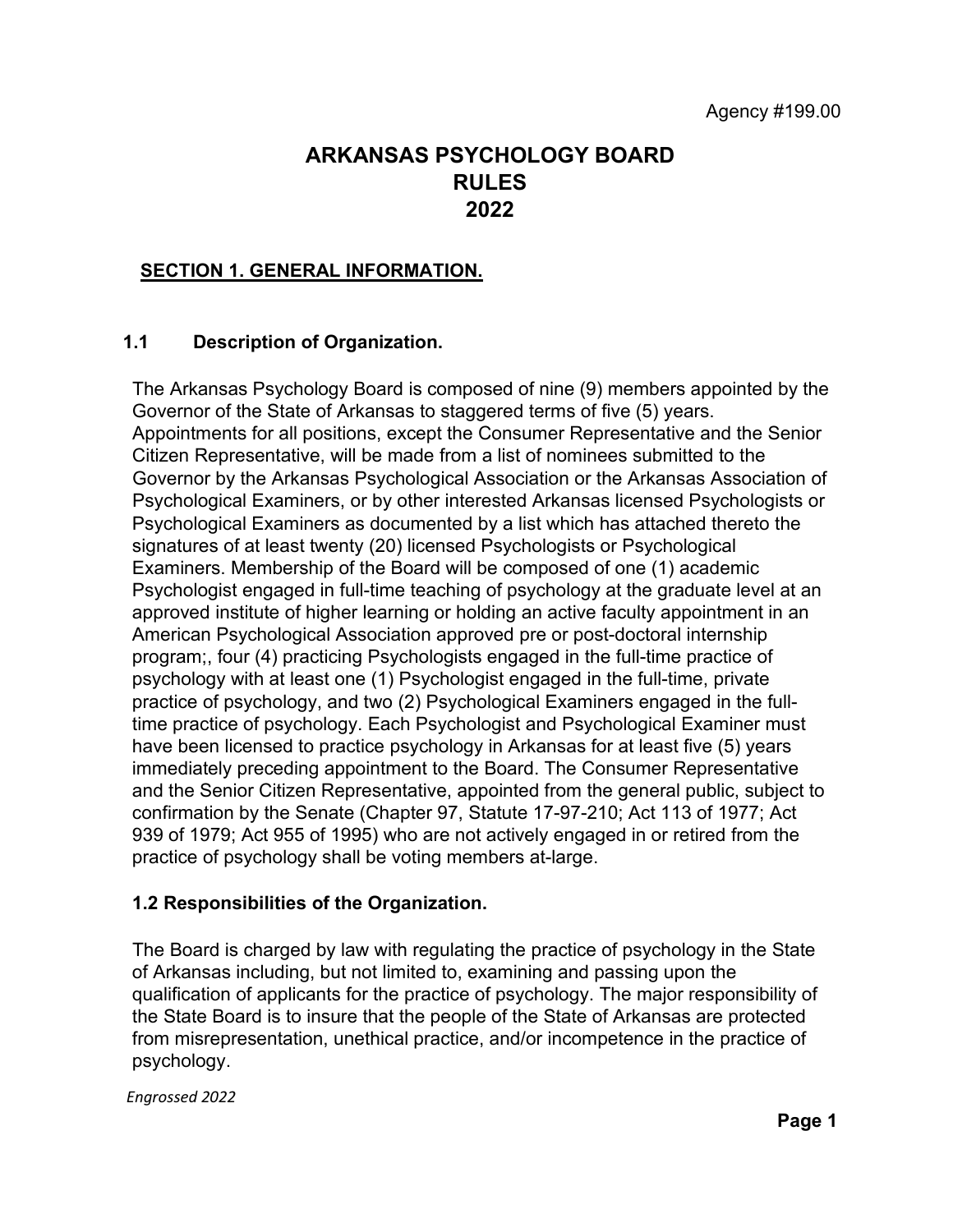## **1.3 Administration of the Organization.**

The Board is charged by law with administering its duties consistent with the Act under which it was organized and authorized to regulate the practice of psychology. Consistent with the Administrative Procedure Act and in the interest of the public of the State of Arkansas, the following are the major administrative responsibilities of the Board:

> 1.3. A. Records. Records of the Board shall be kept, maintained, and available for inspection according to the Freedom of Information Act.

1.3. B. Public Meetings. All Board meetings, except as otherwise specifically provided by law, whether formal or informal, shall be open to the public.

1.3. C. Public Notice. The date, time, and place of meetings shall be furnished to anyone requesting the information and shall be routinely published.

1.3. D. Forms. All forms and accompanying instructions shall follow these Rules.

1.3. E. Directory. The Board shall provide a Directory to the public upon request, which may be published in electronic form that includes the following:

1.3. E. (1) Names of all licensed individuals in the State.

1.3. E. (2) Level of licensure, whether Psychologist or Psychological Examiner.

1.3. E. (3) Text of Arkansas Code Annotated, Sec 17-97-101, et seq.

1.3. E. (4) A copy of these Rules.

1.3. E. (5) Information on Continuing Education requirements for licensure.

1.3. E. (6) Other information considered necessary by the Board to inform the public about the practice of psychology, or needed by the public to make informed used of psychological services. (A copy of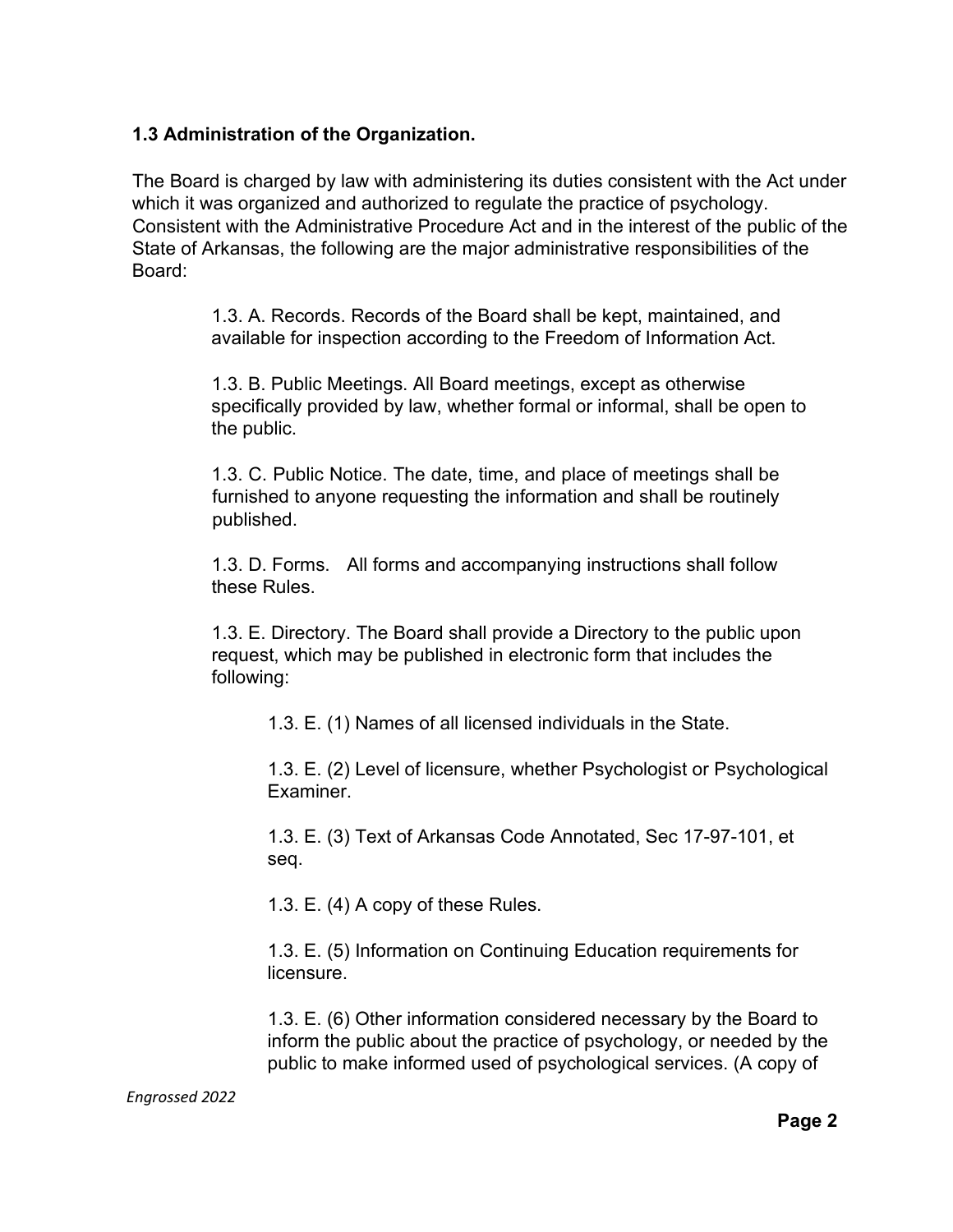the Ethical Principles of Psychologists and Code of Conduct of the American Psychological Association adopted by the Board as part of these Rules shall be provided upon request to all individuals who do not have a copy and cannot otherwise obtain a copy of the principles.)

1.3. F. Opinions. Informal opinions given by individual Board members do not reflect the opinion of the full Board. Only opinions, decisions, or policies documented in the written minutes of Board meetings shall be considered binding actions of the Board.

## **SECTION 2. DEFINITIONS**

## **2.1. The Board defines the following major terms used in A.C.A. § 17-97-302 and § 303.**

2.1. A. The Board. In these rules, this term refers to the Arkansas Psychology Board

2.1. B. The Act. This phrase and the term A.C.A. refer to the Arkansas Code Annotated.

2.1. C. The Practice of Psychology. Unless specifically exempt by A.C.A. § 17-97-103, no person shall practice psychology in the State of Arkansas in any manner without a valid license issued by the Arkansas Psychology Board.

2.1. D. Principles, Methods, and Procedures of the Science of Psychology. These terms are descriptive, rather than limiting, and include those techniques used in evaluating and/or changing behavior, mental processes, and/or interpersonal relations.

2.1. E. For Such Purposes. This phrase is descriptive, rather than limiting. It includes such activities as interpersonal facilitation, hypnosis, individual therapy, group therapy, behavior modifications, and/or behavior therapy, and other forms of psychotherapy, counseling, research, assessment, psychological consultation, and other behavior change techniques whatever the location of the service. These activities are examples and are not to be construed as representative of all psychological activities.

2.1. F. Overall Personality Appraisal and Classification. This phrase is descriptive and includes diagnostic evaluation of mental disorders such as those contained within acceptable nosological classification systems such as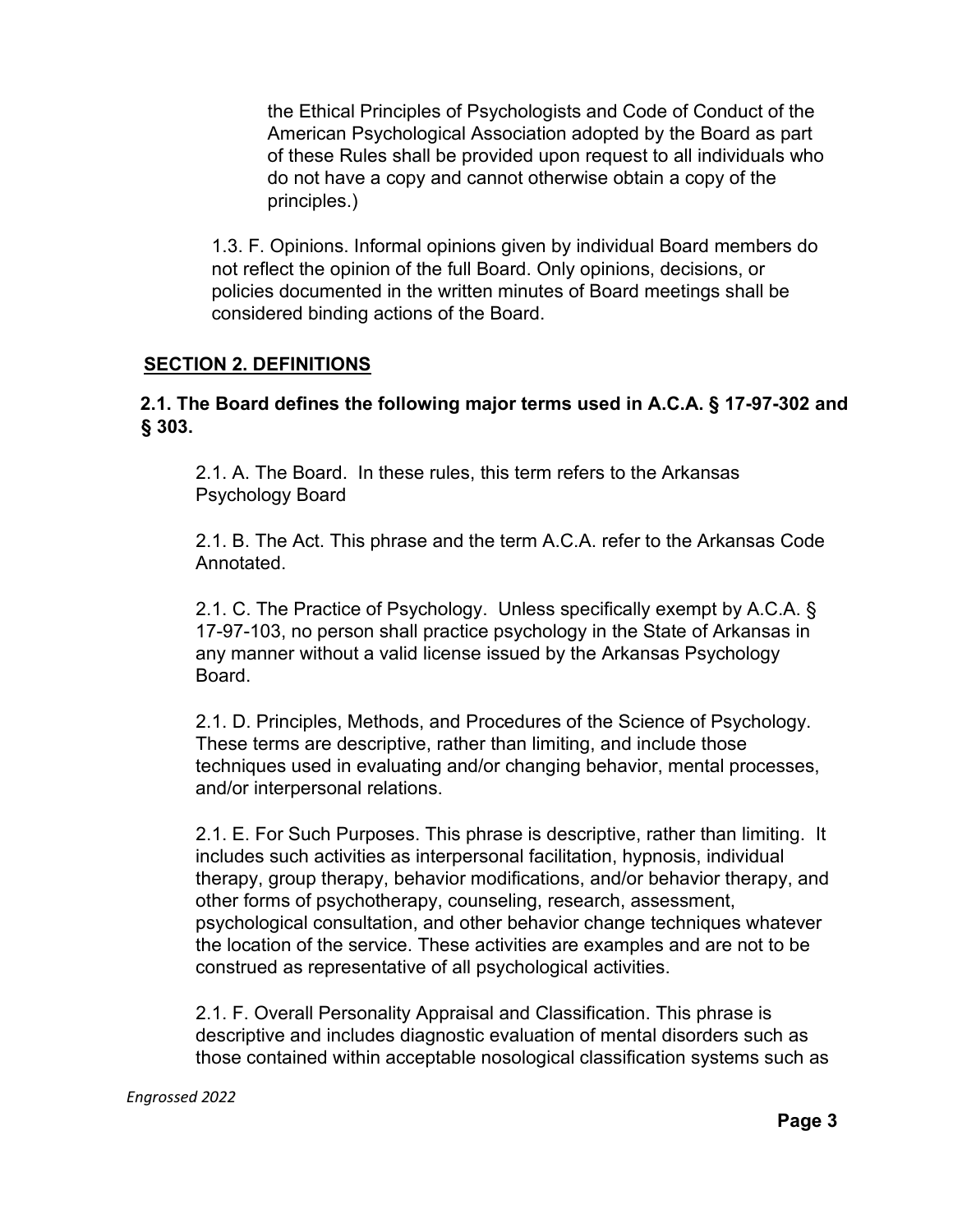the DSM and ICD, with the exception of psycho educational or vocational diagnoses.

2.1. G. Supervising Psychologist. A Psychologist holding a valid and current license, whose training and experience are appropriate for supervision in the areas of the supervised practice, who abides by these Rules (See Section 6). Supervising Psychologist is not a legal title, but a description of a role.

2.1. H. Effective Communication. The Psychologist or Psychological Examiner providing therapeutic services must maintain a relationship with a qualified physician for the diagnosis and/or treatment of medical problems.

## **2.2. The Board defines the following major terms used in Sections 5 and 6 of these Rules:**

2.2. A. Qualified Psychologist. Is not a legal title, but is an individual holding a doctorate who meets at least one of the following criteria:

2.2. A. (1) Is a licensed Psychologist

2.2. A. (2) Is an instructor of statistics/research design in a graduate department of psychology and holds a joint appointment in another department.

2.2. A. (3) Possesses a documented doctoral degree in psychology.

# **2.3. The Psychological Interjurisdictional Compact ("Psypact"):**

2.3. A. Any reference in these Rules to "Psypact" refers to the Psychological Interjurisdictional Compact, which is codified at Ark. Code. Ann. § 17-97-501, *et. seq.*

## **SECTION 3. BOARD Membership and Duties**

## **3.1. Length of Term.**

Terms of each Board member shall expire on December 31 of the final year of the five (5) year term; however, these Board members shall continue to serve in full capacity until such time as the new member is appointed by the Governor and begins formal responsibilities.

## **3.2. Revenue.**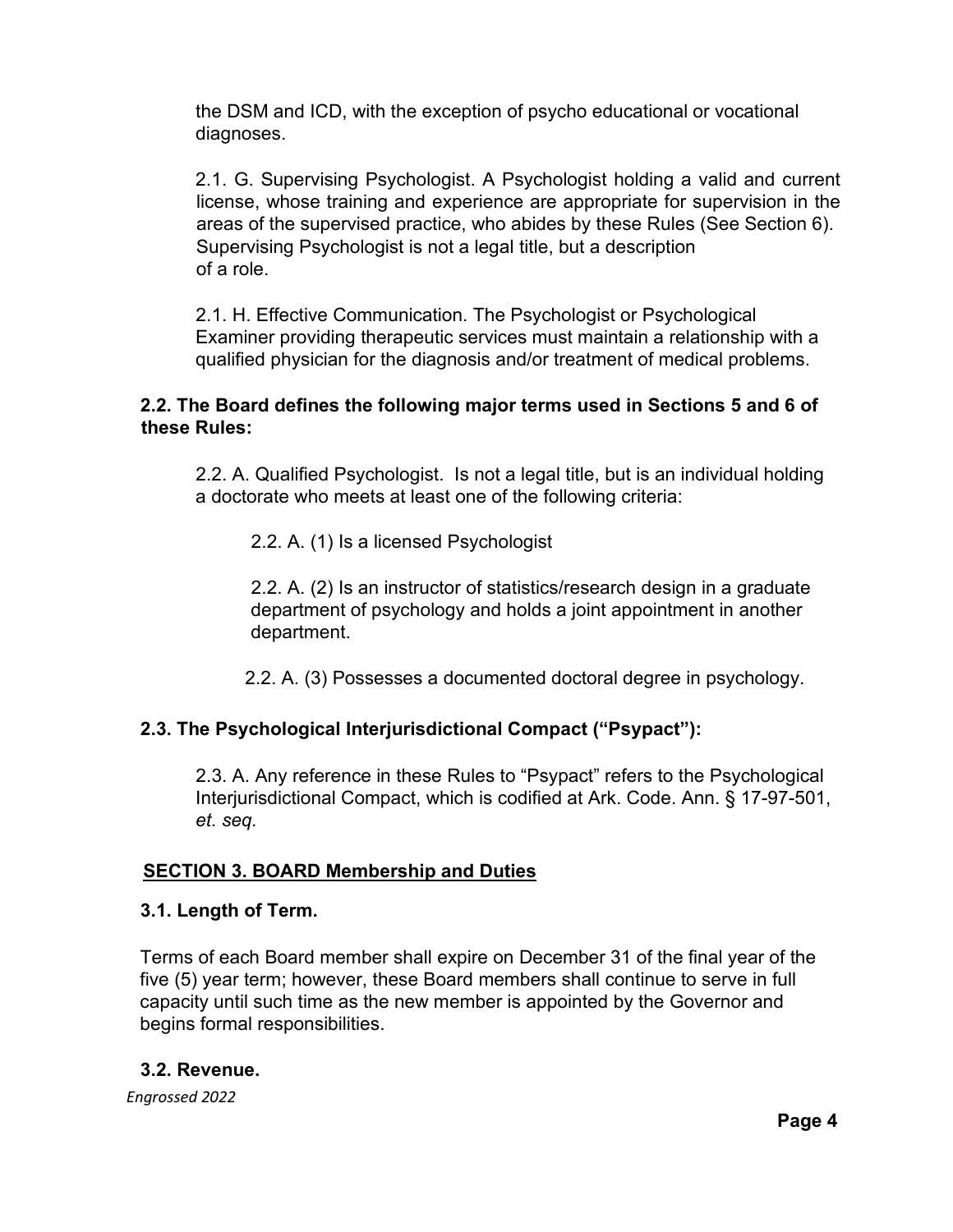Revenue generated by fees shall constitute the income of the Board.

## **3.3. Meetings.**

At least one (1) regular meeting shall be held each year and additional meetings may be held as often as necessary.

## **3.4. Rules.**

Rules shall be adopted as necessary to define the role of the Board and facilitate the performance of its duties on behalf of the people of the State of Arkansas.

### **3.5. Quorum.**

A majority of members of the Board shall constitute a quorum for the conduct of business.

### **3.6. Assistants.**

Assistants may be hired by the Board, as are necessary to carry on its activities.

### **3.7. Grants.**

The Board may accept grants from foundations or institutions as considered necessary by the Board to assist in the fiscal responsibility.

### **3.8. Letters of Professional Reference.**

To prevent conflicts of interest, members of the Board may not provide professional references to applicants.

## **SECTION 4. USE OF TITLE.**

### **4.1. Licensure Requirement.**

Pursuant to A.C.A. § 17-97-301, it is a misdemeanor for any unlicensed individual to practice or hold him/herself out to the public as being engaged in the practice of psychology. Use of any title incorporating "psychology," "Psychologist" or "psychological," or any other title that, by implication, is associated with the practice of psychology, shall be used only by licensed individuals except as provided in A.C.A. § 17-97-307. Use of title by licensed individuals shall not be done in any manner which could reasonably confuse the public as to level of licensure.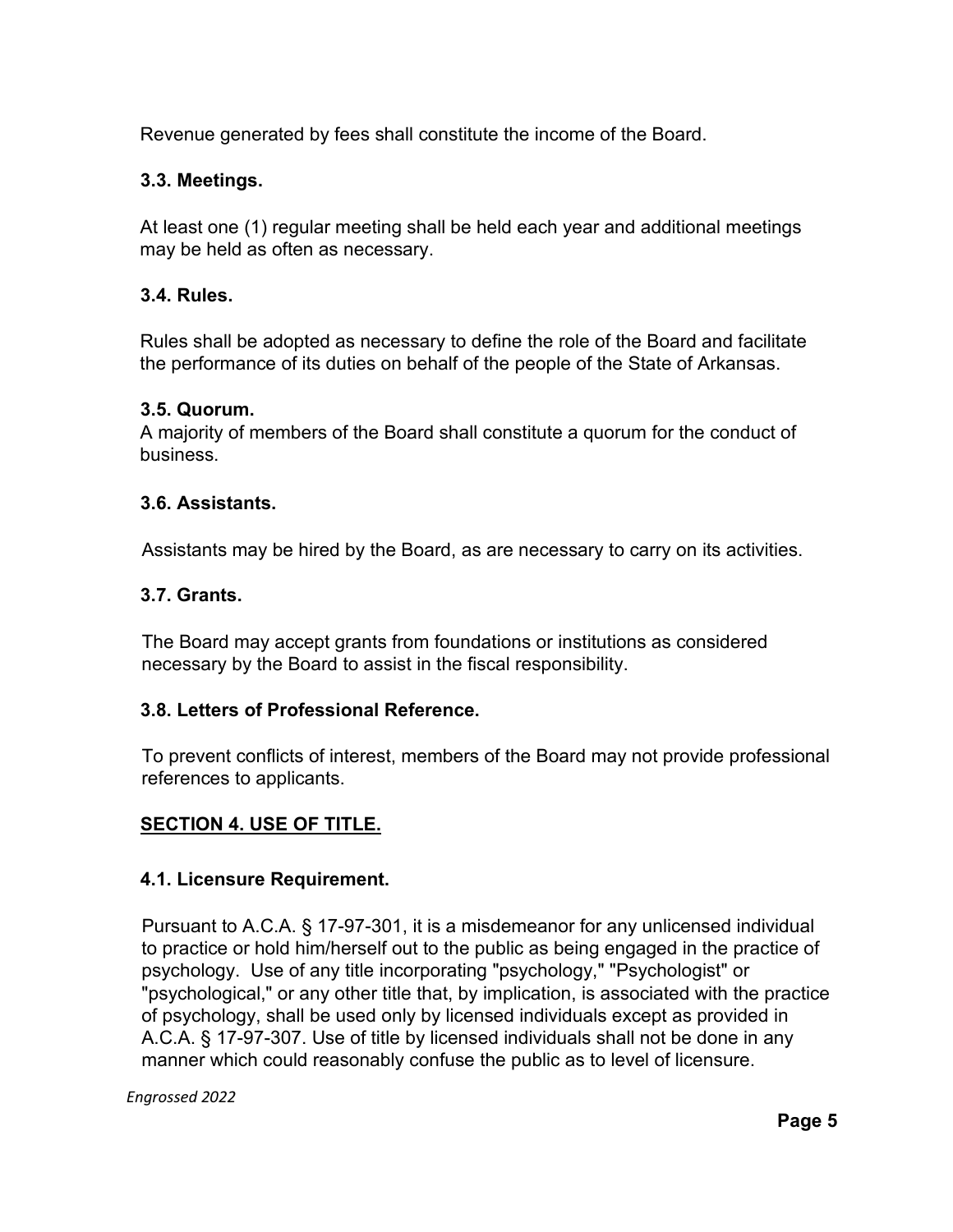Individuals who have been certified as School Psychology Specialists by the Department of Education shall use the title, School Psychology Specialist, and only that title, unless they are licensed as a Psychologist or Psychological Examiner.

# **4.2. Students/Trainees.**

Students participating in a recognized training program in the practice of psychology shall clearly show this training status with descriptive terms such as "intern", "resident" or "trainee." Without such qualifying terms, they shall not hold themselves out, by title or implication, as qualified to practice psychology. Any use of a title by students which is in violation of these Rules and/or A.C.A. § 17-97- 101, et seq. may result in disciplinary action by the Board. A student is defined as an individual participating in a recognized training program which has an integrated and organized sequence of graduate level course work in psychology, and whose primary identification is that of student.

# **SECTION 5.QUALIFICATIONS OF APPLICANTS FOR LICENSURE**

# **5.1. General**.

The Board shall establish education, experience, and professional requirements for licensure to practice psychology. These qualifications will comply with minimum standard practices in the field of psychology and represent the minimum level of skill and experience necessary for an individual to practice psychology in the State of Arkansas.

# **5.2. Statement of Intent.**

Since A.C.A. § 17-97-101, et seq. is a generic licensure law and does not involve specialty licensure in the State of Arkansas, a Statement of Intent must accompany each application for licensure. This document is used by the Board to define and limit the applicant's practice of psychology to those areas in which the applicant has academic training and supervised experience, as per the Ethical Principles of Psychologists and Code of Conduct of the American Psychological Association. The Statement of Intent shall reflect the proposed application of skills and abilities in the practice of psychology, populations to be served, settings in which services will be rendered, and specific professional limitations. Independent practice privileges within each area listed on the Statement of Intent require a minimum of:

5.2. A. Completion of a three (3) semester hour (or equivalent quarter hour) didactic course, or equivalent instruction, in the relevant area.

5.2. B. Documented evidence of supervised experience in the area.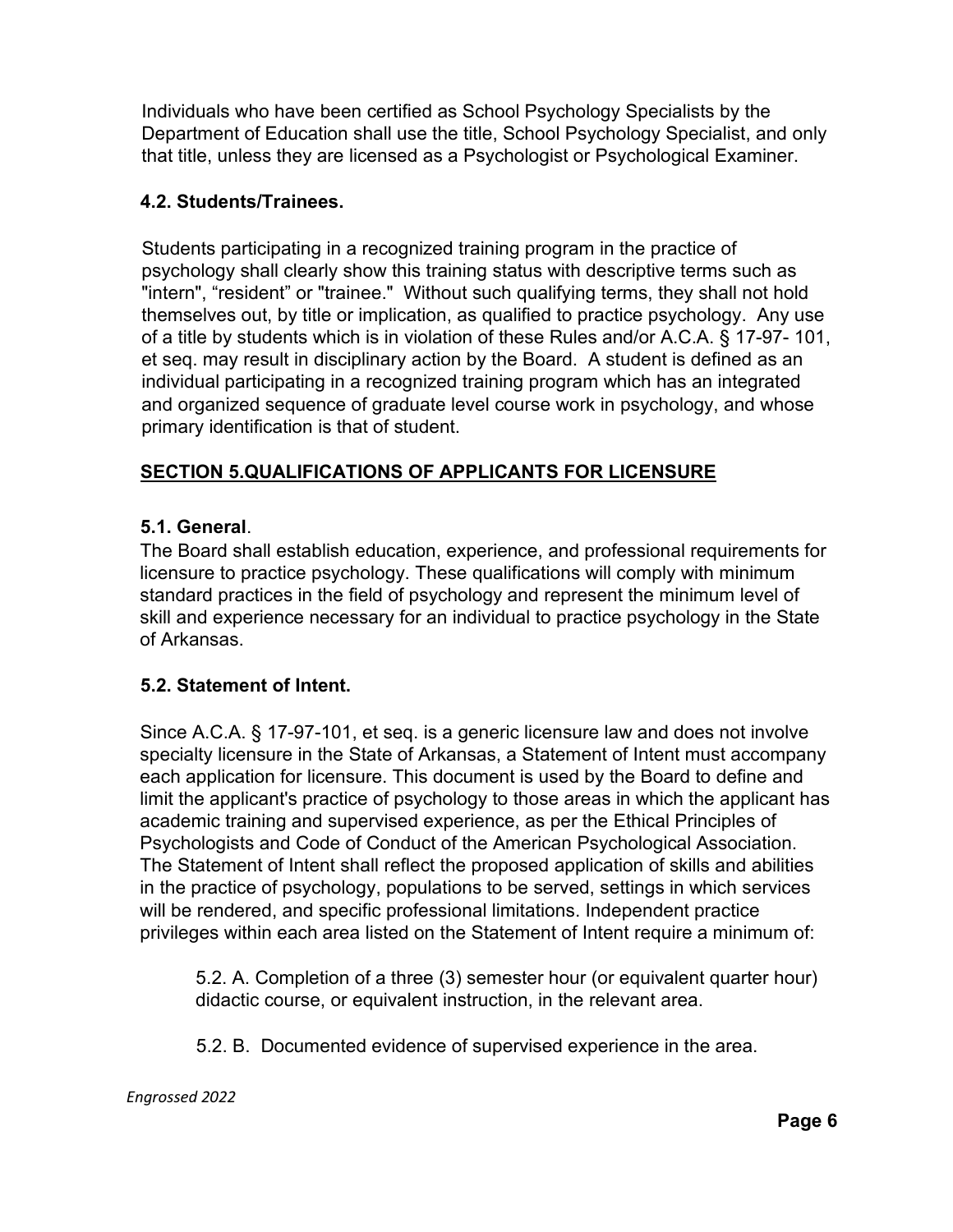5.2. C. Documentation by a supervisor of that applicant showing entry level competence in that area.

5.2. D. Supervised practice privileges; this includes:

5.2. D. (1) Completion of a three (3) semester hour didactic course, or equivalent, and

5.2. D. (2) Supervised experience in that area of practice.

The Board's evaluation of the Statement of Intent shall ensure that the applicant has sufficient academic training, supervised experience, skills, abilities, and knowledge of the profession of psychology to practice consistent with the Statement of Intent.

## **5.3. Requirements for Licensure as a PSYCHOLOGICAL EXAMINER.**

5.3. A. The individual must have a master's degree in psychology or closely related field from an accredited educational institution that the Board recognizes as maintaining satisfactory standards. The institution must have been accredited by the region in which it provides academic training at the time the degree was granted, and the program of study must meet all of the following criteria:

5.3. A. (1) The program is a recognizable coherent entity within the institution.

5.3. A. (2) The program is an integrated, organized sequence of study.

5.3. A. (3) There must be an identifiable psychology faculty on-site sufficient in size to ensure the ratio of faculty to students is adequate for instruction. The faculty must also have sufficient breadth in order to ensure that the scope of knowledge in psychology provides for adequate instruction. Sufficiency shall be subject to the judgment of the Board.

5.3. A. (4) The program has an identifiable body of students who are matriculated in that program for a degree.

5.3. A. (5) The program must include a supervised practicum or internship, or field laboratory training appropriate to the practice of psychology.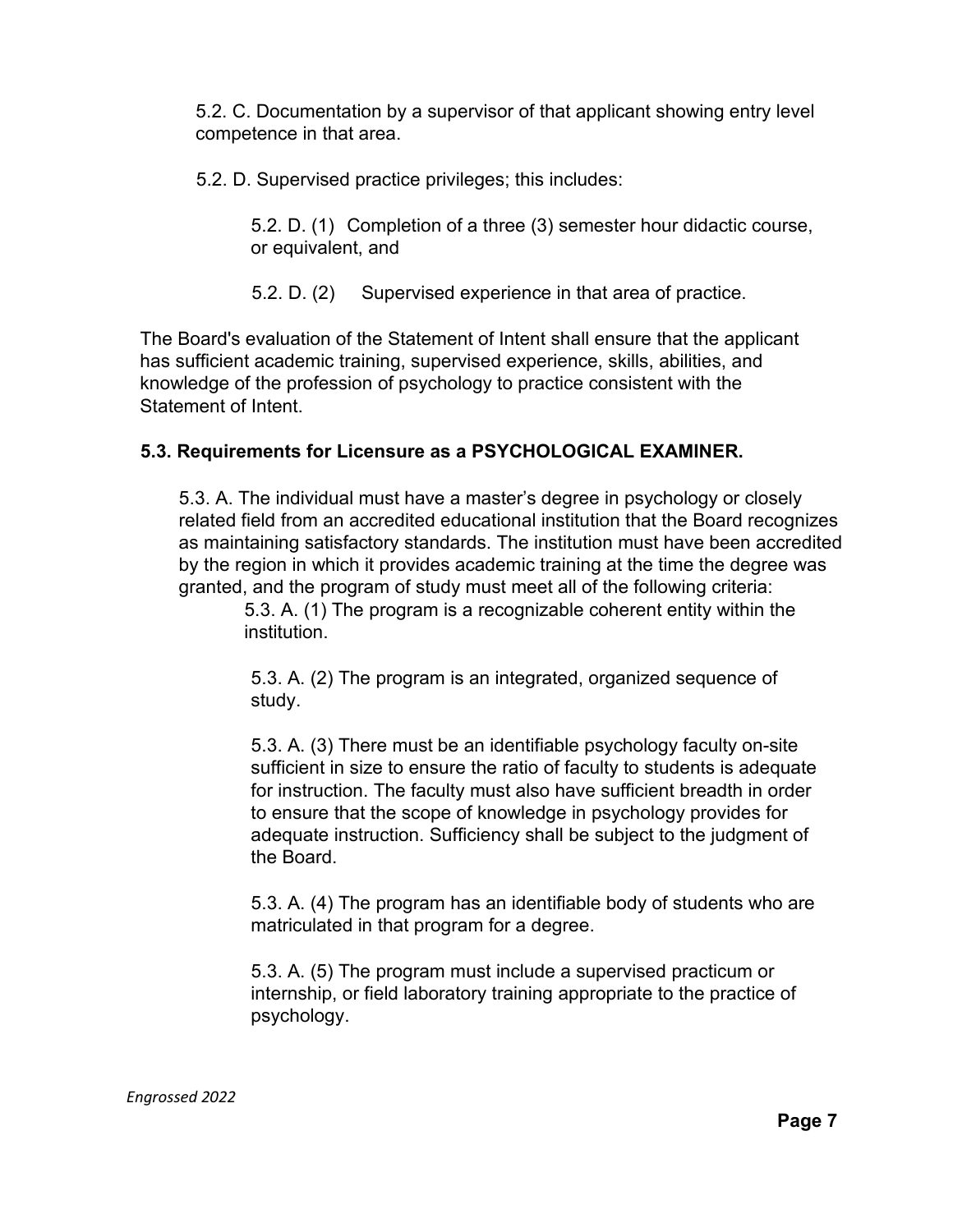5.3.A.(6) The curriculum shall encompass a minimum of two academic years of full-time graduate study, including instruction in scientific and professional ethics and standards, research design and methodology, statistics and psychometrics.

5.3. B. The program of study must meet the following minimum requirements:

> 5.3. B. (1) Forty-Five (45) graduate semester hours or seventy-five (75) quarter hours with an average grade of "B" or above in the Department of Psychology. If taught in a department other than Psychology, the courses must have been taught by a qualified Psychologist as defined in Section 2.2. A. of the Rules and Regulations.

> > 5.3. B.1. (a) Individuals who have master's degrees in psychology or its equivalent making application on or prior to August 30, 2002 will be allowed to meet the previous thirty-six (36) or equivalent quarter hour requirement. After this date the standard set forth in 5.3.B. (1) will apply to all Psychological Examiner applicants.

5.3.B.(2) Graduate level course work of three (3) semester hours (5 quarter hours) with a grade of "B" or above in seven (7) of the following general areas of psychological study:

- 5.3. B. (2). (a) Learning (theories or processes).
- 5.3. B. (2). (b) Statistics (descriptive and inferential).
- 5.3. B. (2). (c) Individual Intelligence Testing with practicum.
- 5.3. B. (2). (d) Individual Personality Appraisal.
- 5.3. B. (2). (e) Behavior Deviation or Abnormal Psychology.
- 5.3. B. (2). (f) Personality Theories.
- 5.3. B. (2). (g) Developmental Psychology.
- 5.3. B. (2). (h) Psychotherapy Theories & Techniques.
- 5.3. B. (2). (i) Social Psychology.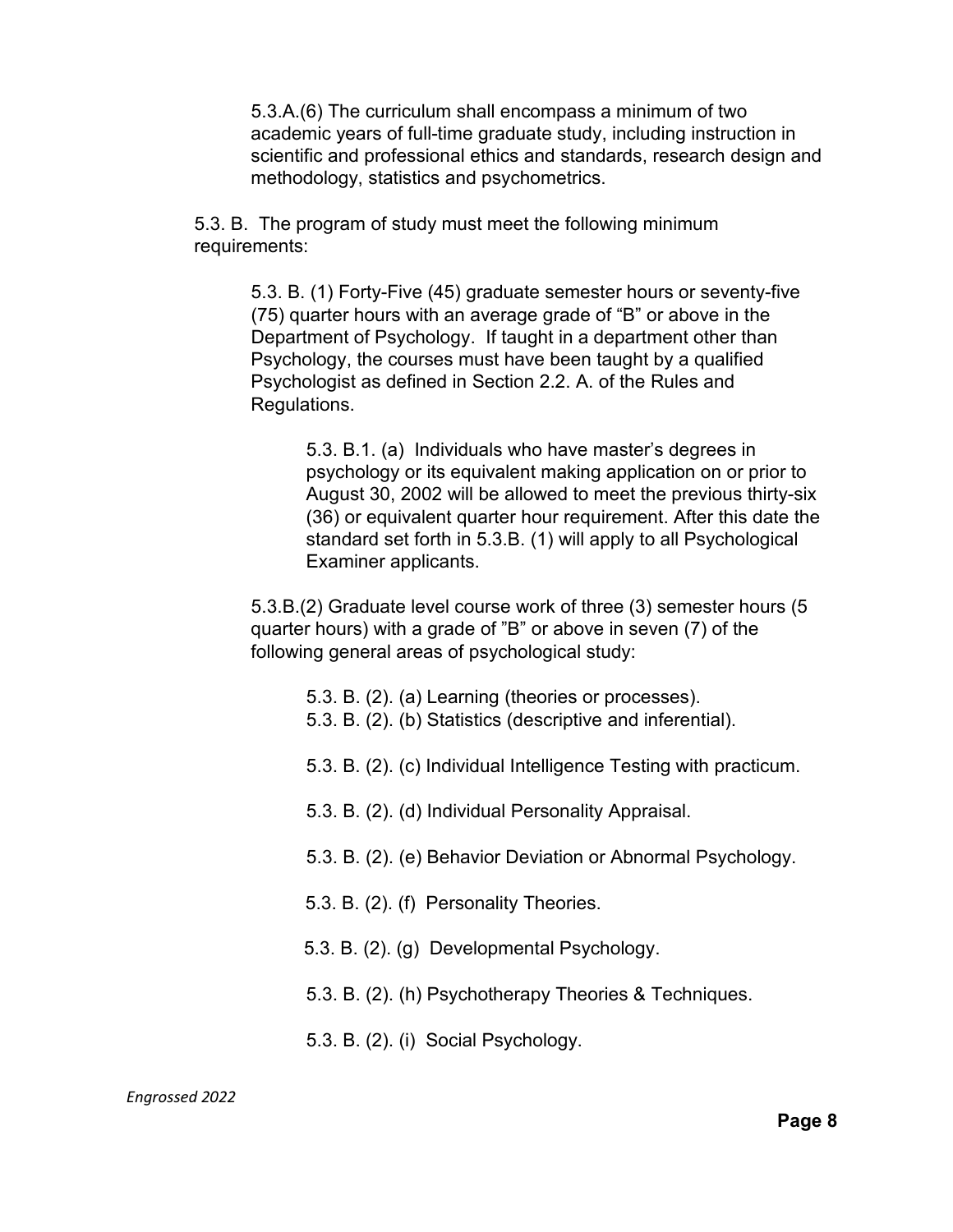5.3. B. (2). (j) Industrial/Organizational Psychology

5.3. B. (2). (k) Research Design

5.3. B. (2). (l) Behavior Theory or Techniques of Behavior.

5.3. B. (2). (m) Physiological Psychology or Sensation and **Perception** 

5.3. B. (2). (n) Ethics and/or Professional Issues

5.3. B. (3) A maximum of two (2) of the courses listed in Section 5.3. B. (1) may be taken as independent study courses. No course work required in Section 5.3. B. (2) may be taken as independent study. Examples of independent study include but are not limited to the following:

5.3. B. (3). (a) Courses defined by the institution as independent study.

5.3. B. (3). (b) Classes in which fewer than two (2) students are enrolled.

5.3. B. (3). (c) Correspondence courses.

5.3. B. (3). (d) Classes which have less than one (1) class meeting every other week.

5.3. B. (3). (e) Classes which do not meet on an identifiable campus.

However, a course offered within a program which is accredited by the American Psychological Association may have features 5.3.B. (3) (d) and 5.3.B. (3) (e) and not be considered independent study by the Board.

5.3. B. (4) Individual courses must specifically support areas of practice listed on the licensee's Statement of Intent.

5.3. B. (5) Fifteen (15) graduate semester hours (twenty-two [22] graduate quarter hours) of the program of study must specifically support the Statement of Intent to practice Psychology.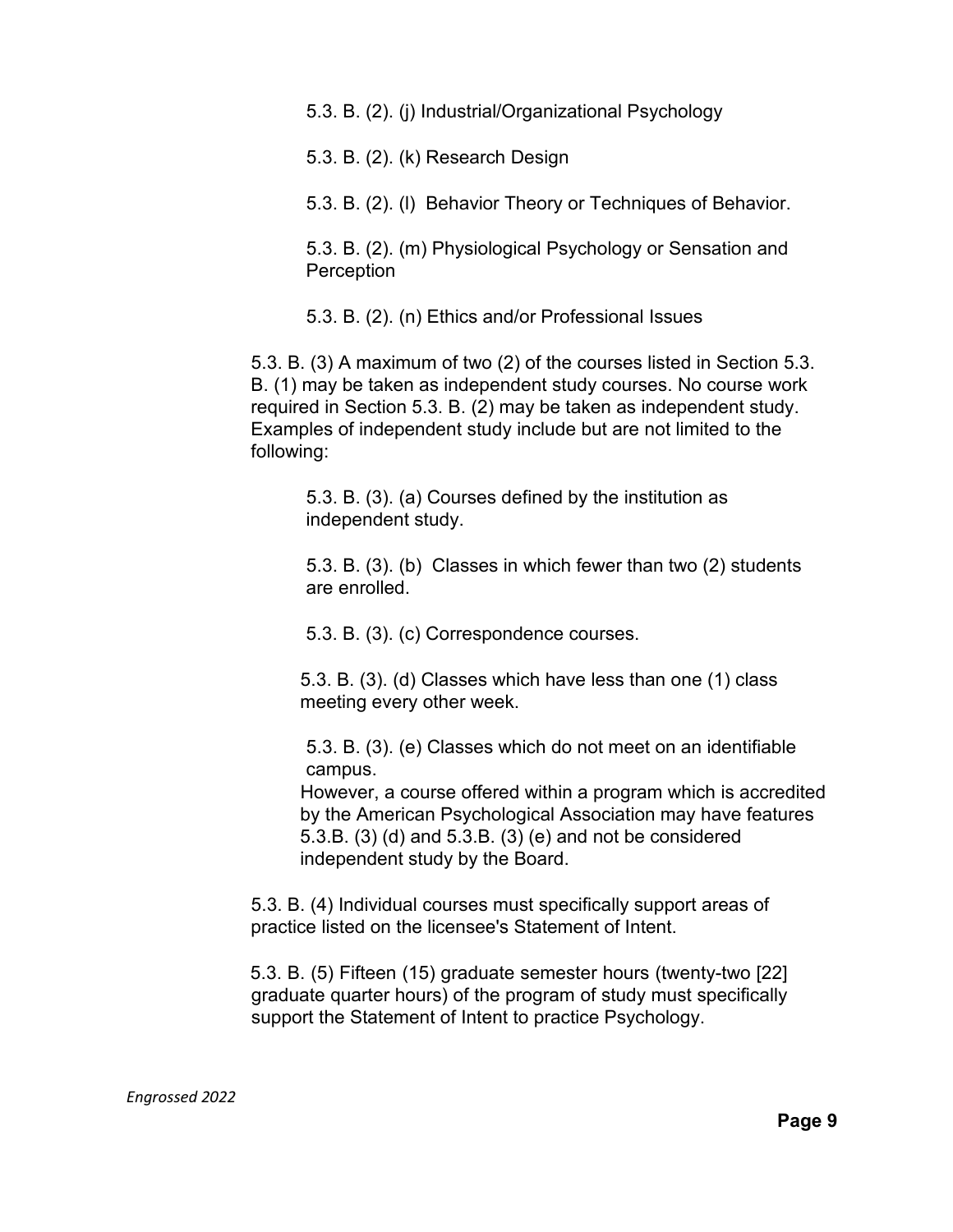5.3. C. A minimum of 600 clock hours of supervised experience directly related to the intended use of the license as defined by the Statement of Intent obtained by formal internship. The internship must meet all of the following criteria:

5.3.C.(1) The training program must be organized, in contrast to supervised experience or on-the-job training, and designed to provide the intern with a preprogrammed sequence of training experiences. The primary focus and purpose must be assuring the breadth and quality of training.

5.3.C.(2) The internship must have at least one designated supervising Psychologist who is responsible for the integrity and quality of the training program and who is actively licensed by the State Board of Examiners in Psychology.

5.3.C.(3) The agency must have at least one Psychologist on the staff or an affiliated Psychologist as supervisor and this Psychologist must be actively licensed as a Psychologist by the State Board of Examiners in Psychology.

5.3. C. (4) Internship supervision must be provided by a staff Psychologist of the internship agency or by an affiliate Psychologist of that agency who carries clinical responsibility for the cases being supervised.

5.3.C.(5) The internship must provide training in a range of assessment and treatment activities conducted directly with persons served who are seeking health services, or assessment and treatment planning in school settings.

5.3. C. (6) At least 25 percent of the intern's time must be in direct contact with persons served by the organization (minimum 125 hours).5.3.C. (7) The internship must include a minimum of one (1) hour per week (regardless of whether the internship was completed in one year or two) of regularly scheduled, formal, face-to-face individual supervision with the specific intent of dealing with services rendered directly by the intern.

5.3. C. (8) The internship must be post-practicum and/or postclerkship.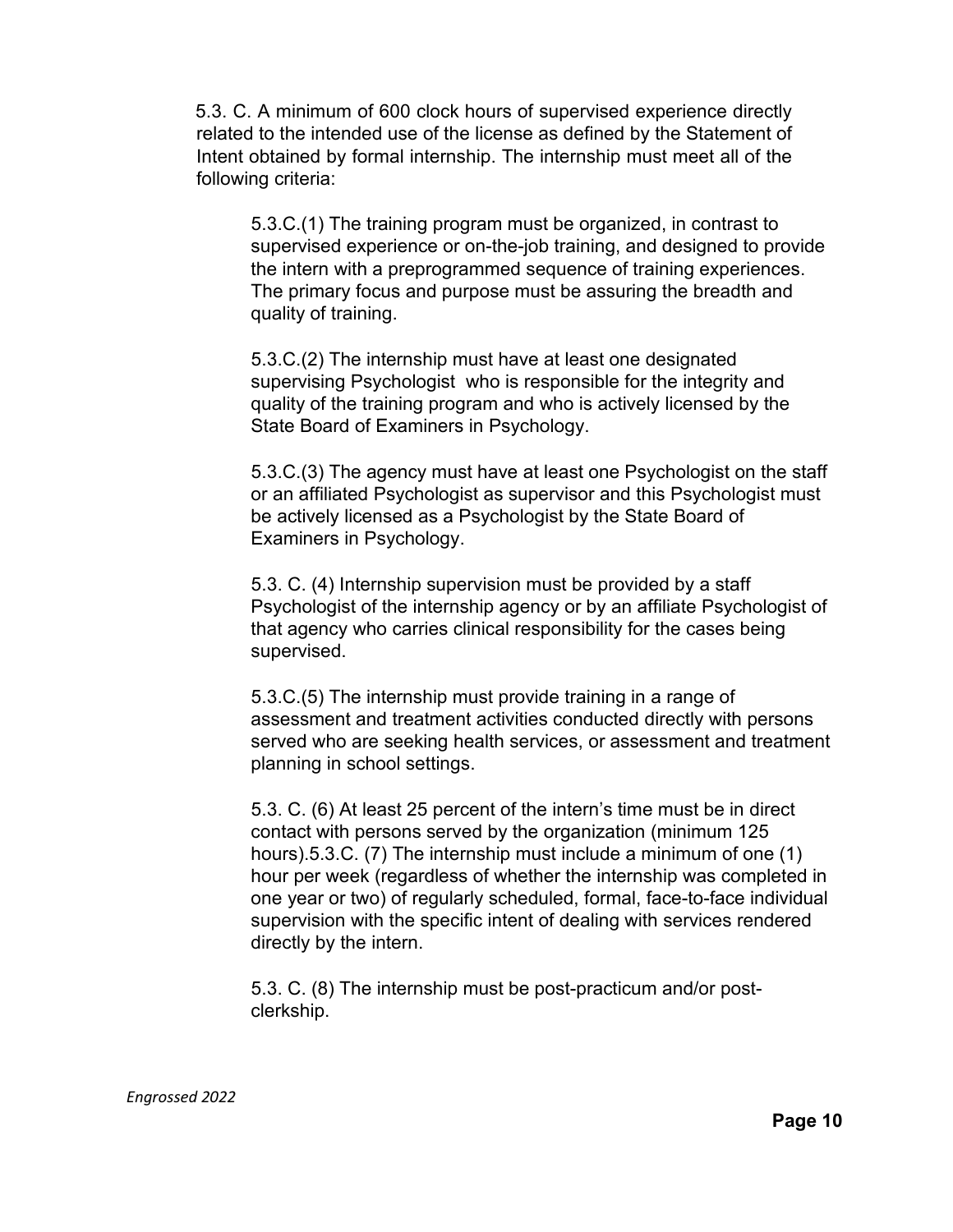5.3. C. (9) The intern must have a title indicating his/her training status.

5.3. C. (10) The internship must be completed within 24 months.

5.3. C. (11) Public announcements of services and fees and contact with the lay or professional community shall be offered only by or in the name of the supervising Psychologist or agency.

5.3. C. (12) Users of the intern's services shall be informed as to the intern's status, and shall be given specific information as to his/her qualifications and functions.

5.3. C. (13) Persons served shall be informed that they may meet with the supervising Psychologist at their request, or at the request of the intern or the supervising Psychologist.

5.3. C. (14) The supervising Psychologist is responsible for all documentation including clinical records, reports, and written correspondence. Countersignatures may be required, at the discretion of the supervising Psychologist.

5.3.C. (15) The supervising Psychologist shall establish and maintain a level of supervisor contact consistent with established professional standards, and be fully accountable in the event that professional, ethical, or legal issues are raised.

5.3. D. Compliance with all requirements set forth in A.C.A. § 17-97-101, et seq. is mandatory.

5.3. E. References attesting to the applicant's ethical and professional behavior and to his/her competence in relevant skill areas must accompany the application. These professional references must include the following:

5.3. E. (1) A reference documenting successful program completion from the Director of the academic training program at the institution where the academic work and/or training were obtained. 5.3. E. (2) Three (3) references from qualified professional Psychologists who have direct and comprehensive knowledge of the applicant's competence. A qualified Psychologist is defined in Section 2.2.A. of the Rules and Regulations.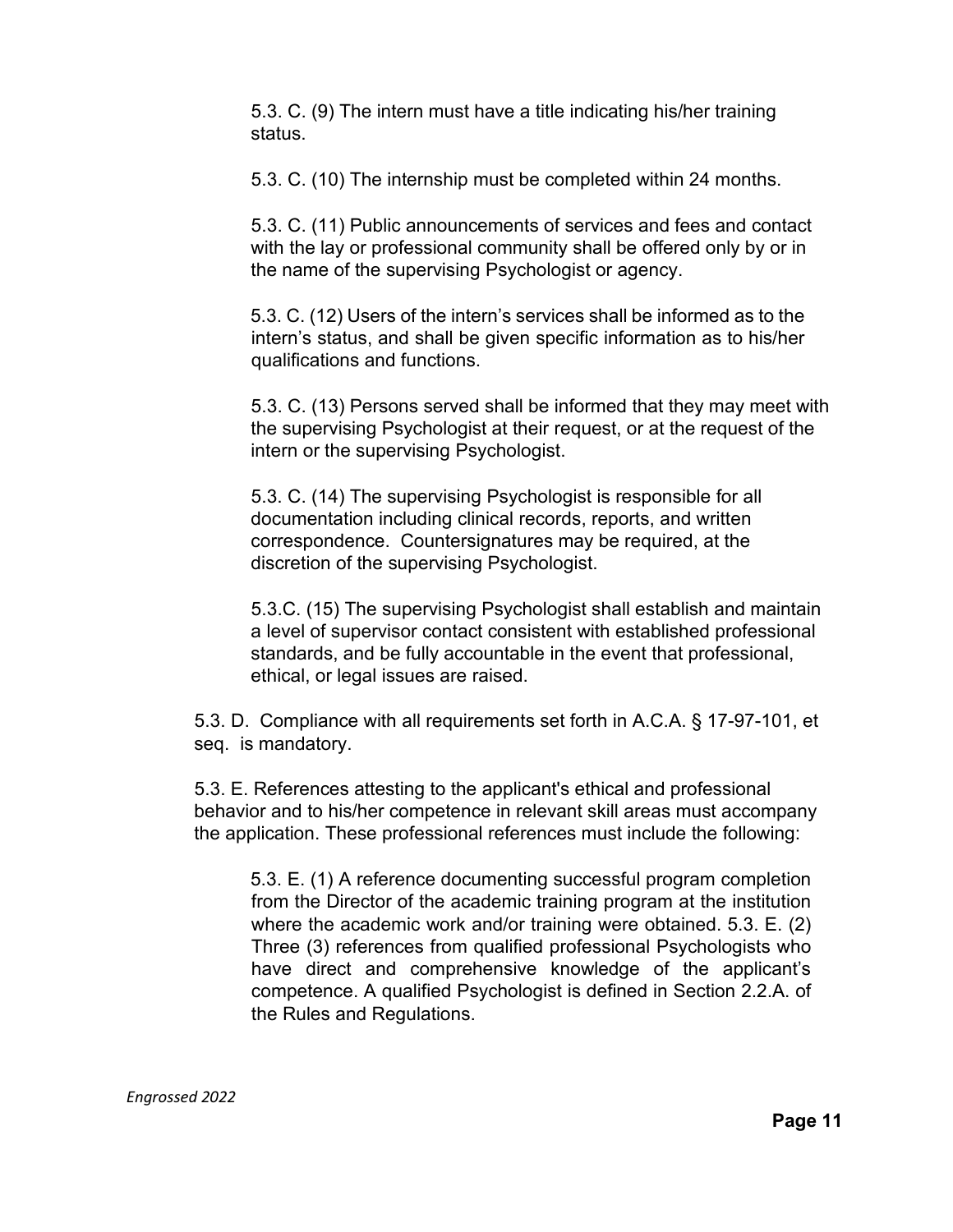5.3. F. Change in Status. Psychological Examiners requesting a change to Psychologist licensure must submit the appropriate application and documentation materials, pay the application fee, and meet all requirements for licensure as a Psychologist.

5.3.5 Requirements for Licensure As a Psychological Examiner With Independent Practice Privileges (LPE-I). At any point in their career, a person with an LPE license may apply for independent practice privileges.

5.3.5.A. An Individual must have an LPE license issued by this Board or meet all requirements for the LPE license with a master's degree in Psychology.

5.3.5.B. An individual licensed as an LPE prior to 12/31/1997 shall write a letter to the Board requesting independent practice privileges and shall submit a revised Statement of Intent For Independent Practice. Independent practice must exclude Neuropsychological Assessment and Projective Personality Assessment.

5.3.5.C. An individual licensed as an LPE after 12/31/1997 must write a letter to the Board applying for independent practice privileges. This application must include:

5.3.5.C.(1) A revised Statement of Intent which excludes the independent practice of Neuropsychological Assessment and Projective Personality Assessment and provide documentation of having received appropriate training and experience in those areas requested for independent practice.

5.3.5.C.(2) A plan of supervision of 3000 hours of clinical training, defined as direct and indirect client service, by a Board approved supervisor. The plan of supervision must be approved by the Board prior to implementation of the plan.

5.3.5.D After 12/31/2013, no new psychological examiner license shall be issued.

# **5.4. Requirements for Licensure as a PSYCHOLOGIST.**

5.4. A. A doctoral degree in psychology from a regionally accredited institution that meets the following criteria and is recognized by the Board as maintaining satisfactory standards.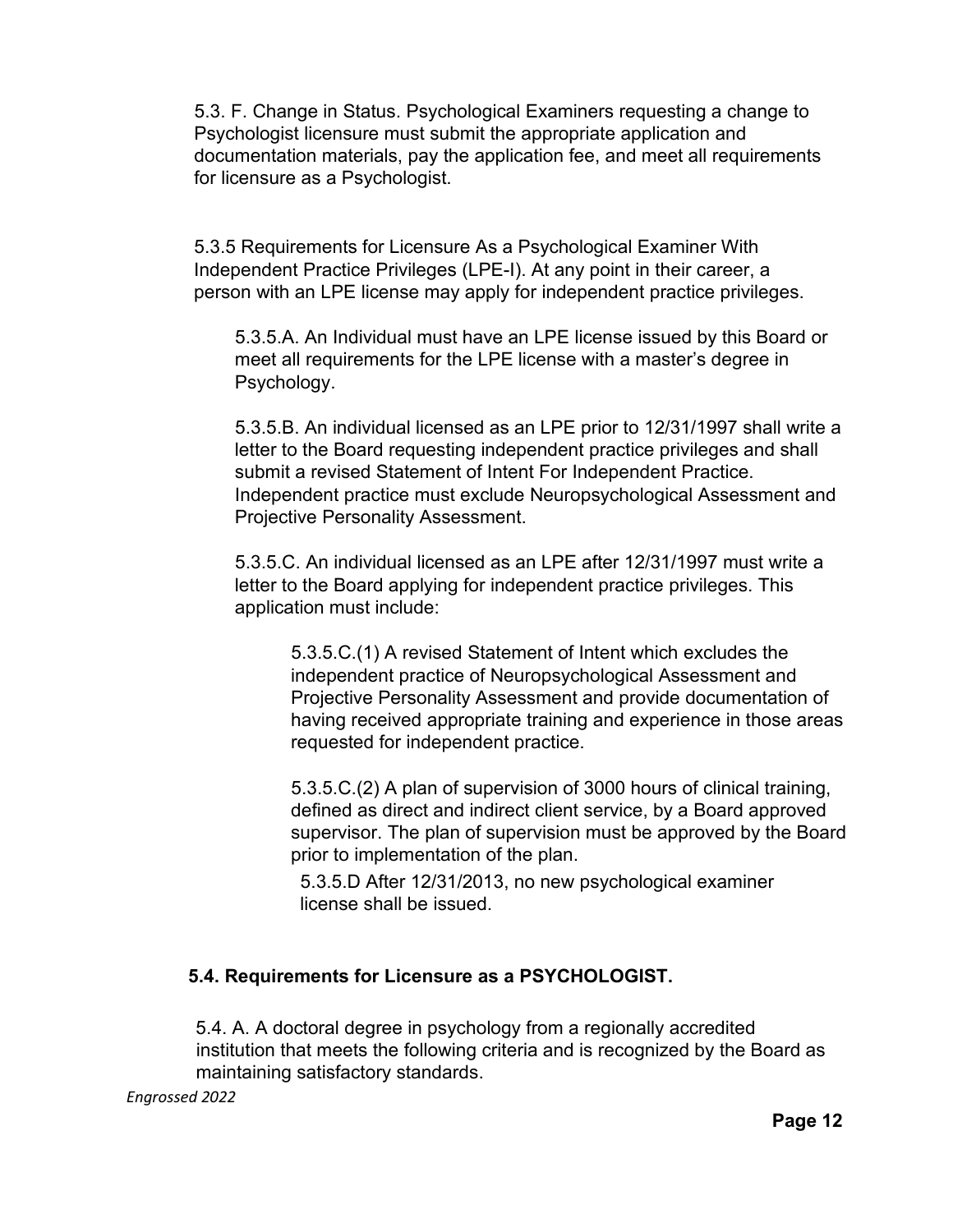5.4. A. (1) Programs that are accredited by the American Psychological Association, the Canadian Psychological Association or

5.4. A. (2) Programs that meet all of the following criteria:

5.4. A. (2) (a) Training at the doctoral level in professional psychology offered in a regionally accredited institution of higher education.

5.4. A. (2) (b) The psychology program is a recognizable coherent entity within the institution.

5.4. A. (2) (c) The program is an integrated, organized sequence of study.

5.4. A. (2) (d) There must be an identifiable psychology faculty on-site sufficient in size to ensure the ratio of faculty to students is adequate for instruction. The faculty must also have sufficient breadth in order to ensure that the scope of knowledge in psychology provides for adequate instruction. Sufficiency shall be subject to the judgment of the Board.

5.4. A. (2) (e) The program has an identifiable body of students who are matriculated in that program for a degree.

5.4. A. (2) (f) The curriculum shall encompass a minimum of three (3) academic years of full-time graduate study and a minimum of one year's residency at the educational institution granting the doctoral degree. Residence requires education and training to be completed over the days and weeks of an academic year on campus and provides students access to a core psychology faculty, whose primary time and employment responsibilities are to the educational institution, as well as access to other students matriculated in that program. Residency is not intended to be accrued in experiences off campus in which medical or non-psychology services are observed and discussed as a substitute for regular classroom instruction and or seminars. Models that use face to face contact for short durations throughout a year as a substitute for full time residency defeat the intended purpose of residency. In addition to instruction in scientific and professional ethics and standards, research design and methodology, statistics and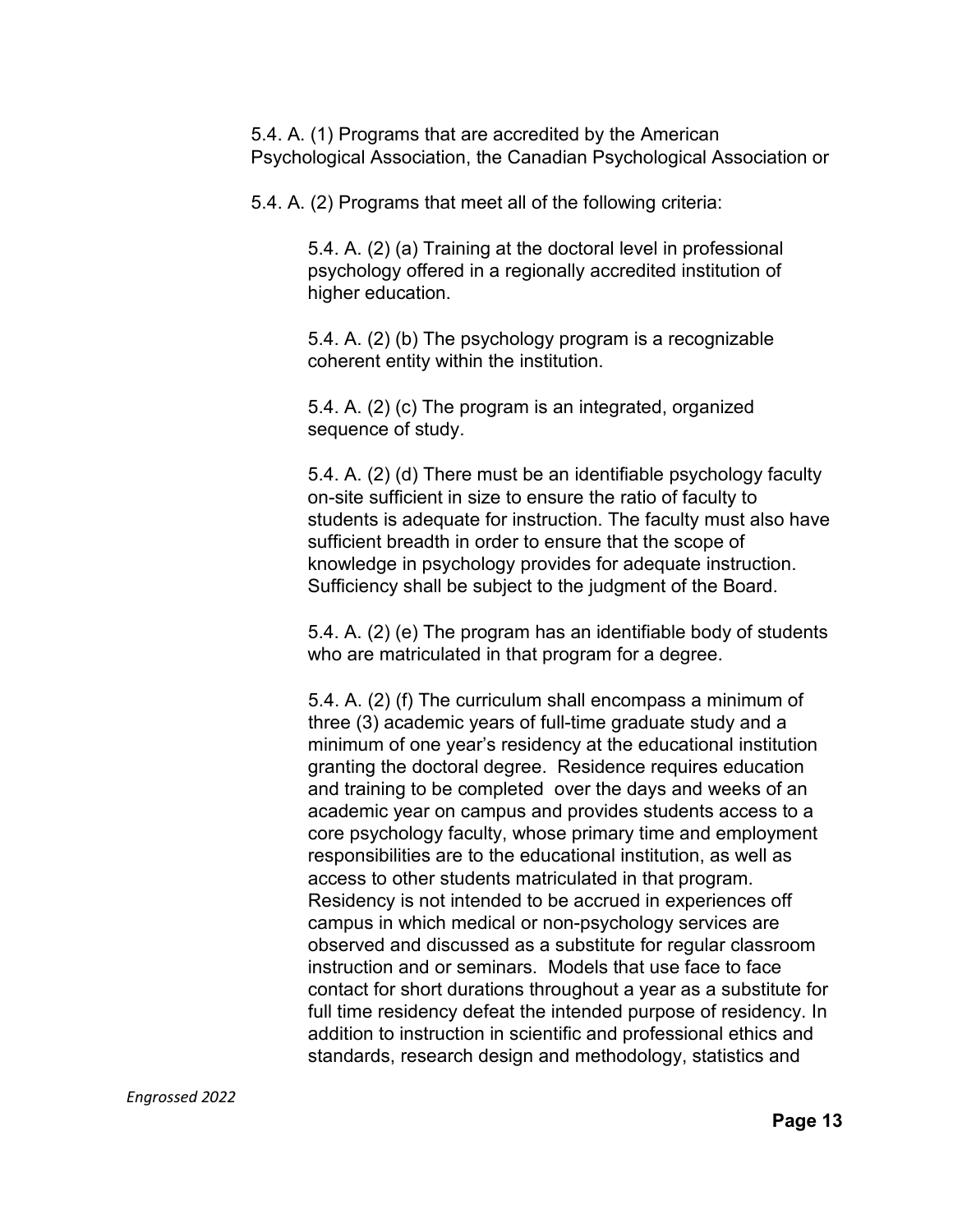psychometrics, the core program shall require each student to demonstrate competence in each of the following substantive content areas. This typically will be met by including a minimum of three (3) or more graduate semester hours (five [5] or more graduate quarter hours) in each of these four (4) substantive content areas:

> 5.4. A. (2) (f) (i). Biological bases of behavior: Physiological psychology, comparative psychology, sensation and perception, psychopharmacology.

5.4. A. (2) (f) (ii). Cognitive-affective bases of behavior: Learning, thinking, motivation, emotion.

5.4. A. (2) (f) (iii). Social bases of behavior: Social psychology, group processes, organizational and systems theory.

5.4. A. (2) (f) (iv). Individual differences: Personality theory, human development, abnormal psychology.

5.4. B. A reference documenting successful program completion from the Director of the academic training program at the institution where the academic work and/or training were obtained.

5.4. C. Three (3) references from qualified Psychologists with direct and comprehensive knowledge of the applicant's competence. A qualified Psychologist is defined in Section 2.2.A. of the Rules.

5.4. D. Applicants who hold a doctoral degree in a closely allied field may be considered for licensure if the degree is from a regionally accredited institution that is recognized by the Board as maintaining satisfactory standards.

5.4. D. (1) This training must have been in a program that stands as a recognizable entity within the institution, and the program, wherever it may be administratively housed, must clearly be identified and labeled as a psychology program. Pertinent institutional catalogues and brochures must specify that its intent is to educate and train professional Psychologists.

5.4. D. (2) The training must meet all the requirements of Section 5 of these Rules.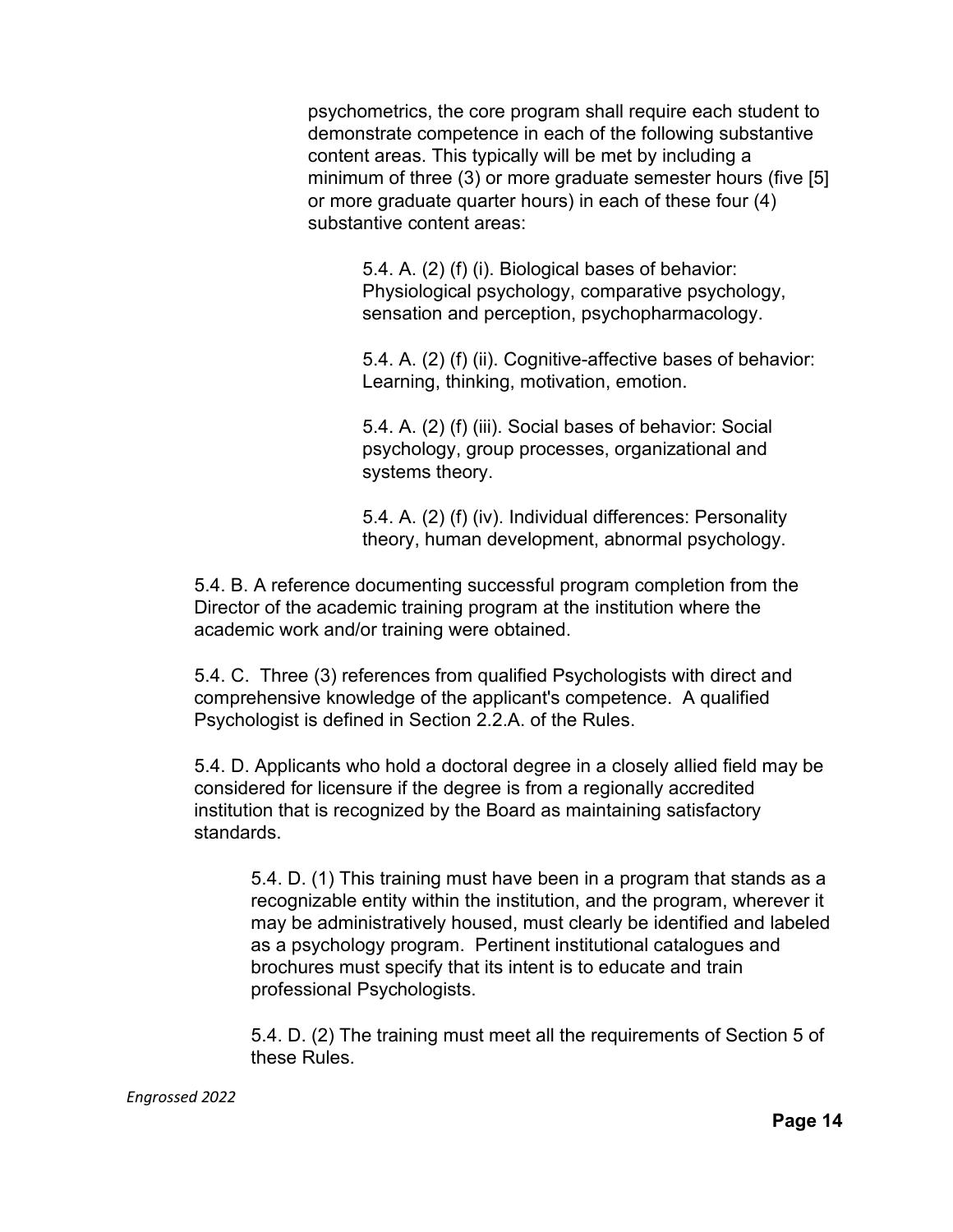5.4. E. Academic Course Requirements. Professional education programs in psychology are to be accredited by the American Psychological Association or will include course requirements as follows:

5.4. E. (1) A minimum of eighty (80) graduate semester hours (or one hundred thirty-three [133] graduate quarter hours) with a grade of B or above. Course work must have been taught by a qualified Psychologist. A "qualified Psychologist" is defined in Section 2.2.A. of the Rules.

5.4.E.(2) Graduate course work of three (3) semester hours (5 quarter hours) with a grade of "B" or above in seven (7) of the following general areas of psychological study:

5.4. E. (2) (a) Learning (Theories or Processes).

- 5.4. E. (2) (b) Statistics (Descriptive and Inferential).
- 5.4. E. (2) (c) Individual Intelligence Testing with practicum.
- 5.4. E. (2) (d) Individual Personality Appraisal.
- 5.4. E. (2) (e) Behavior Deviation or Abnormal Psychology.
- 5.4. E. (2) (f) Personality Theories.
- 5.4. E. (2) (g) Developmental Psychology.
- 5.4. E. (2) (h) Psychotherapy Theories and Techniques.
- 5.4. E. (2) (i) Social Psychology.
- 5.4. E. (2) (j) Industrial/Organizational Psychology.
- 5.4. E. (2) (k) Research Design.

5.4. E. (2) (l) Behavior Theory or Techniques or Behavior Modification.

5.4. E. (2) (m) Ethics and Professional Issues.

5.4. E. (2) (n) Physiological Psychology or Sensation and Perception.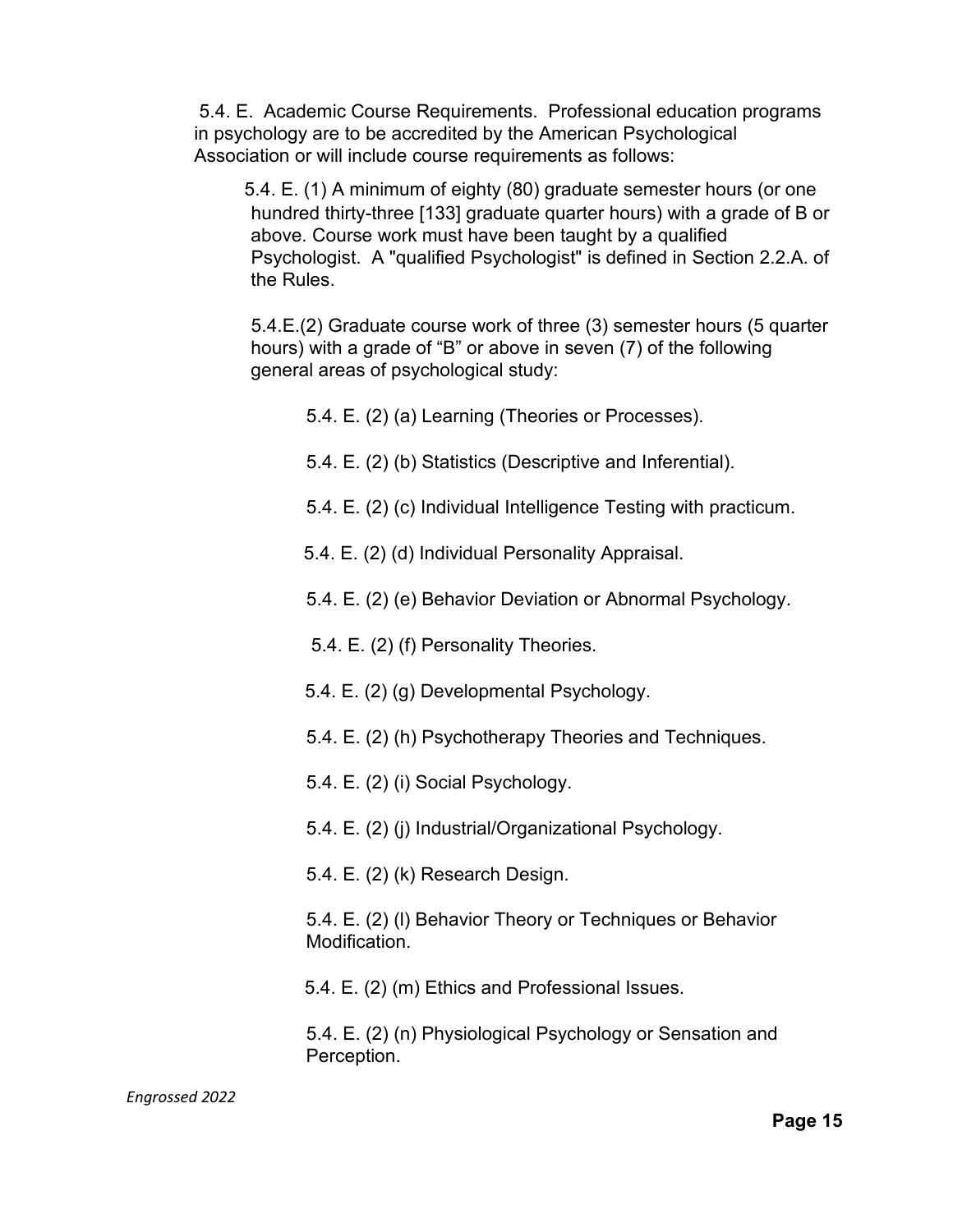5.4. E. (3) A maximum of two (2) of the courses listed in 5.4.E. (1) may be taken as independent study courses. No course work required in Section 5.4.E. (2) may be taken as independent study. Examples of independent study include but are not limited to:

> 5.4. E. (3) (a) Courses defined by the institution as independent study.

5.4. E. (3) (b) Classes in which fewer than two (2) students are enrolled.

5.4. E. (3) (c) Correspondence courses.

5.4. E. (3) (d) Classes which have less than one (1) class meeting every other week.

5.4. E. (3) (e) Classes which do not meet on an identifiable campus.

However, a course offered within a program which is accredited by the American Psychological Association may have features 5.4.E. (3) (d) and 5.4.E. (3) (e) and not be considered independent study by the Board.

5.4. F. Supervised Experience. To become licensed in Arkansas, a psychologist must complete a 2000 hour pre-doctoral internship program and obtain 2000 hours of post-doctoral supervision.

5.4. F. (1) Pre-Doctoral Internship. A pre-doctoral internship program that is accredited by the Psychological Association which provides training consistent with both the doctoral program of study and the Statement of Intent; or

5.4. F. (2) A 2000 hour internship program that meets all of the following criteria:

5.4. F. (2) (a) The internship program must be organized, in contrast to supervised experience or on-the-job training, and designed to provide the intern with a programmed sequence of training experiences. The primary focus and purpose must be assuring the breadth and quality of training.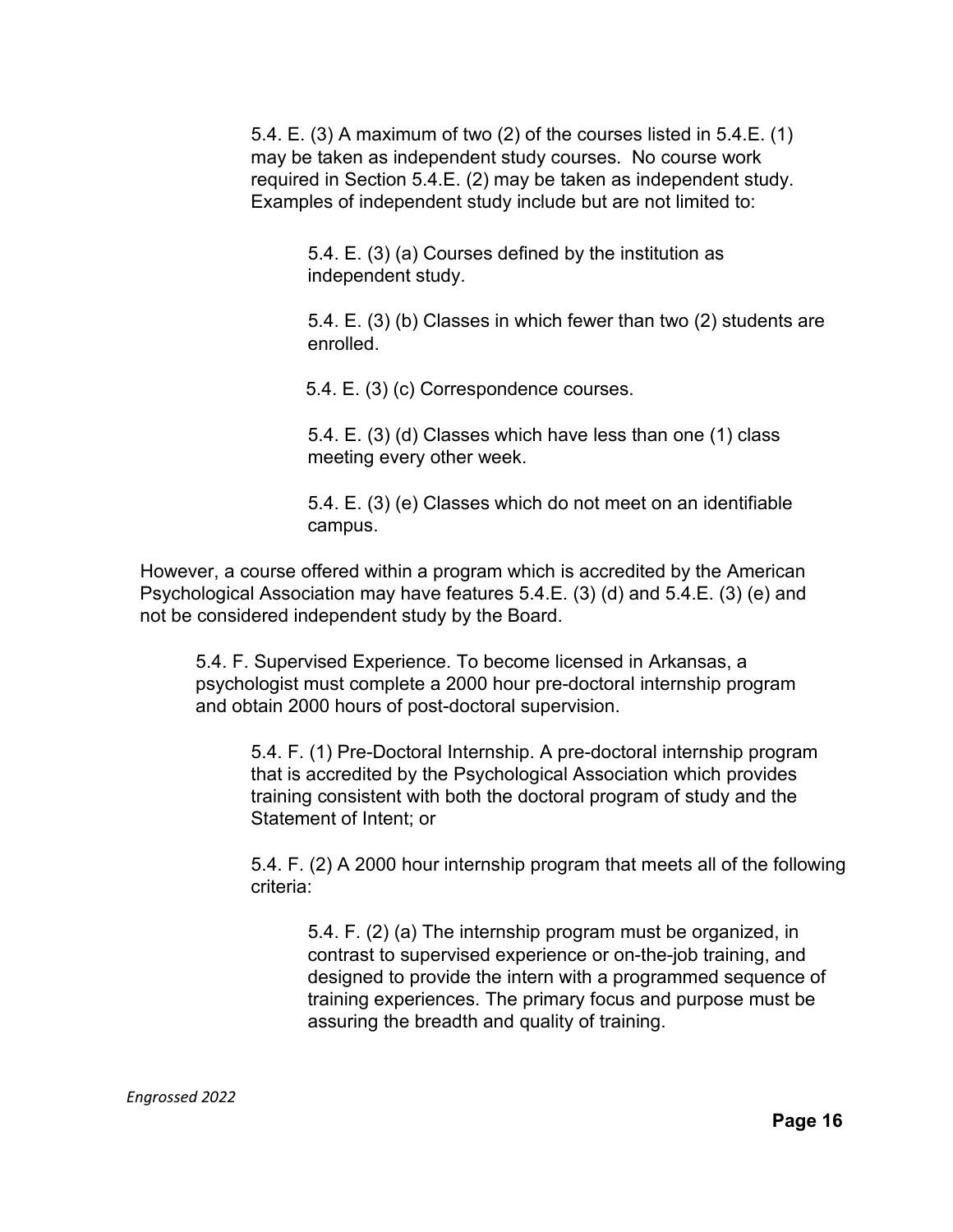5.4. F. (2) (b) The internship program must have a clearly designated staff Psychologist who is responsible for the integrity and quality of the training program and who is actively licensed/certified by the Arkansas Psychology Board or the proper psychological licensing entity, if participating in an internship in another state.

5.4. F. (2) (c) The internship program must have two or more Psychologists on the staff as supervisors, at least one of whom must be actively licensed as a Psychologist by the Arkansas Psychology Board or the proper psychological licensing entity, if participating in an internship in another state.

5.4. F. (2) (d) Internship supervision must be provided by a staff member of the internship program or by an affiliate of that program who carries clinical responsibility for the cases being supervised. At least half of the internship supervision must be provided by one or more Psychologists.

5.4. F. (2) (e) The internship program must provide training in a range of assessment and treatment activities conducted directly with patients seeking health services.

5.4. F. (2) (f) The internship program must be completed within a multidisciplinary setting. The contribution of a minimum of two (2) other disciplines, whose expertise is germane, into the evaluation and intervention decisions in professional problems areas is considered a necessary aspect of professional training and experience.

5.4. F. (2) (g) The intern must spend at least 25 percent of the of the program in direct patient contact (minimum 500 hours).

5.4. F. (2) (h) The internship program must include a minimum of two (2) hours per week (regardless of whether the internship was completed in one year or two) of regularly scheduled, formal, face-to-face individual supervision with the specific intent of dealing with health services rendered directly by the intern. There must also be at least two (2) additional hours per week in learning activities such as: case conferences involving cases in which the intern was actively involved; seminars dealing with clinical issues; co-therapy with a staff person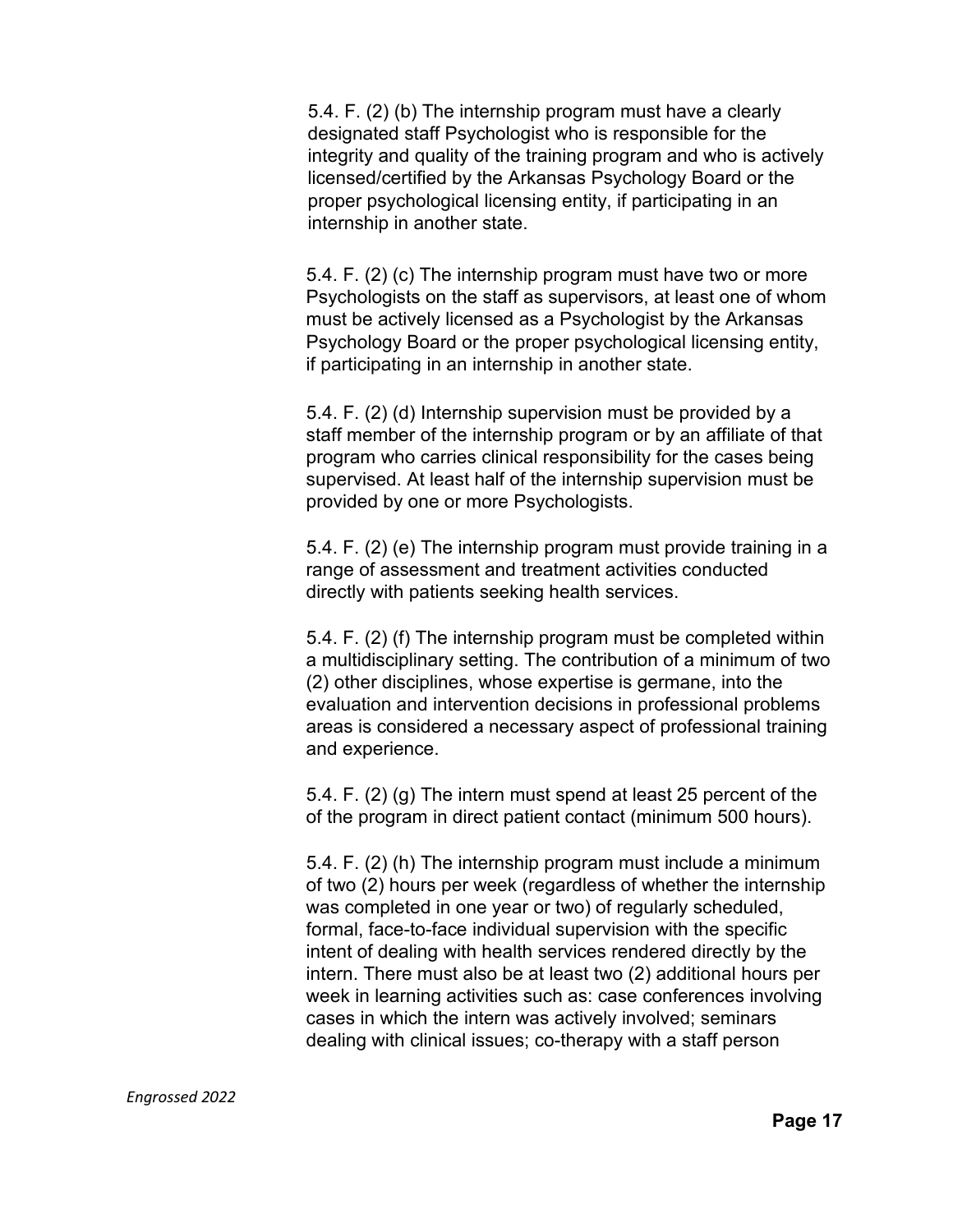including discussion; group supervision; or additional individual supervision.

5.4. F. (2) (i) Training must be post-clerkship, post-practicum, and post-externship level.

5.4. F. (2) (j) The intern must have a title indicating his/her training status.

5.4.F. (2) (k) The internship program must make available to prospective interns a written statement (i.e., brochure, handbook, etc.) that describes the goals and content of the internship program, stating clear expectations for quantity and quality of the intern's work.

5.4. F. (2) (l) The internship program must be completed within 24 months.

5.4. F. (2) (m) Public announcement of services and fees and contact with the lay or professional community shall be offered only by or in the name of the supervising Psychologist or agency.

5.4.F. (2) (n) Users of the intern's services shall be informed as to the intern's status, and shall be given specific information as to his/her qualifications and functions.

5.4. F. (2) (o) Persons served shall be informed that they may meet with the supervising Psychologist at their request, or at the request of the intern or the supervisor.

5.4. F. (2) (p) The supervisor is responsible for all documentation including clinical records, reports, and written correspondence. Countersignatures may be required, at the discretion of the supervising Psychologist.

5.4. F. (2) (q) The supervisor shall establish and maintain a level of supervisory contact consistent with established professional standards, and be fully accountable in the event that professional, ethical, or legal issues are raised.

5.4. F. (2) (r). The internship program must have a minimum of two (2) interns at the doctoral level of training during applicant's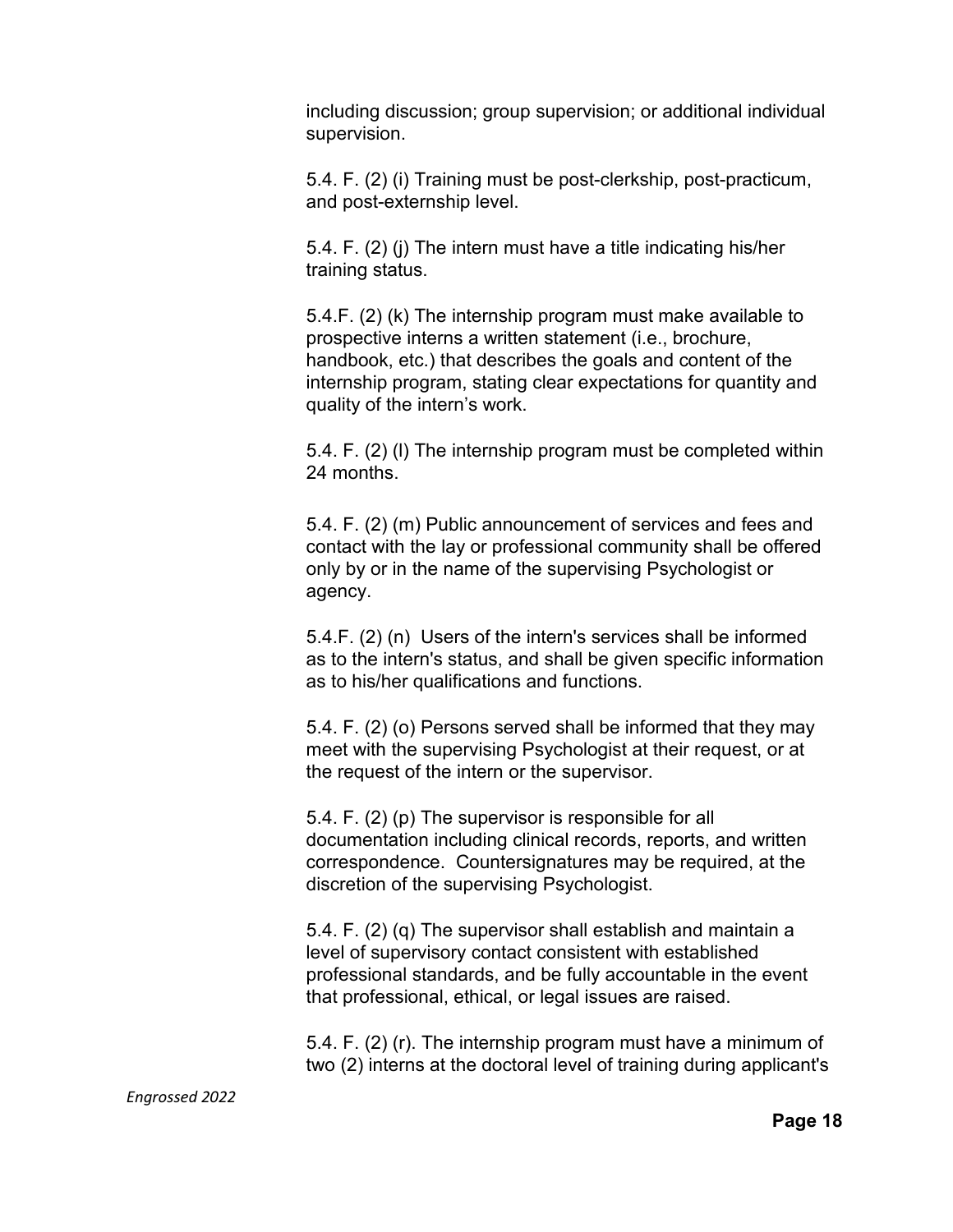training period. An internship with only one intern must be approved by the Board as clearly meeting all items a-q.

5.4. F. (3) For practice which is not health service related (i.e., does not provide direct ameliorative services) 2,000 hours of a supervised pre-doctoral internship program consistent with the doctoral program of study and the Statement of Intent to practice psychology are required.

5.4. G. All requirements listed in A.C.A. § 17-97-101, et seq. must be met.

5.4. H. Postdoctoral Supervised Experience. Two thousand (2000) hours of supervised postdoctoral experience is required.

5.4 H. (1) Postdoctoral supervision must meet the following criteria:

5.4. H. (1)(a) Be in line with the individual's program of doctoral study and consistent with the Statement of Intent to Practice.

5.4. H. (1)(b) Be full- time (40 hours per week) for at least one calendar year (50 weeks). A part-time post-doctoral supervised experience must be pre-approved by the Board. Post-doctoral supervision may not exceed three (3) years.

5.4. (1)(c) At least 25 percent (minimum of 500 hours) of the postdoctoral experience must be in the provision of direct client services (i.e., psychological treatment and assessment) consistent with the individual's Statement of Intent to Practice.

5.4. H. (1)(d) Be under the supervision of a licensed Psychologist(s) whose Statement of Intent to Practice is consistent with the areas(s) of supervised experience.

5.4. H. (2) The supervisee must accumulate a minimum of one (1) hour per week of regularly scheduled formal face-to-face supervision with the specific intent of dealing with services rendered directly by the supervisee.

5.4. H. (3) Because the professional practice of psychology is not limited to clinical work, components of practice other than direct ameliorative services may be included in the postdoctoral supervised experience. These components include: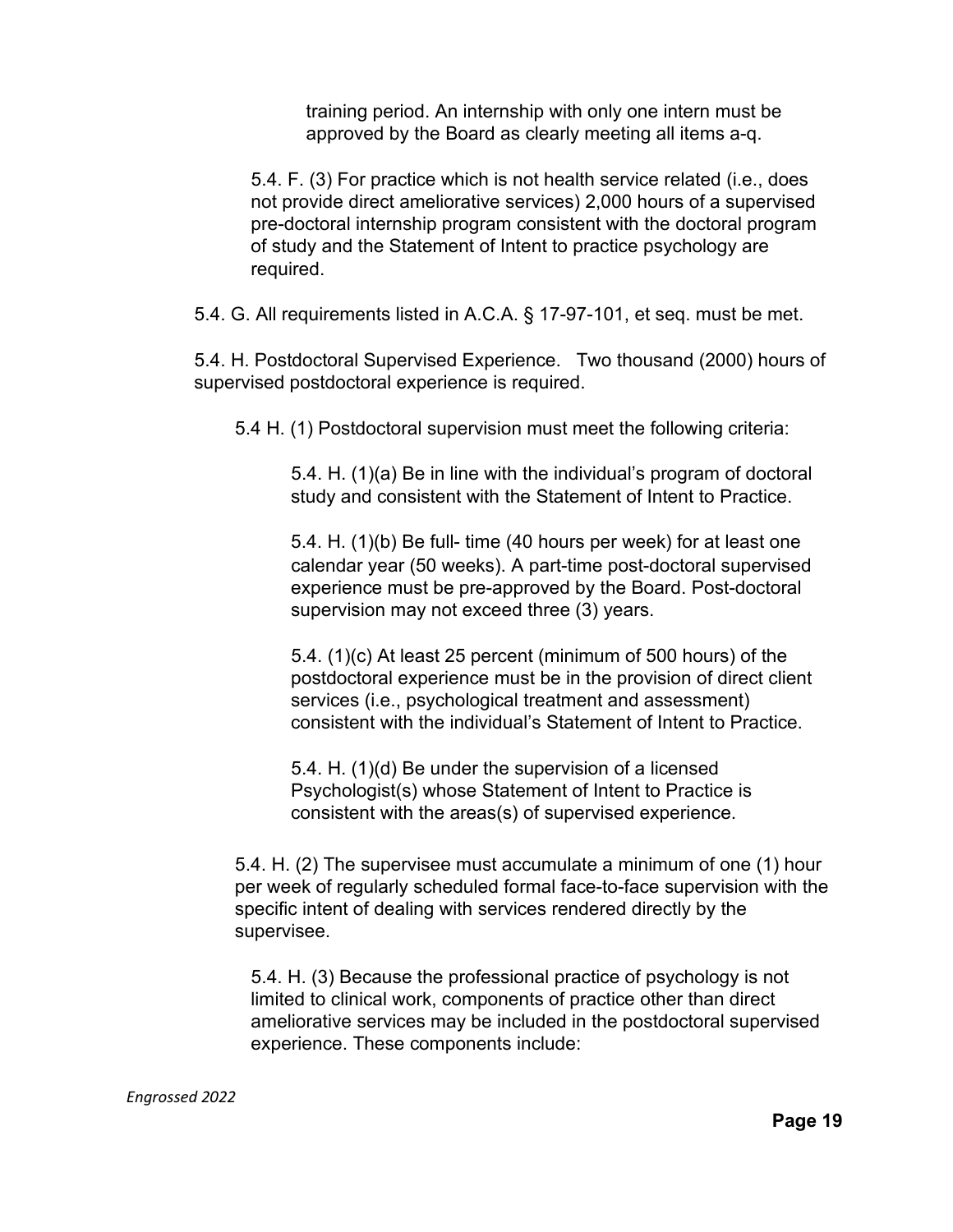5.4. H. (3) (a) Teaching of psychology at a recognized academic institution or training program.

5.4. H. (3) (b) Research in psychology.

5.4. H. (3) (c) Consultation in psychology

5.4. H. (3) (d) Psychological or mental health related administration

5.4. H. (4) For practice which is not health service related (i.e., does not provide direct ameliorative services), 2,000 hours of supervised training experience consistent with the doctoral program of study, internship, and the Statement of Intent to practice psychology are required.

5.4. H. (5) To begin accruing postdoctoral supervised hours, applicants for licensure as a Psychologist must apply for and be granted Provisional Licensure status. If they have not already passed the written examination, applicants are expected to pass the written licensure exam during the Provisional Licensure period. Provisional Licensure status is granted for up to 18 months and may be extended up to 3 years. If an applicant has not passed the written examination after three years, they may not engage in the professional practice of psychology as defined in ACA § 17-97102.

5.4. I Senior Psychologist Licensure Notwithstanding requirements for licensure as outlined in A.C.A. § 17-97-302, the Board shall issue a Senior Psychologist License to an applicant who has:

5.4. I. (1) At least twenty (20) years of licensure to practice psychology in a state of the United States or in Canada if that license was based on a doctoral degree:

5.4. I. (2) Received no disciplinary sanction during the entire period of licensure; and

5.4. I. (3) Tendered the appropriate application and fees as required under this chapter or the Rules of the Board.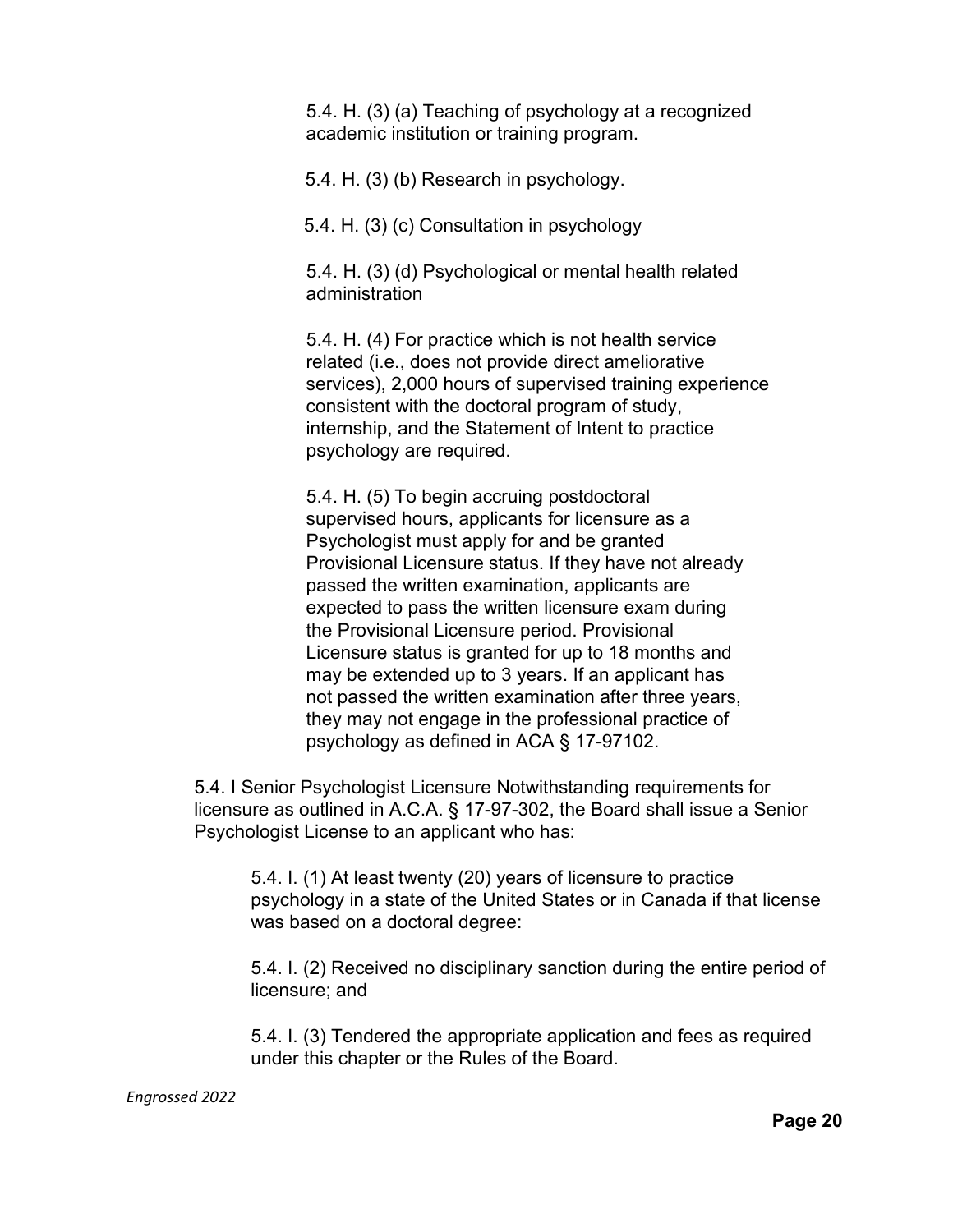## **5.5. Application Procedures for Licensure (All Applicants).**

5.5. A. Inquiries. Application inquiries and completed application forms shall be submitted to the Administrative Staff of the Board.

5.5. B. Application Package. Upon request, and following payment of the application fee, the Administrative Staff will provide the applicant with the approved application packet.

5.5. C. A first time applicant must apply to the Identification Bureau of the Arkansas State Police for a state and national criminal background check. The applicant must sign a release of information to the Board and shall be responsible to the Arkansas State Police for the payment of any fee associated with the criminal background check. The board shall follow the licensing restrictions based on criminal records under A.C.A. § 17-3-101, et. seq.

5.5.C.(1) Pre-Licensure Criminal Background Check

5.5.C. (1) (a) An individual may petition for a pre-licensure determination of whether the individual's criminal record will disqualify the individual from licensure and whether a waiver may be obtained.

5.5.C. (1) (b) The individual must obtain the pre-licensure criminal background check petition form from the Board.

5.5.C. (1) (c) The Board will respond with a decision in writing to a completed petition within a reasonable time.

5.5.C. (1) (d) The Board's response will state the reason(s) for the decision.

5.5.C. (1) (e) All decisions of the Board in response to the petition will be determined by the information provided by the individual.

5.5.C. (1) (f) Any decision made by the Board in response to a prelicensure criminal background check petition is not subject to appeal.

5.5.C. (1) (g) The Board will retain a copy of the petition and response and it will be reviewed during the formal application process.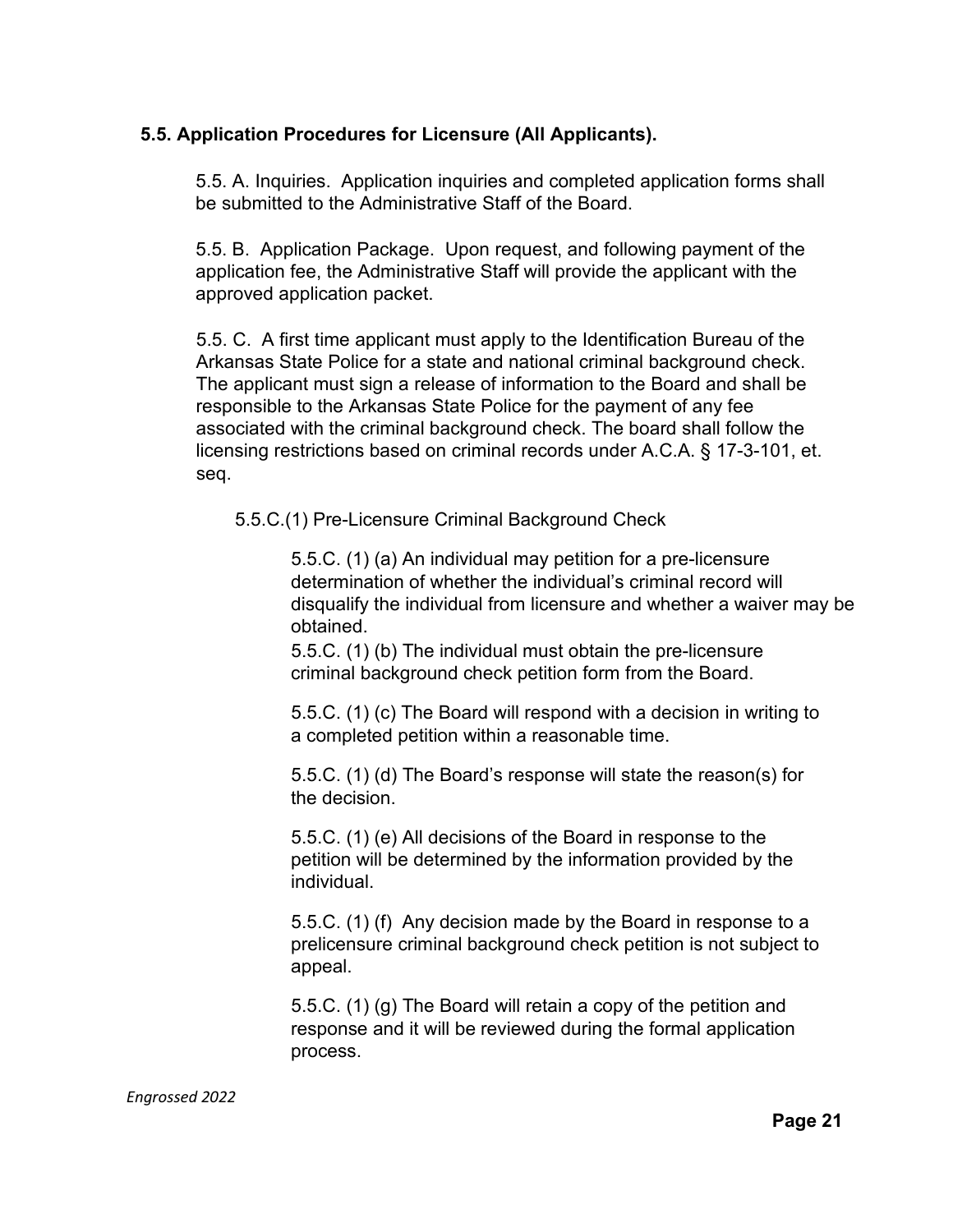#### 5.5.C. (2) Waiver Process

5.5.C. (2) (a) If an individual has been convicted of an offense listed in A.C.A. § 17-3-102(a) or (e) the Board may waive disqualification of a potential applicant or revocation of a license based on the conviction if a request for a waiver is made by:

a. An affected applicant for a license; or

b. An individual holding a license subject to revocation.

5.5.C. (2) (b) The Board may grant a waiver upon consideration of the following, without limitation:

- a. The age at which the offense was committed;
- b. The circumstances surrounding the offense;
- c. The length of time since the offense was committed;
- d. Subsequent work history since the offense was committed;
- e. Employment references since the offense was committed;
- f. Character references since the offense was committed;
- g. Relevance of the offense to the occupational license; and
- h. Other evidence demonstrating that licensure of the applicant does not pose a threat to the health or safety of the public.

5.5.C. (2) (c) A request for a waiver, if made by an applicant, must be in writing and accompany the completed application and fees.

5.5.C. (2) (d) The Board will respond with a decision in writing and will state the reasons for the decision.

5.5.C. (2) (e) An appeal of a determination under this section will be subject to the Administrative Procedures Act § 25-15-201 et seq*.*

*Engrossed 2022* 5.5. D. Completed Application. In order for the application to be considered complete, the applicant's file must contain all requested documentation,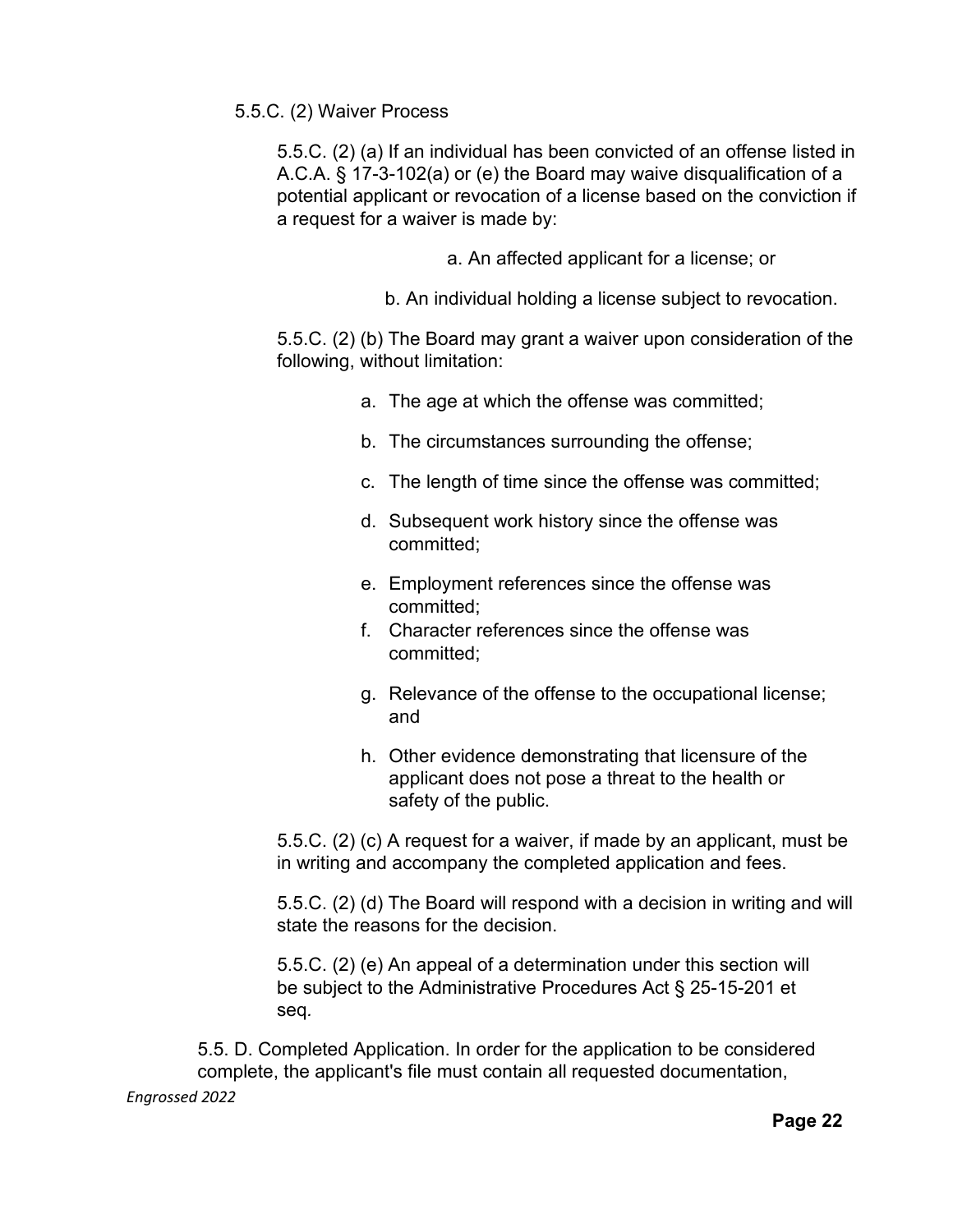information, and validation, and the total application fee must be paid. The Board will not review an application until it is complete.

5.5. E. The course work required in Sections 5.3 and/or 5.4 must be documented in the application. If necessary, clarifying documents may be submitted that describe the pertinent content of courses. Such documents may include the educational institution's catalog, a letter from the instructor(s), or a copy of the course outline.

5.5. F. Provisional Licensure Applicant Status

5.5. F. (1) Only provisional licensure applicants may practice psychology in the State of Arkansas without holding a valid and current license, except as discussed in Section 7. Provisional licensure applicants may practice psychology under the supervision of a qualified Psychologist and under the rules established for supervision of provisional licensure applicants (Section 6). Any other persons practicing psychology by title or implication may be subject to disciplinary action pursuant to A.C.A. § 17-97-101, et seq.

5.5. F. (2) The applicant shall be considered a provisional licensure applicant when the Board approves all application materials and admits the applicant to the next scheduled written examination. Upon receiving provisional licensure applicant status, an applicant will be notified by the Board of that status.

5.5. F. (3) Provisional Licensure, unless a reciprocity applicant, applicants may not practice psychology independently. They may practice only under the direction and control of a licensed Psychologist, or public or private agency, institution, or organization with which the supervisor is associated.

5.5. F. (4) Decision Regarding Application. Following formal credentials review, a positive recommendation shall qualify the applicant for provisional licensure applicant status. If the recommendation is not positive, the application under review shall be submitted to the full Board for review. An affirmative vote of a majority of the Board shall be held as evidence that the applicant has been assigned provisional licensure applicant status and has been admitted to the next scheduled written and/or oral examination. Provisional licensure applicant status shall be revoked and the applicant shall not be eligible for licensure if the information from the Identification Bureau of the Arkansas State Police reveals that the applicant has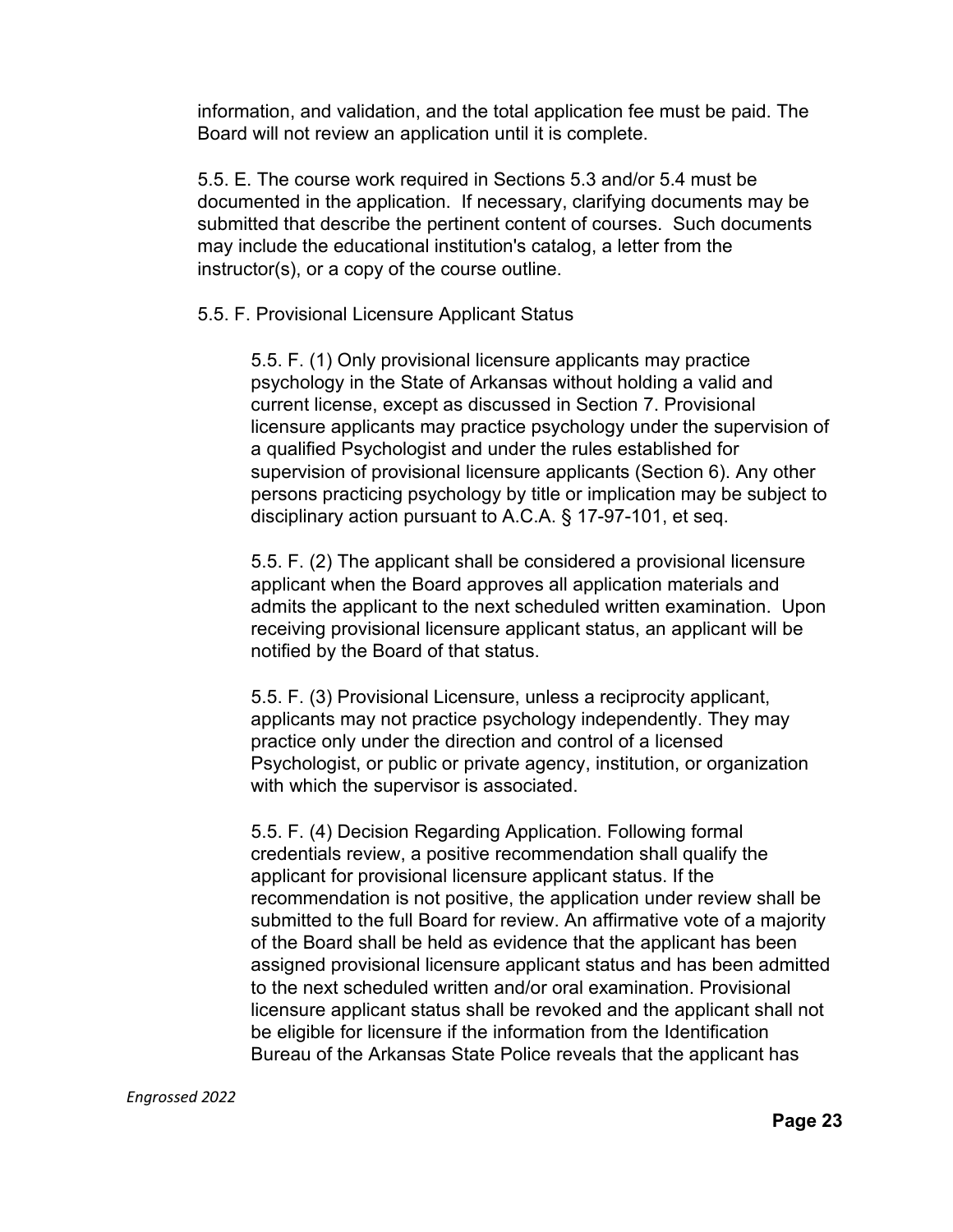pleaded guilty or nolo contendere to, or been found guilty of, any offense listed in A.C.A. § 17-3-102(a). An applicant whose status is revoked may appeal this action through procedures identified in Section 12.2.

5.5. G. Notification of Status. Following formal credentials review, the applicant shall be notified by the Administrative Staff of the status of the application.

5.5. H. Collateral Notification. Upon completion of the application process, the Administrative Staff shall, at the request of the applicant, notify prospective or current employers of the applicant's status.

5.5. I. Work Permit Eligibility. The Board shall grant a license to an applicant who fulfills the Arkansas requirements for licensure and is a person who holds a Federal Form I-766 United States Citizenship and Immigration Services-issued Employment Authorization Document, known popularly as a "work permit."

## **5.6. Interjurisdictional Practice of Psychology.**

5.6. A. An individual licensed to practice psychology in another jurisdiction may obtain a license to practice psychology in this jurisdiction without written examination, so long as the requirements for a license in the former jurisdiction are equal to, or exceed, the requirements for a license in this jurisdiction, as defined by A.C.A. § 17-97-101, et seq. and the rules of the Board. The Board has determined that an applicant for licensure who holds a Certificate of Professional Qualification (CPQ) issued by the Association of State and Provincial Psychology Boards (ASPPB), or National Register certification who has held an active license in another jurisdiction for at least five (5) years shall be deemed to have met the educational and experience requirements for licensure. Such licensees may be subject to disciplinary action for any of the grounds listed in A.C.A. § 17-97-102(a) and Rule 10.2 on the same basis as other licensees, including actions taken in another jurisdiction.

5.6. B. Individuals desiring to apply for licensure pursuant to this provision (Rule 5.6) who have been licensed for at least five (5) years in a state which has entered into The National Register or through the ASPPB CPQ Program

must:

5.6. B. (1) Complete the application on the forms provided by the Administrative Staff. Following payment of the application fee, the Administrative Staff will provide the applicant with the approved application packet. Request must be made for a ""National Register" or "CPQ" Application packet.

5.6. B. (2) Pay the appropriate application fee.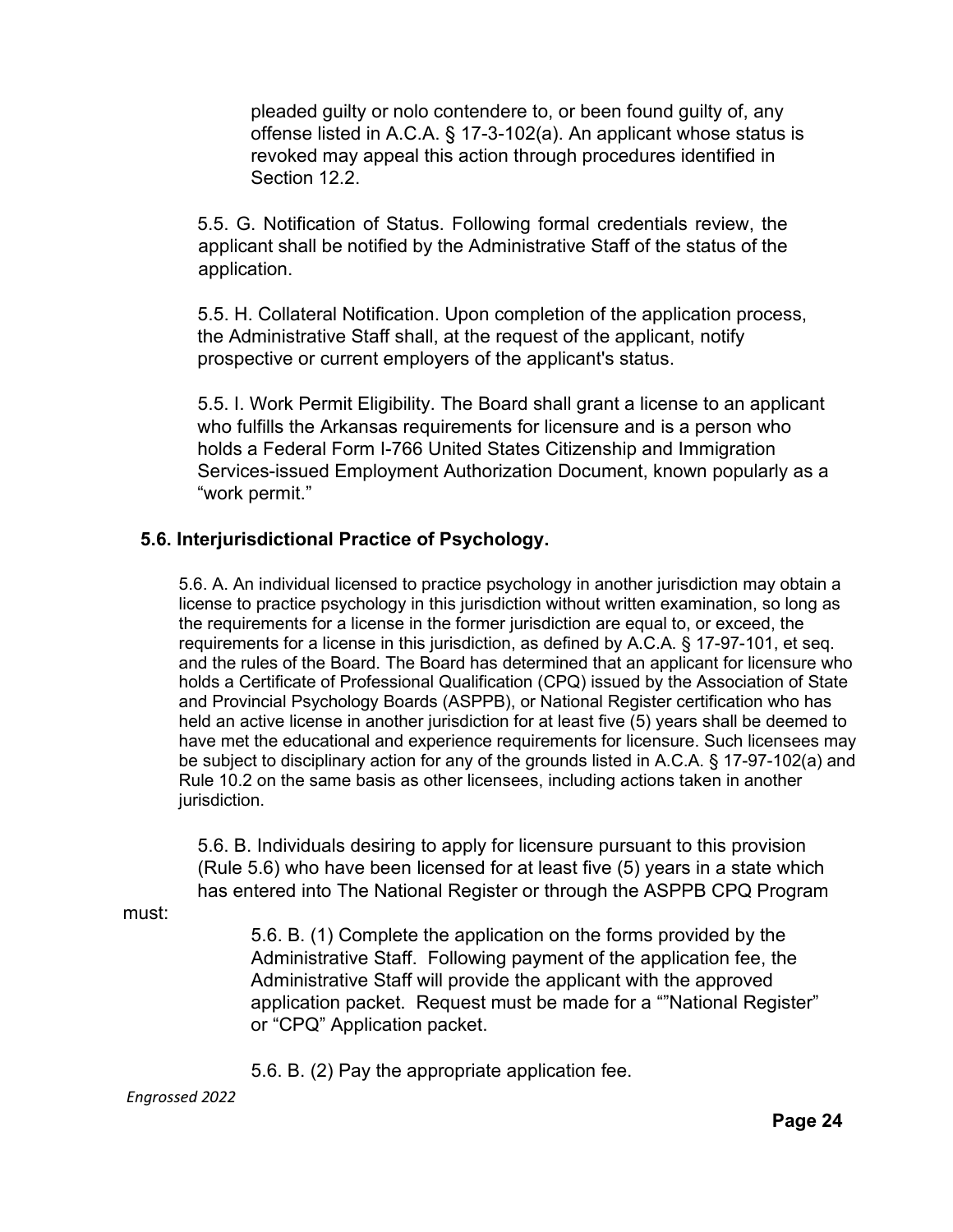5.6. B. (3) Apply to the Identification Bureau of the Arkansas State Police for a state and national criminal background check. The applicant must sign a release of information to the Board and shall be responsible to the Arkansas State Police for the payment of any fee associated with the criminal background check. In order to be considered for licensure, it must be determined that said individual has not been found guilty of or pleaded guilty or nolo contendere to any of the offenses listed in A.C.A. 17-97-102(a) within the preceding five (5) years, or have the Board waive the same pursuant to A.C.A. 17-97102(b).

5.6. B. (4) In order for the application to be considered complete, the applicant's file must contain all requested documentation, information, and validation, and the total application fee must be paid. The Board will not review an application until it is complete.

5.6. C. Individuals desiring to apply for licensure pursuant to this provision (Rule 5.6) who are not licensed in a state that has entered into the The National Register and the ASPPB CPQ Program pursuant to these criteria must:

5.6. C. (1) Complete the standard application and meet all requirements as set out in Rule 5.5.

5.6. C. (2) Request the Board to determine that the jurisdiction in which the applicant is licensed has standards that are not lower than those required by Arkansas law. All other requirements will remain the same.

5.6. D. It is not considered to be practicing if the licensed individual from another jurisdiction is involved in:

5.6. D. (1) Consultation, with prior Board notification, on one case per year (maximum of thirty (30) days per calendar year). The Psychologist must notify the Board if it exceeds thirty (30) days in any one year prior to beginning the consultation. A letter describing the nature and length of the consultation, along with verification of credentials and appropriate licensure should be submitted to the Board prior to the provision of services.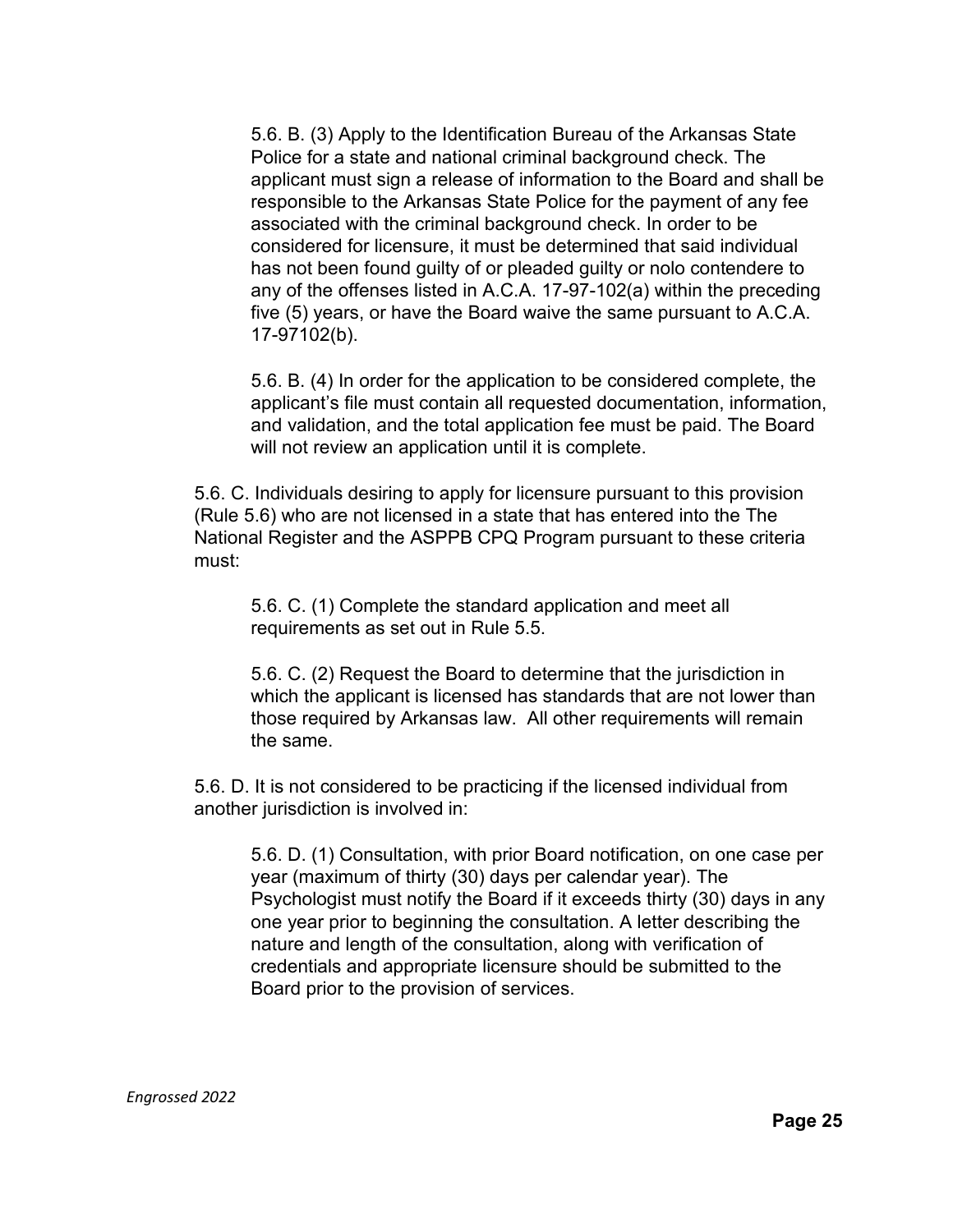5.6. D. (2) Voluntary disaster relief, with appropriate training, under the auspices of the American Red Cross or similarly organized programs.

5.6. E, Temporary Interjurisdictional Practice by Psypact State Psychologists.

> 5.6. E. (1) Section 5.6. D. (1) does not apply to Psychologists who are licensed in Psypact member states and hold a valid Temporary Authorization to Practice.

> 5.6. E. (2) Temporary interjurisdictional practice by Psychologists who are licensed in Psypact member states and hold a valid Temporary Authorization to Practice is governed by Article V of Psypact A.C.A. § 17-97-501.

# **SECTION 6. SUPERVISION**

## **6.1. Applications.**

Qualified supervision is required for those individuals who:

6.1. A. Have been provisionally licensed by the Board for the practice of psychology under qualified supervision.

6.1. A.(1) A provisional licensure Psychologist applicant who has held a Psychologist license in another jurisdiction for a period of 5 years and has been approved by the Board is exempt.

6.1. B. Are provisionally licensed by the Board as a psychology intern participating in an American Psychological Association-accredited predoctoral internship program.

6.1. C. Are licensed Psychological Examiners who are required by law to be supervised in some activities of the practice of psychology with the exception of psycho educational testing and diagnosis as consistent with their Statement of Intent to Practice.

6.1. D. Are deemed by the Board, because of academic, experiential, professional, or personal background reasons or because of formal adjudication or stipulated agreement, to require supervision in the practice of psychology.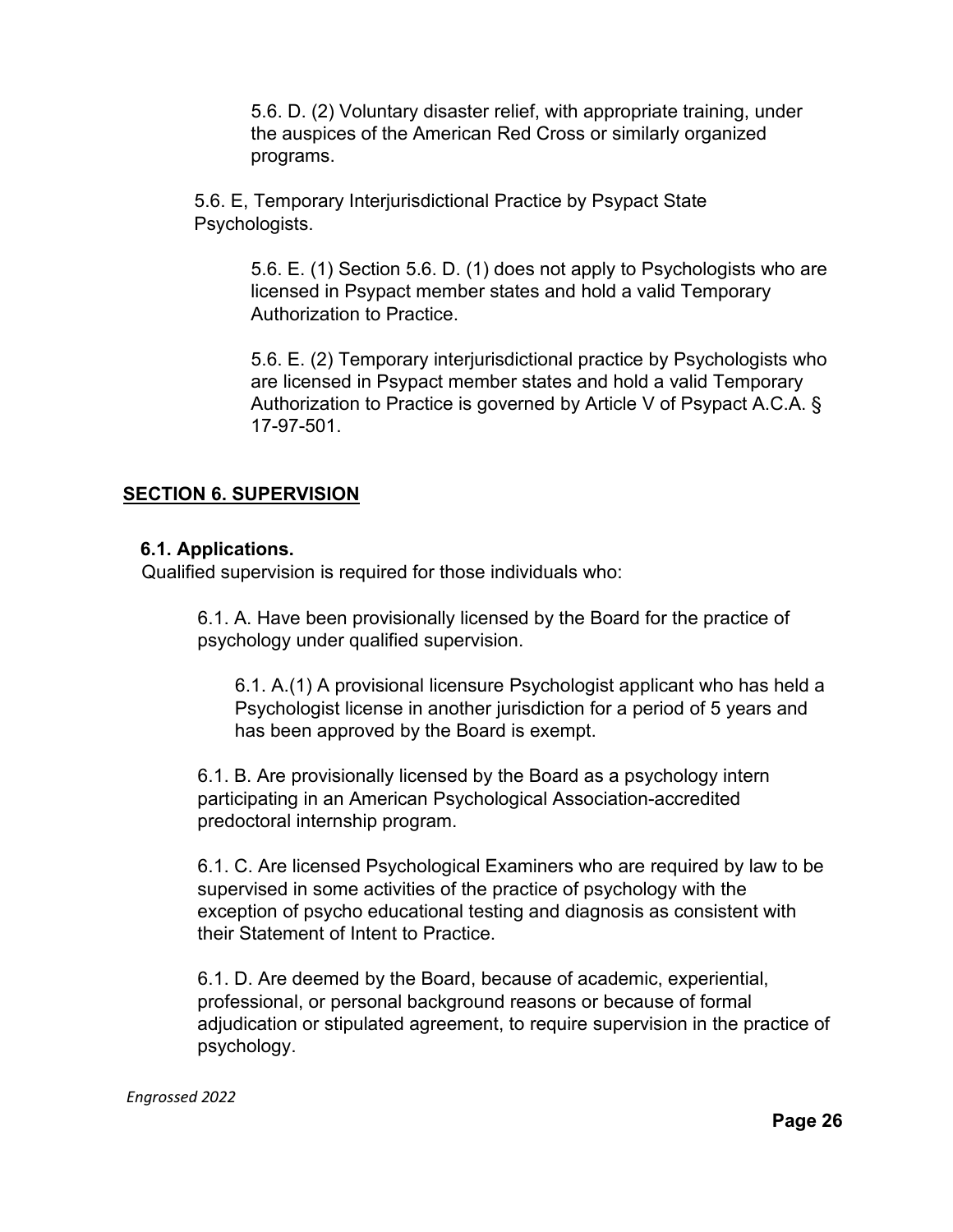6.1.E. Persons functioning as Neuropsychology Technicians.

## **6.2. General Responsibilities in the Supervisory Arrangement.**

6.2. A. The Board shall not assume responsibility for establishing supervisory relationships.

6.2. B. A specific plan of supervision must be filed by the supervisor and the supervisee for approval by the Board prior to any delivery of services by the supervisee. The plan shall be individualized for the supervisee, protect the public interest, and increase and/or maintain the supervisee's level of professional skills.

6.2. B. (1) The plan of supervision must include the following:

6.2. B. (1) (a) A clear definition of the area(s) of practice to be supervised, including the types of activities and the populations served.

6.2. B. (1) (b) The frequency and times of supervisory sessions and specific areas to be covered, i.e., individual/group psychotherapy, assessments, tests administered, etc., will be determined by the supervising Psychologist.

6.2. B. (1) (c) A statement of educational and experiential goals for the supervisory period which may include formal course work, workshops, pertinent literature study, etc.

6.2. B. (1) (d) The plan shall be signed by both supervisor and supervisee.

6.2. B. (2) Exceptions or modifications to the plan shall be communicated to the Board within thirty (30) days.

6.2. B. (3) Should a supervisor and a supervisee have an unresolved disagreement regarding the plan of supervision, either party may initiate an appeal to the Board for resolution. For specialized areas in which the Board may lack expertise, the Board may appoint a committee of at least three (3) experienced psychology professionals to review the matters in contention and make recommendations to the Board for the Board's decision. This subsection does not apply to the supervision of Technicians.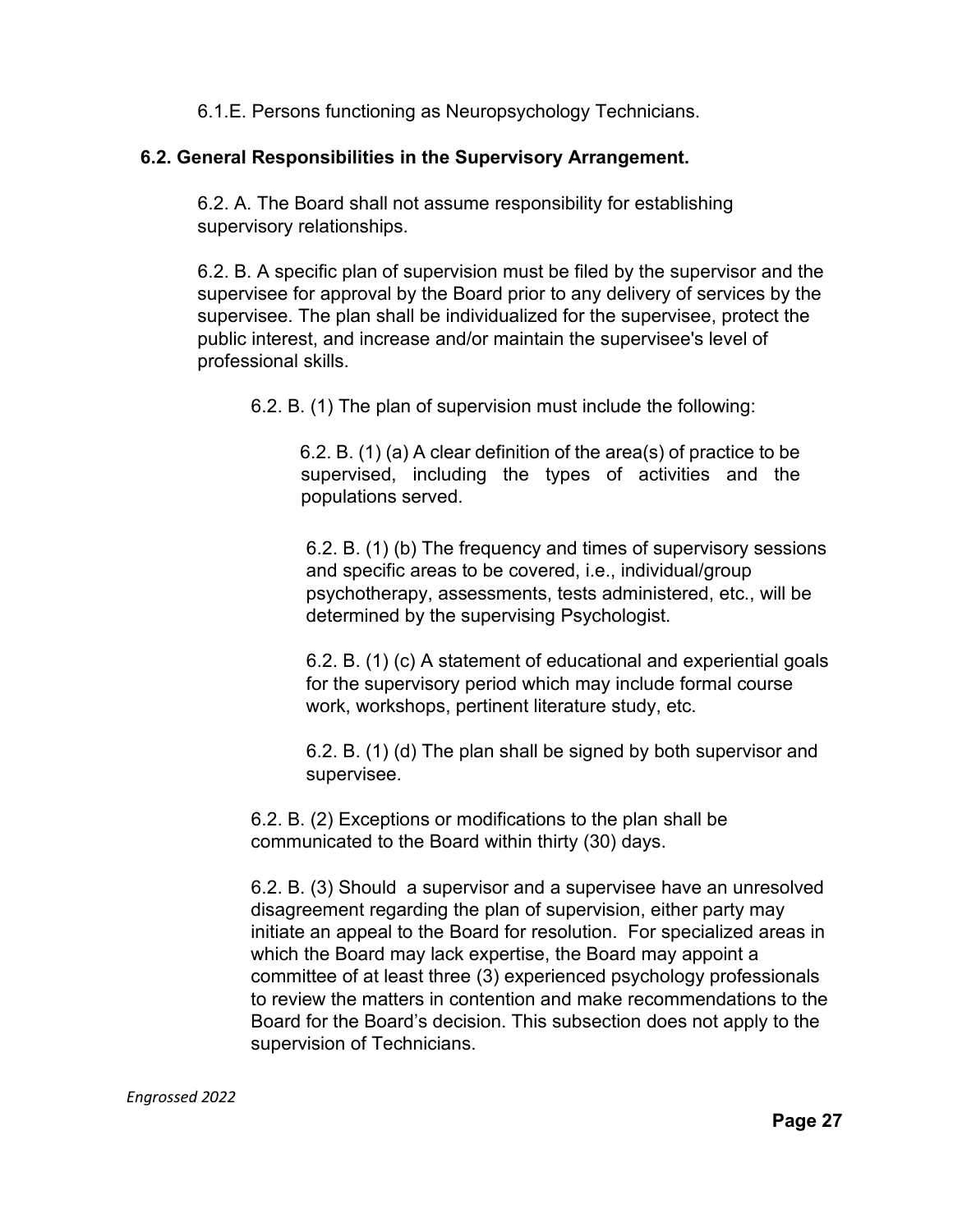6.2. C. The supervisor shall establish and maintain a level of supervisory contact consistent with professional standards, insuring the welfare of the public, and the ethical and legal protection of the supervision process.

6.2. C. (1) A minimum of 1 hour of face-to-face supervision per week for provisional licensure applicants who have not previously held a psychology license. There may be special circumstances, e.g., geographical or confirmed physical hardship, when a jurisdiction may consider a variance in the frequency of the supervision sessions so that a minimum of four (4) hours per month of one-to-one supervision shall be maintained.

6.2. D. While the Board recognizes that the number of persons supervised by a given Psychologist may vary, the Board reserves the right to require documentation by the Psychologist of the adequacy of supervision when one Psychologist is supervising multiple licensed professionals or applicants for licensure.

6.2. D. (1) The Identity and role of the supervisor should be clearly documented, with the supervisor's signature, in the clinical record of each person served. This is to notify users of the record that the case is being supervised and to acknowledge that the supervisor is aware of the supervisee's work in each case. (The Board does not require cosignature of progress notes; however, co-signature is one option for documenting supervision at the discretion of the supervisor.)

6.2. E. The Board requires the supervisor to be clearly aware of the professional skills, practices, ethics, and abilities of each person being supervised.

6.2. E. (1) Supervisors may only supervise those areas of practice Indicated in their own Statement of Intent.

6.2. F. A Psychologist may be disqualified by the Board as a supervisor should he/she fail to provide adequate supervision under the requirements of the Rules of the Board.

6.2. G. As of October 1, 2000, the following shall be in effect: Supervising Psychologists shall be licensed or certified for the practice of psychology and must be aware of and abide by the ethical principles and state or provincial statutes pertaining to the practice of psychology in general and to supervision in particular. Supervisors have adequate training, knowledge and skill to render competently any psychological service that their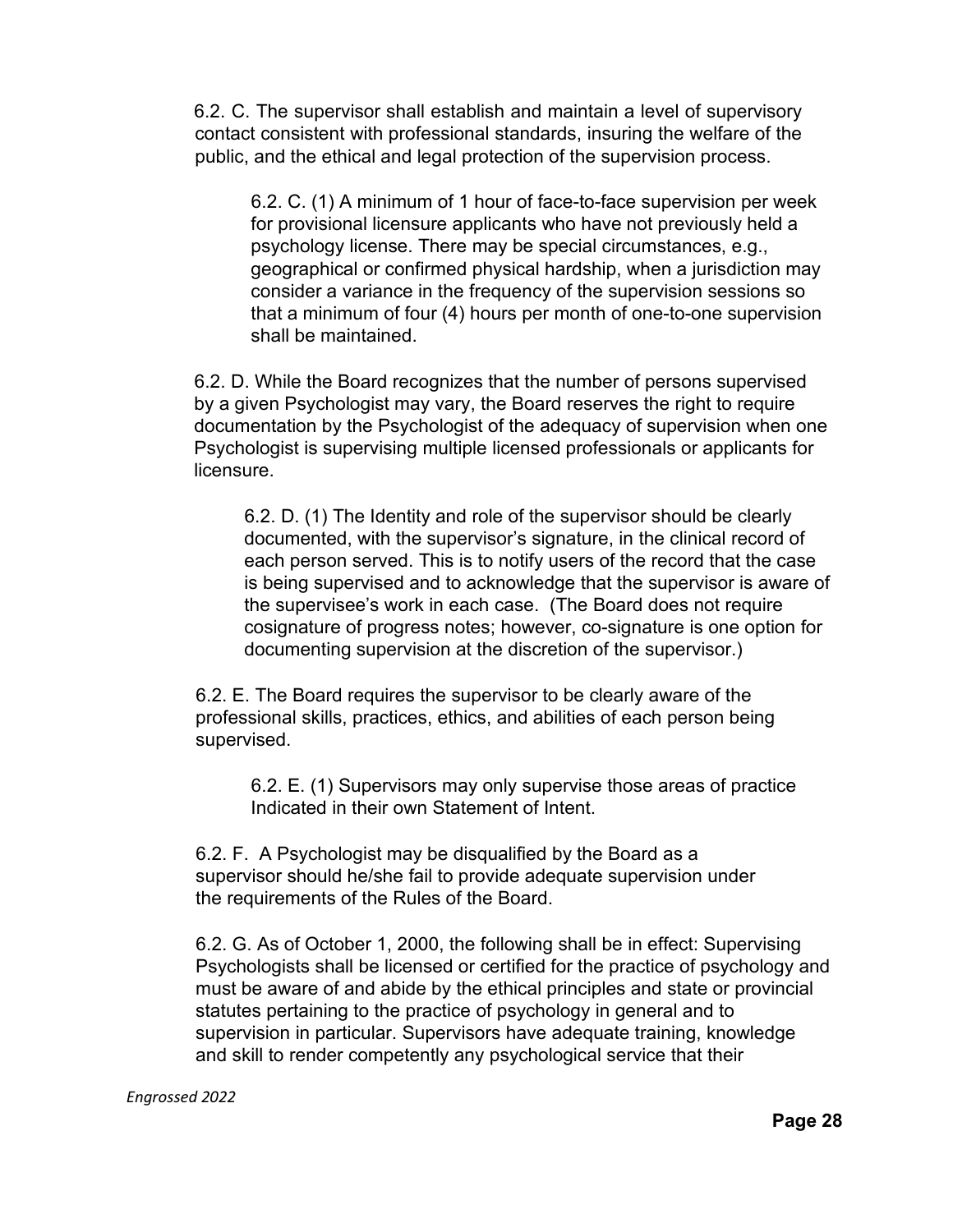supervisee undertakes. They shall not permit their supervisee to engage in any psychological practice that they cannot perform competently themselves. The supervisor has the responsibility to interrupt or terminate the supervisee's activities whenever necessary to ensure adequate training and the protection of the public. The supervisor has training and/or coursework in supervision and three (3) current recommendations in order to qualify as a supervisor.

6.2. H. Supervision sessions should be documented giving dates, time spent, nature of the contact with the supervisor, and both signatures.

## **6.3. Requirements of Supervision.**

6.3. A. Supervision of Students. Students who are enrolled in a program of study (as defined in Sections 5.3.B, 5.3.C, 5.4.A of these Rules) shall be supervised in any and all practice of the profession of psychology, in keeping with the rules for training students in the practice of psychology, and shall be the responsibility of the Psychologist supervisor, both site and academic. Supervision of students (as defined in Sections 4.2 and 7.2) shall not be monitored by this Board unless the student is participating in an APA accredited pre-doctoral internship and is provisionally licensed by the Board. The student and approved supervisor shall be required to submit quarterly reports on supervision during the internship program which shall be reviewed by the Board. The Board will report any problems or concerns regarding the supervision to the Director of the Pre-Doctoral Internship Program.

6.3. B. Supervision of Licensed Psychological Examiners.

6.3. B. (1) An annual supervision report, due by June 30 of each year, shall be mandatory for all licensed Psychological Examiners who are engaged in those professional activities that, by law, require supervision. The report shall detail the types of activities in which the supervisee is engaged.

6.3. B. (1) (a) It is the responsibility of the supervisee to see that the annual report is sent to the Board.

6.3. B. (2) The Supervision Report Form shall be designed by the Board to provide the information necessary to monitor the nature of supervision. The following minimal information shall be included:

6.3. B. (2) (a) Supervisee's name and signature.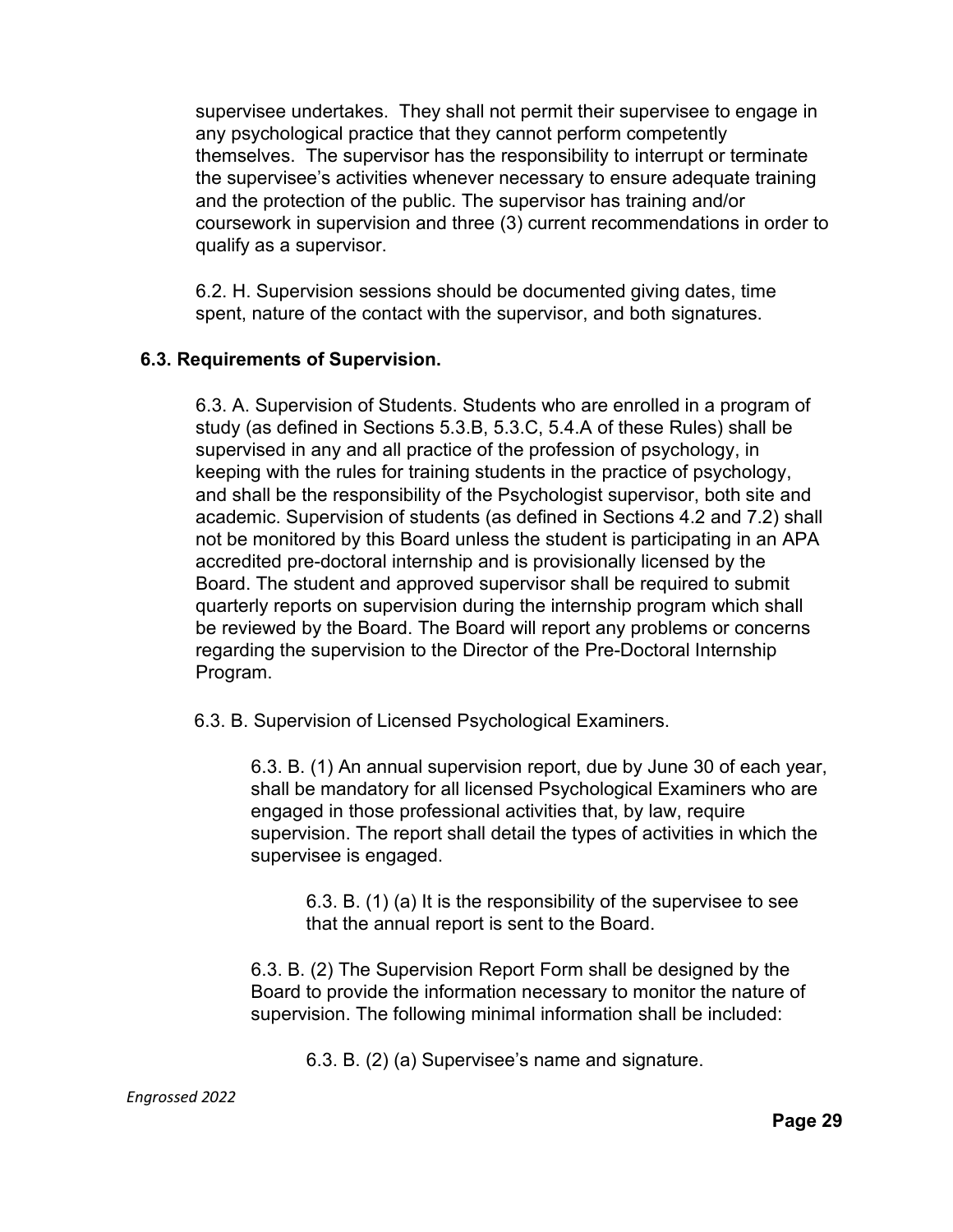6.3. B. (2) (b) Supervisor's name and signature.

6.3. B. (2) (c) Frequency and type of scheduled supervision sessions, and nature of supervision contacts, whether individual, group, telephone, or correspondence.

6.3. B (2) (d) Total number of hours of supervision per type of contact as defined in (c) above.

6.3. B. (2) (e) Periods of supervision covered in the report.

6.3. B. (2) (f) Description of the nature of unscheduled supervision and contact of supervisor with supervisee.

6.3. B. (2) (g) Description of supervisee's general functions being supervised.

6.3. B. (2) (h) Description of any specific areas covered in the supervision process, e.g., expanding practice, etc.

6.3. B. (3) Any change of status in the supervisory relationship must be reported in writing by the supervisee to the Board within ten (10) working days of the change of status.

6.3. B. (4) The Board recognizes that, under all circumstances, the variability of practice, level of professional skill, and personal/professional characteristics of the Psychological Examiner is such that individually tailored supervision is necessary. The specific content of the supervised procedures shall be worked out between the individual supervisor and the Psychological Examiner and shall ensure the rights and promote the welfare of the public of the State of Arkansas. Psychological Examiners can practice psychoeducational evaluation and diagnosis without supervision. However, A.C.A. §17- 97-102 requires supervision of Psychological Examiners for "overall personality appraisal or classification, personality counseling, psychotherapy, or personality adjustment techniques." Supervisors are responsible for all these services provided by Psychological Examiners under their supervision, whatever the method of documentation of personality evaluations and treatment plans. Cosignature is one option for documenting this relationship and supervision.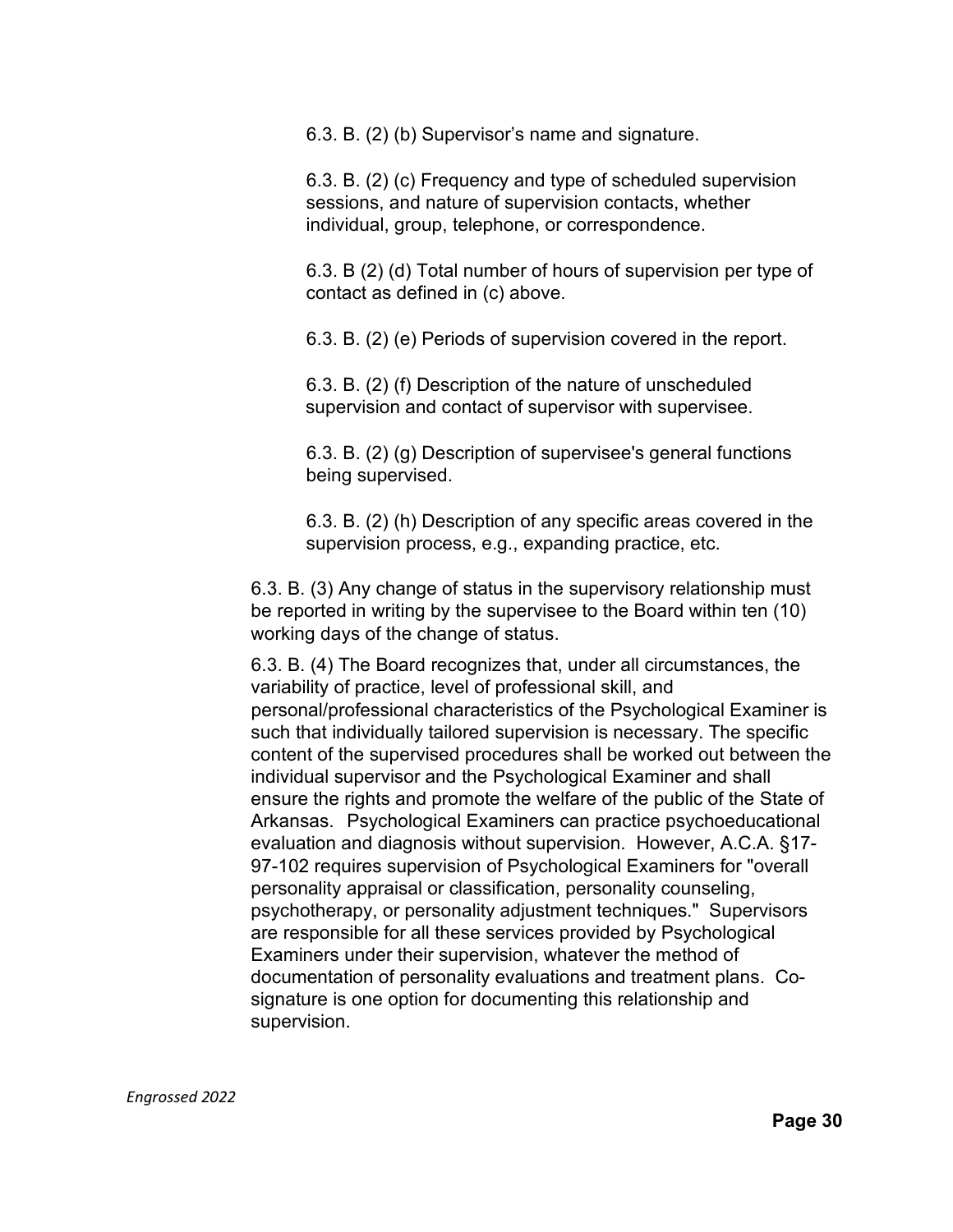6.3. B. (5) As required by law, when inquiry is made, users of the Psychological Examiner's services shall be informed when services provided are supervised.

6.3. C. Supervision of Provisional Licensure Applicants. (See also Section 5.5. E)

6.3. C. (1) All services provided by a Provisionally Licensed Psychologist must be supervised by a qualified Psychologist, unless they are a candidate for licensure via reciprocity. The licensed Psychologist who provides supervision for the applicant will be clinically and professionally responsible for the work of the supervisee. The supervisor shall be accessible to the supervisee at any point during the supervisory relationship. The supervisor's relationship with the supervisee shall be separate from that of a consultant, who may be called in at the discretion of the applicant. The consultant will have no clinical or professional accountability for the services provided or for the welfare of the client/patient/consumer.

6.3. C. (2) Public announcement of services and fees, and contact with the lay or professional community shall be offered only in the name of the supervising Psychologist. Titles of applicants must clearly show their provisional licensure status.

6.3. C. (3) Users of the Provisionally Licensed Psychologist's services shall be informed of his/her status, and shall be given specific information about his/her qualifications and functions. 6.3. C. (4) Clients/patients/consumers shall be informed that they may meet with the supervising Psychologist at their request or at the request of the service provider or the supervisor.

6.3. C. (5) Setting and receipt of a fee shall remain the sole responsibility of the employing agency or supervising Psychologist.

6.3. C. (6) All written professional reports and communications shall be countersigned by the supervising Psychologist.

6.3. C. (7) The supervisor shall establish and maintain a level of supervisory contact consistent with established professional standards, and be fully accountable in the event that professional, ethical, or legal issues are raised.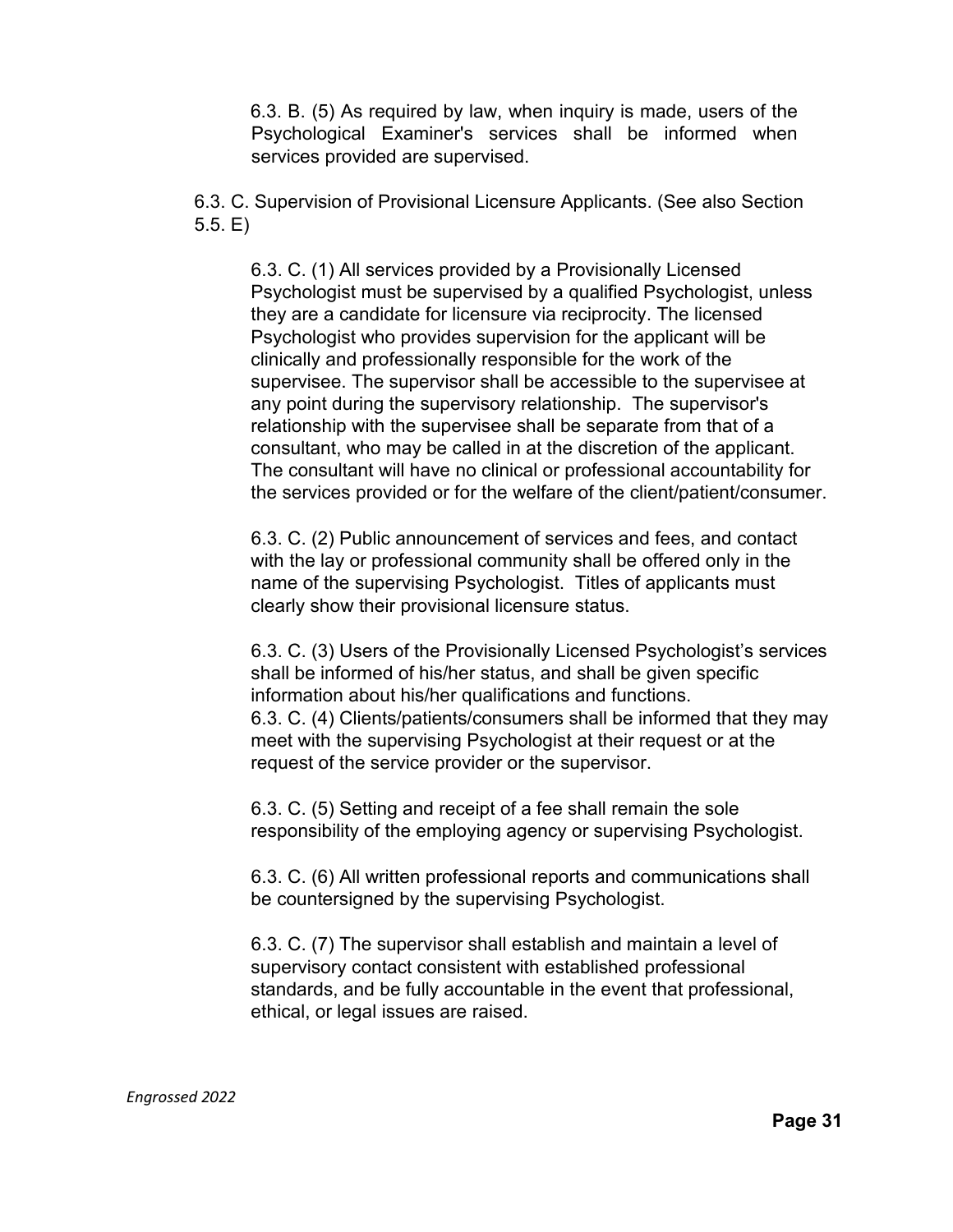6.3. C. (8) An ongoing record of supervision shall be maintained that details the types of activities in which the Provisionally Licensed Psychologist is engaged, the level of competence in each, and the type and outcome of all procedures.

6.3. C. (9) Supervision Report Forms from the supervising Psychologist shall be mandatory during the period the applicant is practicing psychology without a license. These reports shall be the joint responsibility of the supervisor and the supervisee. These reports shall be submitted to the Board on a quarterly basis, with a minimum of one report made available to the Board prior to the Examination. These reports will be reviewed by the Board. Review responses shall be given to the supervisor and the supervisee as necessary to assure the Rules of this Board are fulfilled.

6.3. D. Supervision of Licensed Professionals Who are Expanding Their Practice of Psychology

6.3. D. (1) Licensed individuals may expand their Statement of Intent to practice psychology in the State of Arkansas through continuing education, or academic training, plus further supervised practice, or as otherwise permitted by law or rule.

6.3. D. (2) Supervision of those who wish to expand their Statement of Intent must meet all general requirements of supervision as set forth in these Rules (Section 6.3. C.).

6.3. D. (3) Credentialing for expansion of the Statement of Intent to practice psychology must meet the credentialing requirements as established by the Board which are set for in the application process (Section 5).

6.3. E. Supervision of Technicians: The Psychologist shall employ the guidelines for supervision outlined in A.C.A.§17-97-401 et seq in supervision of persons employed as Technicians. Failure to follow said guidelines in supervisory activities shall be considered a violation.

6.3.E. (1) Psychologists supervising Technicians shall submit a Supervision Report for each Technician employed each year with the renewal of the Technician's registration in the form and format prescribed by the Board including, but not limited to, the following minimal requirements:

(1) A list of specific job duties of the Technician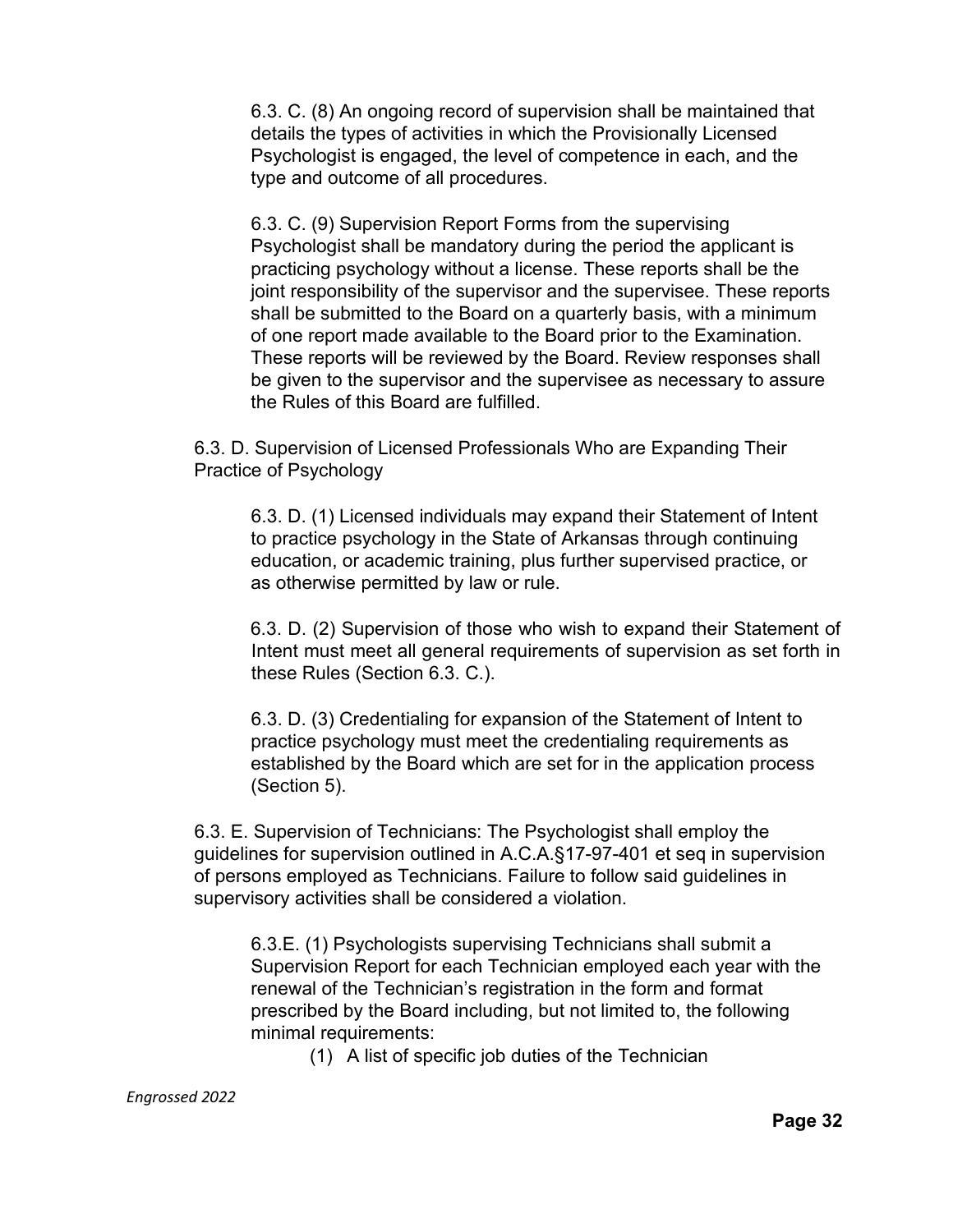- (2) Annual Performance Evaluation of the Technician
- (3) Evidence of one (1) hour Ethics training

(4) A statement as to the level of Supervisory contact including frequency and time.

(5) A list of training received by the Technician during the past year.

## **6.4. Board Review.**

Failure of the supervisee or supervisor in the supervisory relationship to comply with these requirements and responsibilities shall be subject to Board review and possible disciplinary action pursuant to A.C.A. § 17-97-310.

## **SECTION 7. PRACTICE WITHOUT LICENSE PROHIBITED.**

## **7.1 General.**

When the Board is made aware of a violation or possible violation of Section A.C.A. §17-97-301 or § 17-97-307, a registered letter with a return receipt requested shall be mailed to the individual in question, calling to his/her attention the pertinent aspects of the law and the Rules of the Board. In addition to the letter, the information shall be forwarded to the appropriate law enforcement authorities for legal action upon an affirmative vote for referral by the Board. Upon conviction he/she shall be fined not less than five hundred dollars (\$500) or more than one thousand dollars (\$1,000).

### **7.2. Students.**

Psychology students, psychological interns, and others preparing for the profession of psychology shall use titles that clearly indicate their training status such as Psychology Intern." Psychology students, psychological interns and others preparing for the profession of psychology are defined as those who are rendering services as part of their training in an integrated, organized sequence of graduate level course work.

### **7.3. Provisional Licensure**

7.3.A. Applicants have up to an eighteen (18) month grace period to practice psychology under qualified supervision beginning with notification of provisional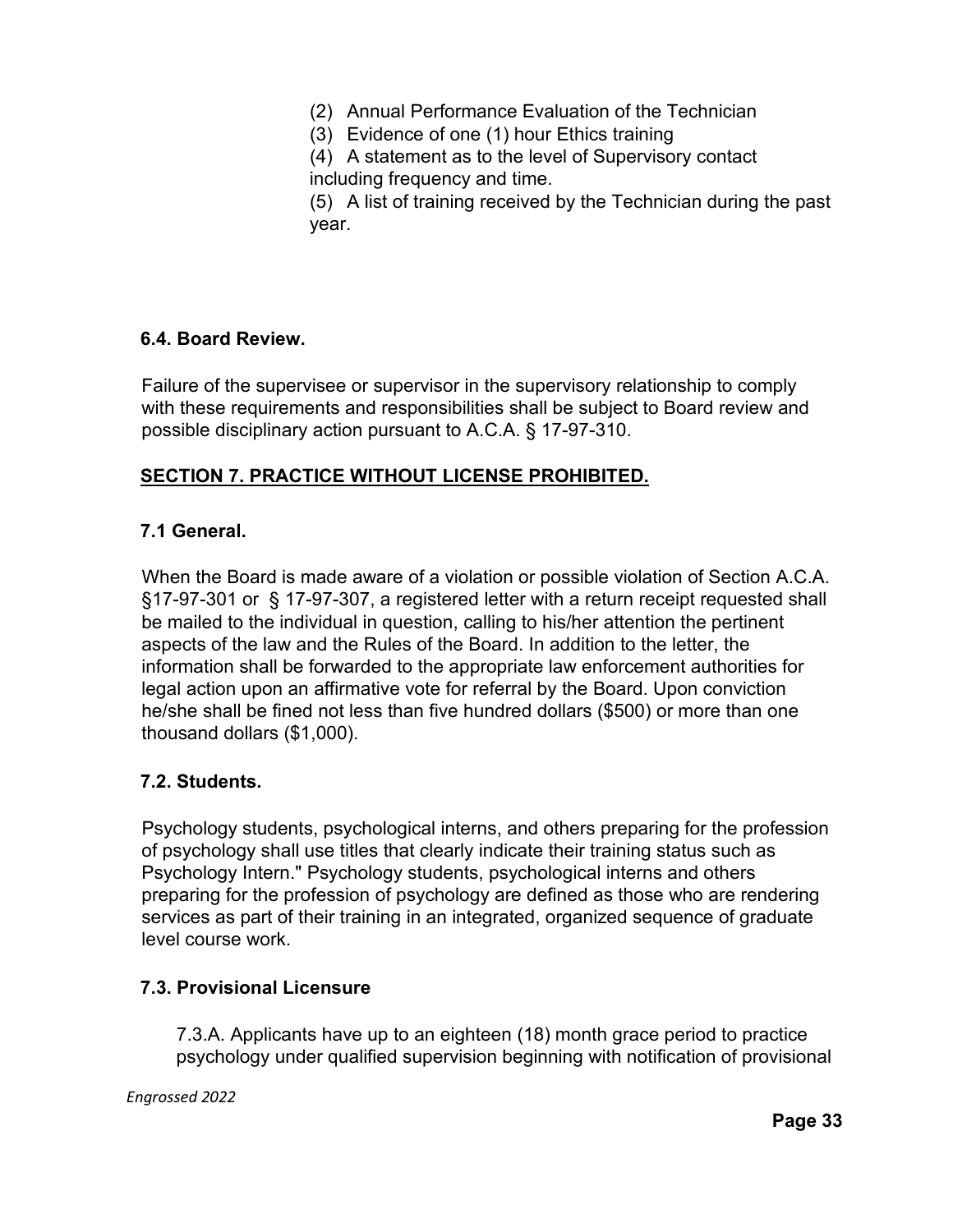licensure status. The period allows an applicant to complete the written and oral examinations and obtain licensure, while involved in supervised practice in the profession of psychology. The provisional licensure status shall not be renewed beyond a period of three (3) years. Any provisionally licensed applicant who does not pass the examination within three (3) years may not continue to practice psychology under supervision. Any individual who continues to practice psychology beyond the approved three (3) year period, is in violation of A.C.A. § 17-97-101, et seq. and may be subject to appropriate legal action.

7.3.B. A provisional license issued to a psychology intern participating in an American Psychological Association (APA)-accredited pre-doctoral internship program shall only be valid while the intern is an active participant in the program.

## **7.4. Provisional License.**

The Board shall issue a provisional license to an applicant who has:

7.4. A. Satisfied the preliminary requirements of A.C.A. §17-97-302 and §17- 97-303; and

7.4. B. Paid the fee for a provisional license. A provisional license holder is entitled to practice psychology under supervision of a Psychologist to meet the requirements for issuance of a license under A.C.A §17-97-305. The Board shall adopt rules that apply to provisional license holders identifying:

7.4. B. (1) The activities that holders may engage in; and

7.4. B. (2) Services that may be provided by holders.

7.4. C. The Board may refuse to renew the provisional license of a person who does not meet the requirements prescribed by A.C.A. § 17-97-302 or 1797-303.

7.4. D. The Board shall not renew the provisional license of a person beyond a period of three (3) years.

7.4. E. The Board shall not renew the provisional license issued to a psychological intern participating in an American Psychological Association accredited internship program upon completion or termination of the intern's participation in the program.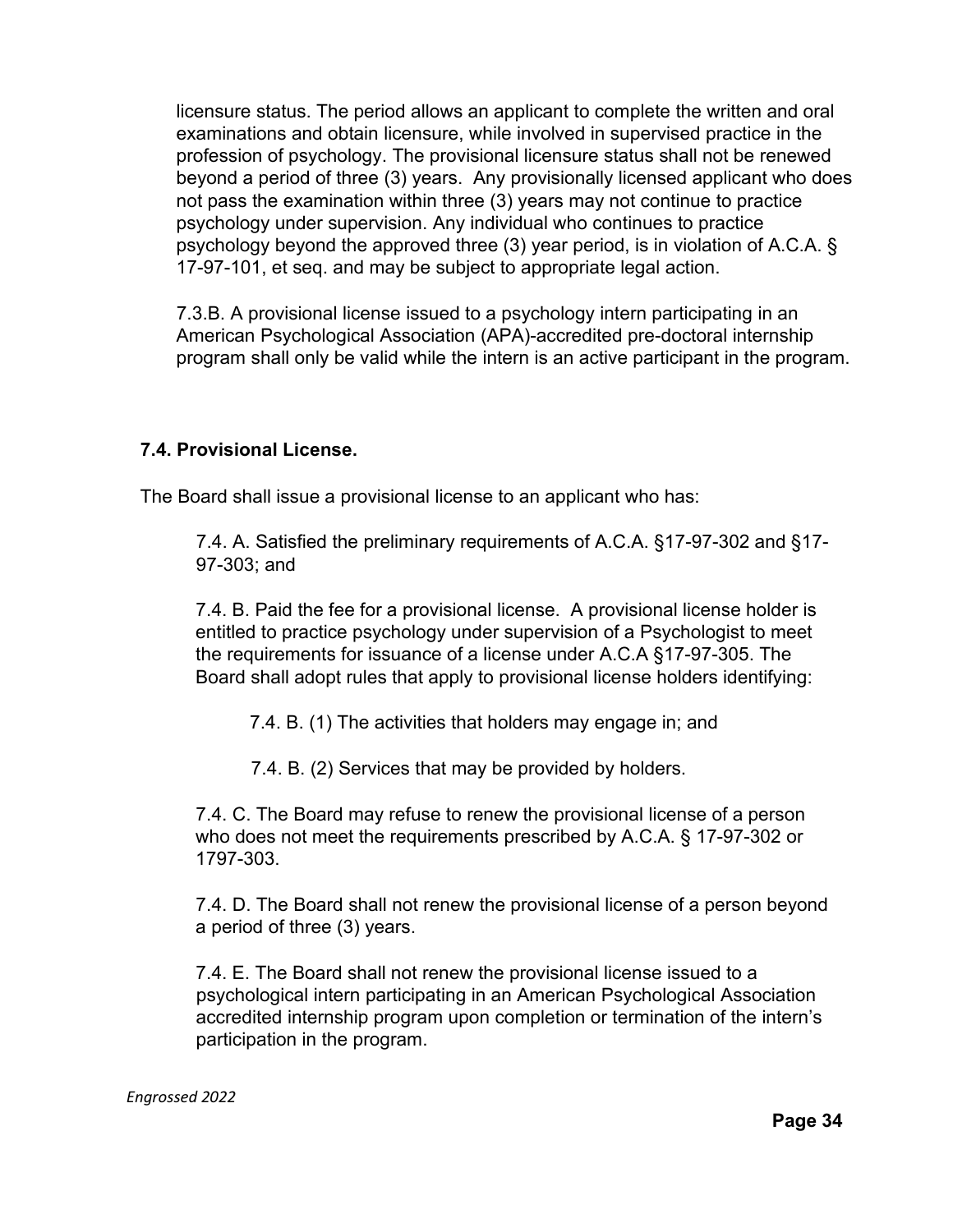7.4. E. (1) Time spent as a provisional licensee under Section 7.4. E. shall not count toward the three (3) year period to practice as a postdoctoral provisional licensee referenced in Section 7.4. D.

### **7.5. Provisional License Application.**

7.5. A. An applicant for a provisional license must:

7.5. A. (1) Apply on forms prescribed by the Board; and

7.5. A. (2) Submit the required fees with the application.

7.5. A. (3) The Board may require that the applicant verify the application.

7.5. B. Provisional license qualifications:

7.5. B. (1) An applicant may be granted a provisional license if the applicant has received:

7.5. B. (1) (i) A doctoral degree in psychology from a regionally accredited educational institution; or

7.5. B. (1) (ii) A doctoral degree in psychology, or the substantial equivalent of a doctoral/master's degree in psychology in both subject matter and extent of training from a regionally accredited educational institution;

7.5 B. (1) (iii) acceptance into an APA-accredited pre-doctoral internship program.

7.5. B (1) (iii) (a) A psychology intern seeking licensure under Section 7.5 B.(1)(iii) must provide the Board a letter from the internship program director confirming their acceptance into the program.

7.5. B. (2) Has attained the age of majority;

7.5. B. (3) Is physically and mentally competent to provide psychological services with reasonable skill and safety, as determined by the Board.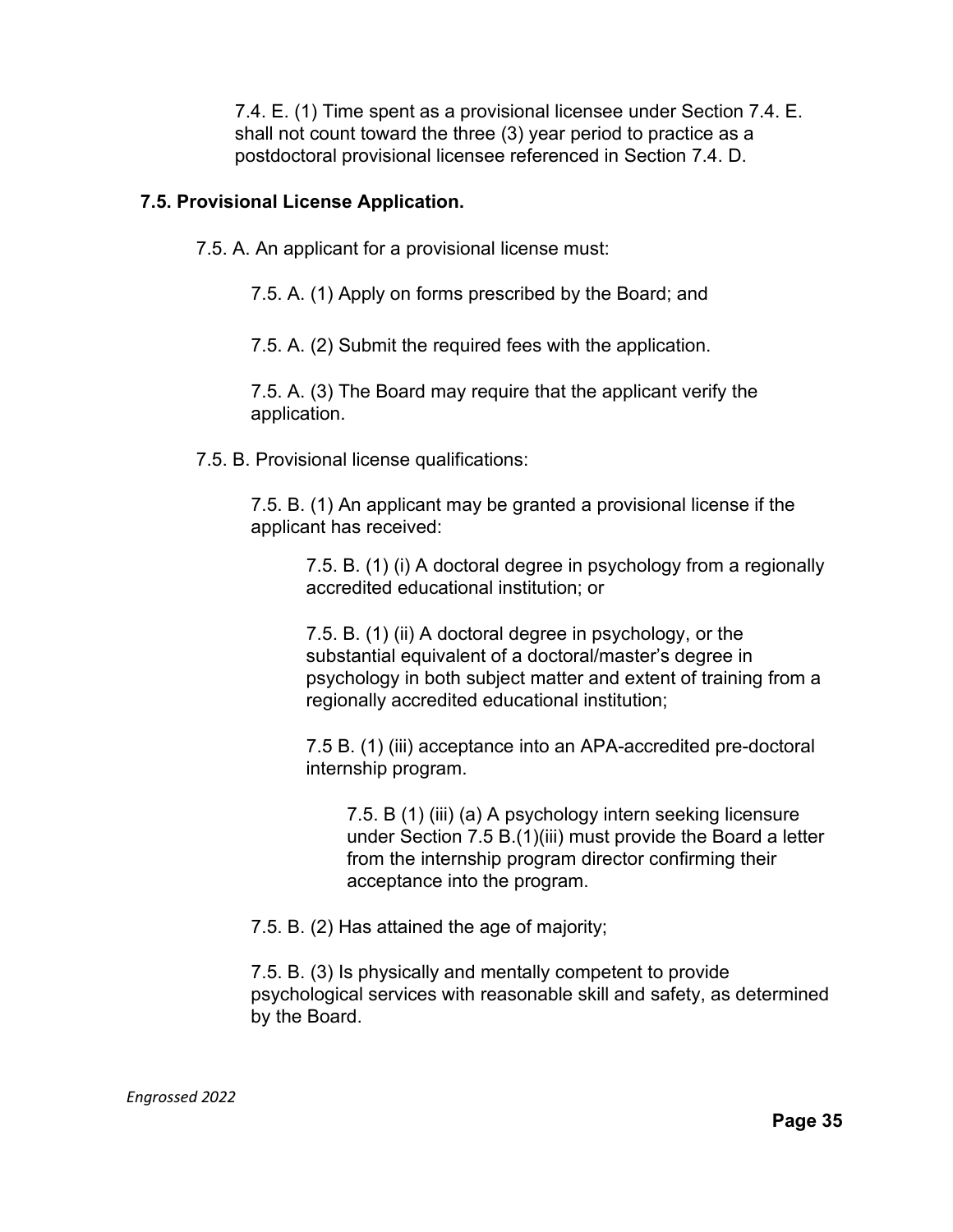7.5. B. (4) Is not afflicted with a mental or physical disease or condition that would impair the applicant's competency to provide psychological services;

7.5. B. (5) Has not been convicted of a felony listed under A.C.A § 173-102(a)..

7.5. B. (6) Does not use drugs or alcohol to an extent that affects the applicant's professional competency;

7.5. B. (7) Has not engaged in fraud or deceit in making the application; and 7.5. B. (8) Has not:

> 7.5. B. (8) (i) Aided or abetted the practice of psychology by a person not licensed under these Rules in representing that the person is licensed under these Rules;

> 7.5. B. (8) (ii) Represented that the applicant is licensed under this chapter to practice psychology when the applicant is not licensed; or

7.5. B. (8) (iii) Practiced psychology in this state without a license under this chapter or without being exempt under this chapter.

7.5. C. In determining under A.C.A § 17-97-302(b)(1)(B) whether a degree is substantially equivalent to a doctoral degree in psychology, the Board shall consider whether at the time the degree was conferred, the program met the prevailing standards for training in the area of psychology, including standards for training the clinical, school and industrial counseling.

## **7.6. Employment of Individuals Not Licensed by this Board.**

7.6. A. Individuals Licensed in Another Profession.

Psychologists/Psychological Examiners may employ or utilize individuals who are licensed members of another profession to provide only activities or services permitted by the applicable license or licenses held by that individual. These services and activities may not be described or represented to the patient or client as psychological services and the individual must be clearly identified to the patient or client as a licensee of the applicable profession who is providing services pursuant to that individual's license.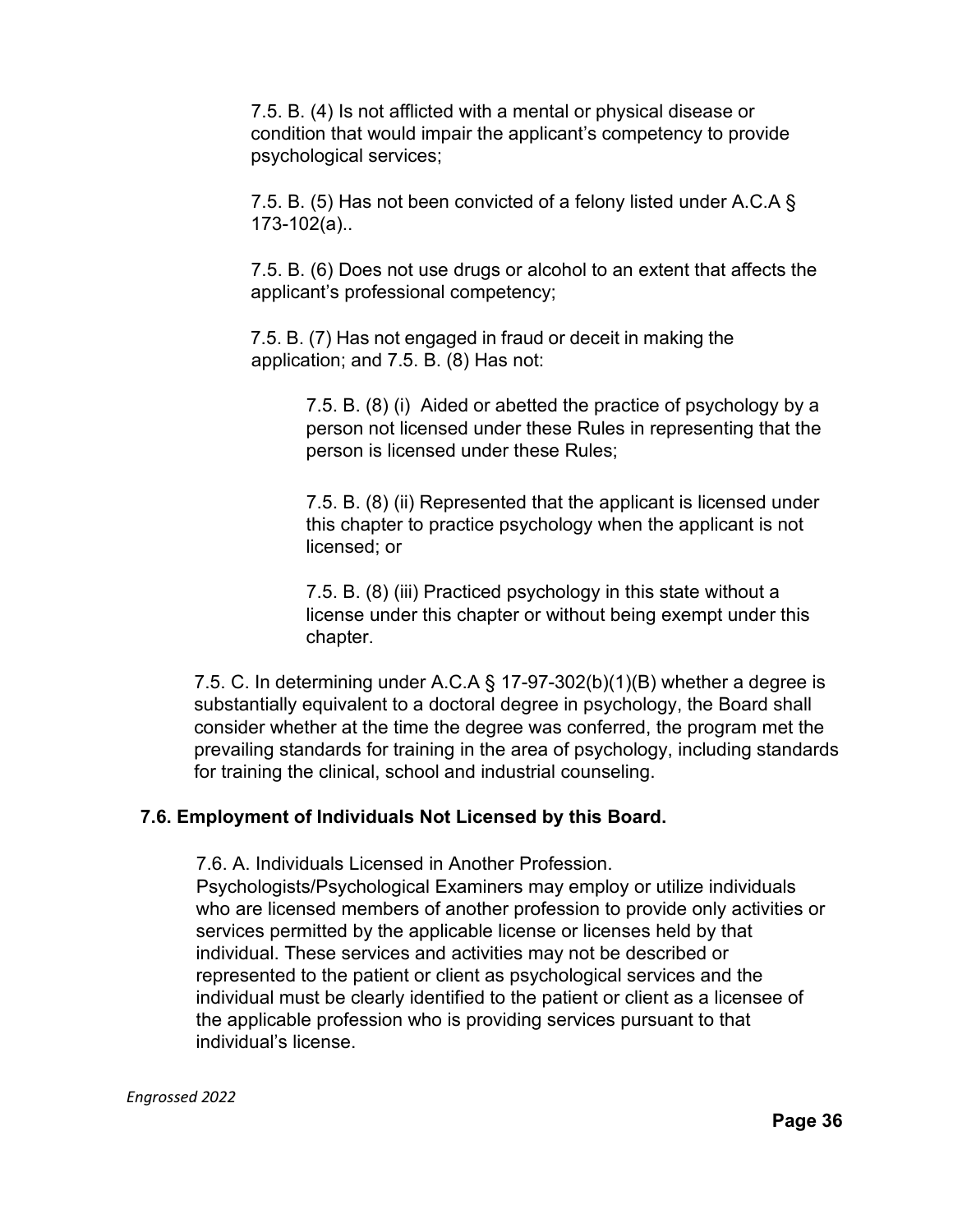7.6. B. Unlicensed, Non-Exempt Individuals. Psychologists/Psychological Examiners may employ unlicensed, non-exempt individuals to perform services which do not constitute the practice of psychology or the activities and services of another licensed profession as specified in A.C.A. §§17-97- 102 and 17-97-103. Such duties of employment may include:

7.6. B. (1) Secretarial and other clerical duties.

7.6. B. (2) Non-psychometric data gathering.

## **7.7. Employment of Technicians.**

7.7. A. General Terms and Definitions. A "Qualified Psychologist for the purpose of the registration of Technicians" shall be a doctoral level Psychologist licensed by the Board to practice in the area of neuropsychology having supervision privileges also approved by the Board.

7.7. A. (1) The Arkansas Psychology Board shall maintain and update a Registry of all Technicians and Psychologists who use Technicians. All Technicians shall be registered with the Arkansas Psychology Board and function under the license of a qualified supervising Psychologist in the practice of neuropsychology per Board-approved statement of intent. It is the intent of these rules to register with the Board all those individuals who function as paraprofessional Technicians to assist with data gathering for purposes of neuropsychological testing. Act 1262 of 2005 restricts the use of Technicians to neuropsychological evaluations under the supervision of qualified and licensed Psychologists.

7.7. A. (2) The supervising Psychologist is legally responsible for all work performed by the Technician. A Psychologist, who is not authorized to supervise and perform neuropsychological testing, as determined by the Arkansas Psychology Board, shall not be considered qualified or permitted to register or supervise Technicians

7.7. A. (3) A person shall be identified to the public as a "Technician" only when he or she is duly registered and supervised by a licensed Psychologist who has been authorized by the Board to provide Neuropsychological services. The registered status of the Technician is the responsibility of a qualified Psychologist, and is not the privilege of the individual identified as a Technician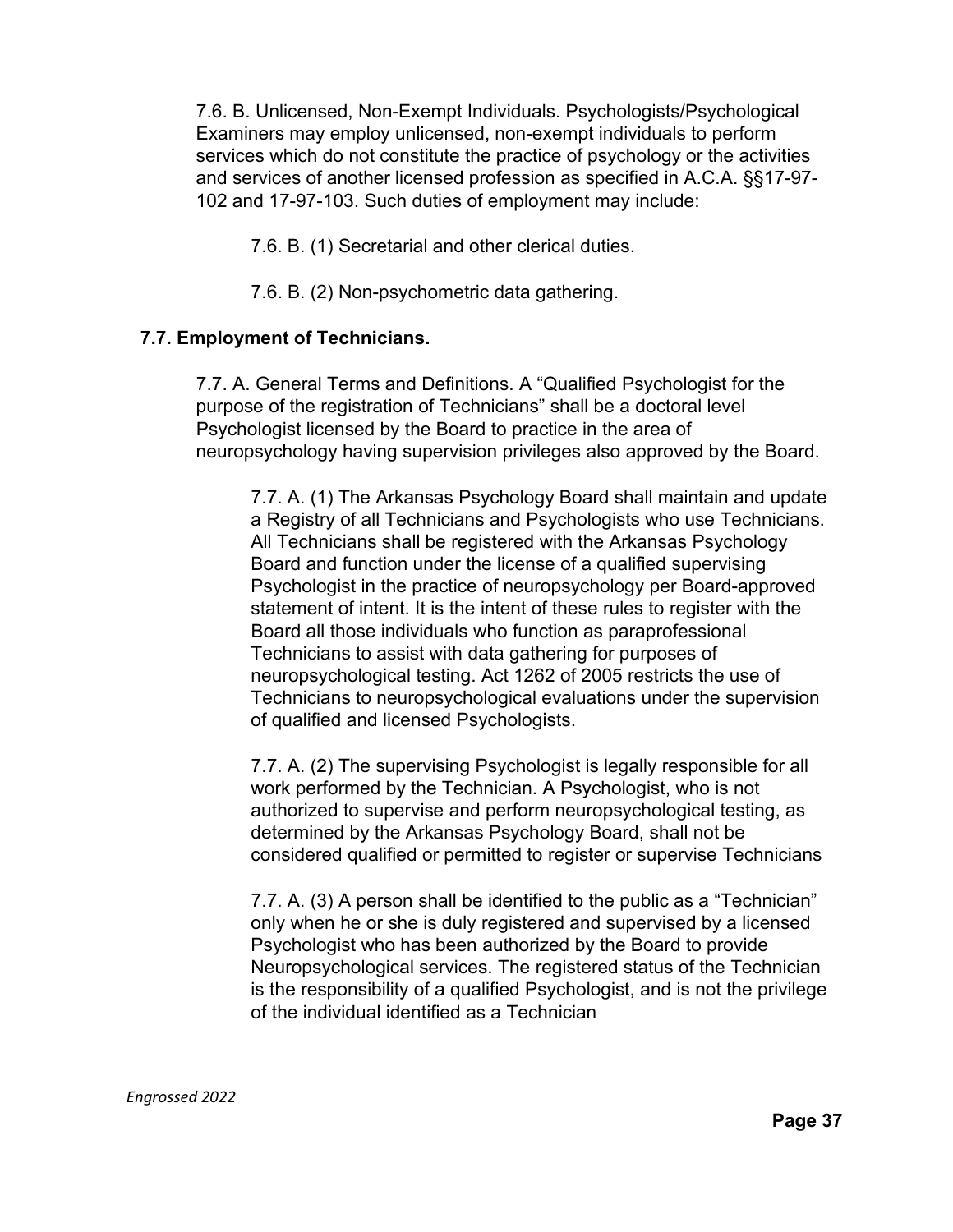7.7. A. (4) If a Psychologist supervises a Technician who previously was registered by another Psychologist, the current Psychologist must submit the appropriate registration with the Board to reflect the change in supervisors.

7.7. A. (5) In cases where a Technician is supervised by more than one qualified Psychologist then each Psychologist shall comply with all Registration and Supervision requirements.

7.7. A. (6) Technicians may be employed only by qualified supervising Psychologists in the practice of or by entities that have employed licensed Psychologists to provide neuropsychological services. Technicians may not be supervised by anyone other than a qualified supervising Psychologist.

7.7. A. (7) Individuals employed as Technicians may only be employed for neuropsychological testing and shall be restricted to the administration and scoring of standardized objective tests they have been trained to conduct.

7.7. A. (8) Individuals employed as Technicians may not administer or score projective tests.

7.7. B. Educational Requirements. College level educational coursework required of Technicians should be from an accredited institution with a recognized and organized program in psychology. All Technicians and supervising Psychologists shall meet the formal educational standards as required by A.C.A. §17-97-101, et. seq., including those requirements related to Technicians as contained in §17-97-401 which include:

7.7. B. (1) A bachelor's degree from a regionally accredited institution, preferably with a major in psychology.

7.7. B. (2) Passing grades in college courses in abnormal psychology, personality, psychological statistics, and psychological testing/tests and measurement. For purposes of this section of the Rules, the term "Psychological Testing" means, at a minimum, a course in Psychological Test and Measurement. A course in Individual Tests of Intelligence taught in an accredited undergraduate program is also acceptable.

7.7. B. (2) (a) For the purposes of these Rules a "passing grade" means a "C" in a letter grading system; a "Pass" in a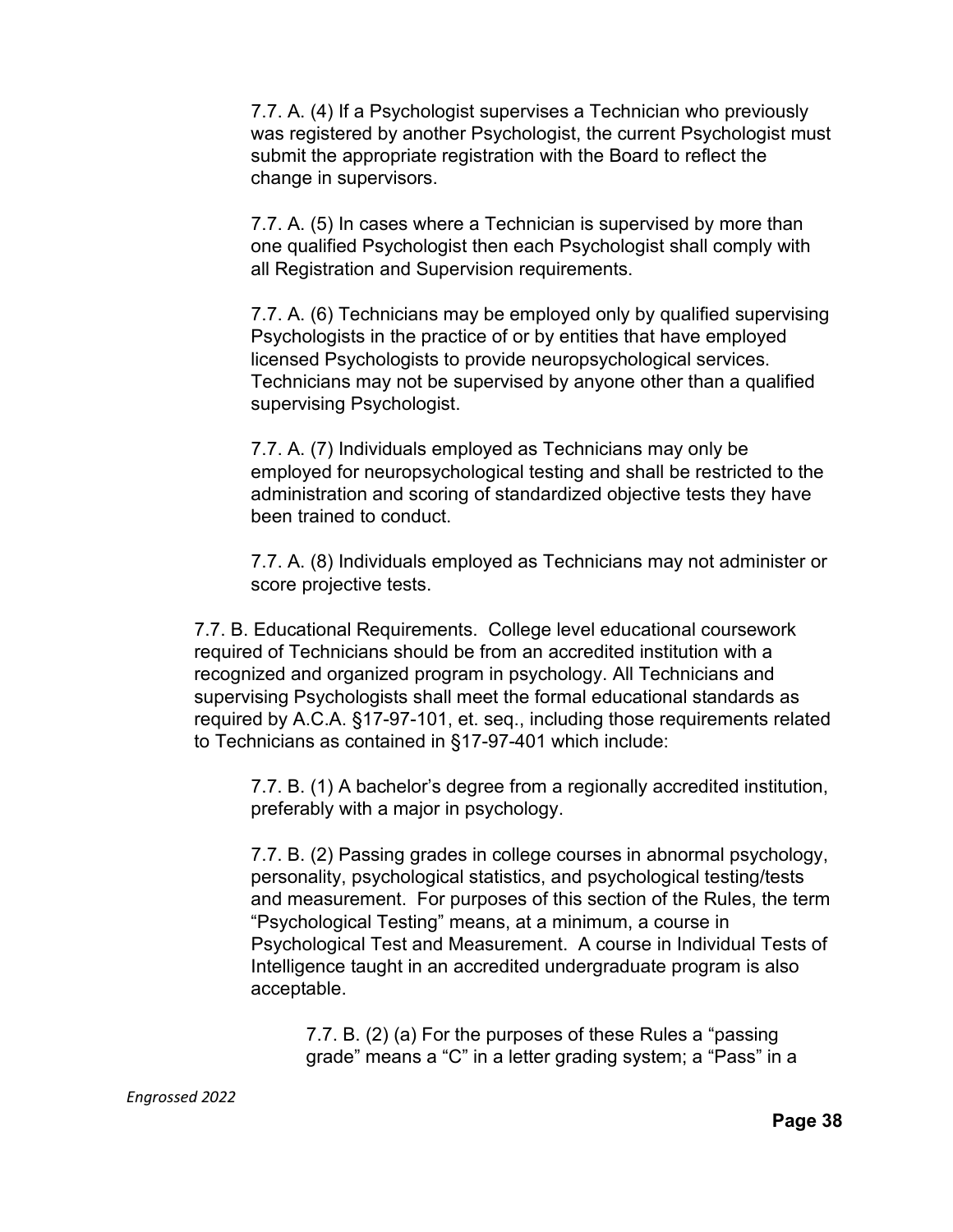pass/fail system; or "Satisfactory" in a satisfactory/unsatisfactory grading system.

7.7. B. (3) Technicians who have completed degrees with nonpsychology majors shall have completed passing grades in the coursework specified in 7.7.B (2).

7.7. B. (4) Technicians shall meet the educational requirements of A.C.A. § 17-97-401 and be registered with the Arkansas Psychology Board before engaging in testing services to the public.

7.7. B. (5) Individuals may not function as Technicians while completing required college courses.

7.7. C. Responsible Agent.

7.7. C. (1) The qualified Psychologist(s) under whose license the Technician functions shall register the Technician.

7.7. C. (2) Psychologists attempting to register who are judged by the Board to lack required coursework will be notified by the Board that the individual is not qualified and will not be registered until the individual meets the requirements contained in Act 1262 of 2005.

7.7. D. Training.

7.7. D. (1) The supervising Psychologist shall document the dates and setting in which additional and specific training of the Technician was provided.

7.7. D. (2) The supervising Psychologist shall list all procedures and tests on which the Technician has been trained, and include the date(s) the Technician was judged to be competent to administer and score those procedures and tests.

7.7. D. (3) The supervising Psychologist is responsible for providing the Board annual documentation that the Technician has completed at least one hour (1) of continuing education in professional/psychological ethics.

7.7. E. Confidentiality and Professional Obligations to the Public.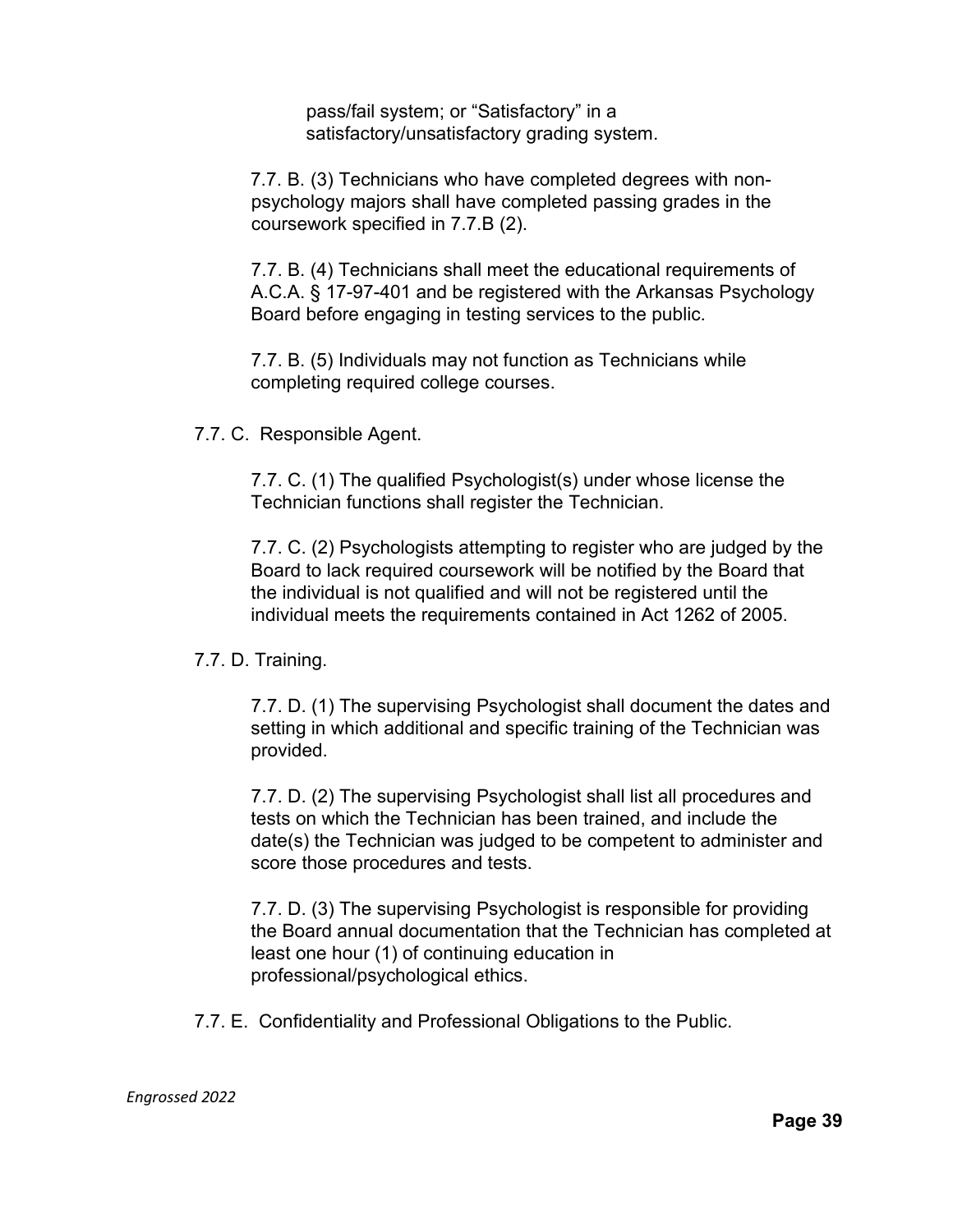7.7. F. (1) The supervising Psychologist is responsible for maintaining confidentiality of all records consistent with A.C.A. §§ 17-97-101 et seq, the Rules of the Arkansas Psychology Board, Federal HIPPA requirements and the APA Code of Ethics.

#### 7.7. F. Registration Procedures

7.7. F. (1). Technicians must be registered with the Board on the appropriate form(s) supplied by the Board. All Technicians shall complete a criminal background check as described for licensed Psychologists and Psychological Examiners under A.C.A. § 17-97- 102.

7.7. F. (1) (a) The use of non-registered Technicians is considered a violation of this law and the violating Psychologist shall be held accountable.

7.7. F. (1) (b) Failure to submit proper registration forms for any Technician before that Technician is allowed to work with the public shall constitute a violation of law and shall subject the supervising Psychologist to fines or other penalties imposed by the Board.

7.7. F. (2) First-time registration of each Technician will include submission of all documentation required by Act 1262 of 2005.

7.7. F. (3) Renewal of Registered Technicians shall occur annually simultaneous with the renewal of their qualified supervising Psychologist.

7.7. F. (4) Psychologists shall notify the Board in writing whenever he or she no longer supervises a Technician.

7.7. F. (5) Psychologists who were supervising Technicians at the time Act 1262 of 2005 became effective shall indicate on the registration form(s) whether the Technician(s) is/are being duly registered under provisions of the grandfathering clauses of the Act. Technicians(s) shall be eligible to be considered duly registered under the grandfathering clause of the Act only if they were trained and supervised by a qualified Psychologist prior to August 12, 2005. Persons who began their employment as a Technician after August 12, 2005 are not eligible to be grandfathered and must meet all educational requirements prescribed by the Act, specifically regarding the Criminal Background Checks.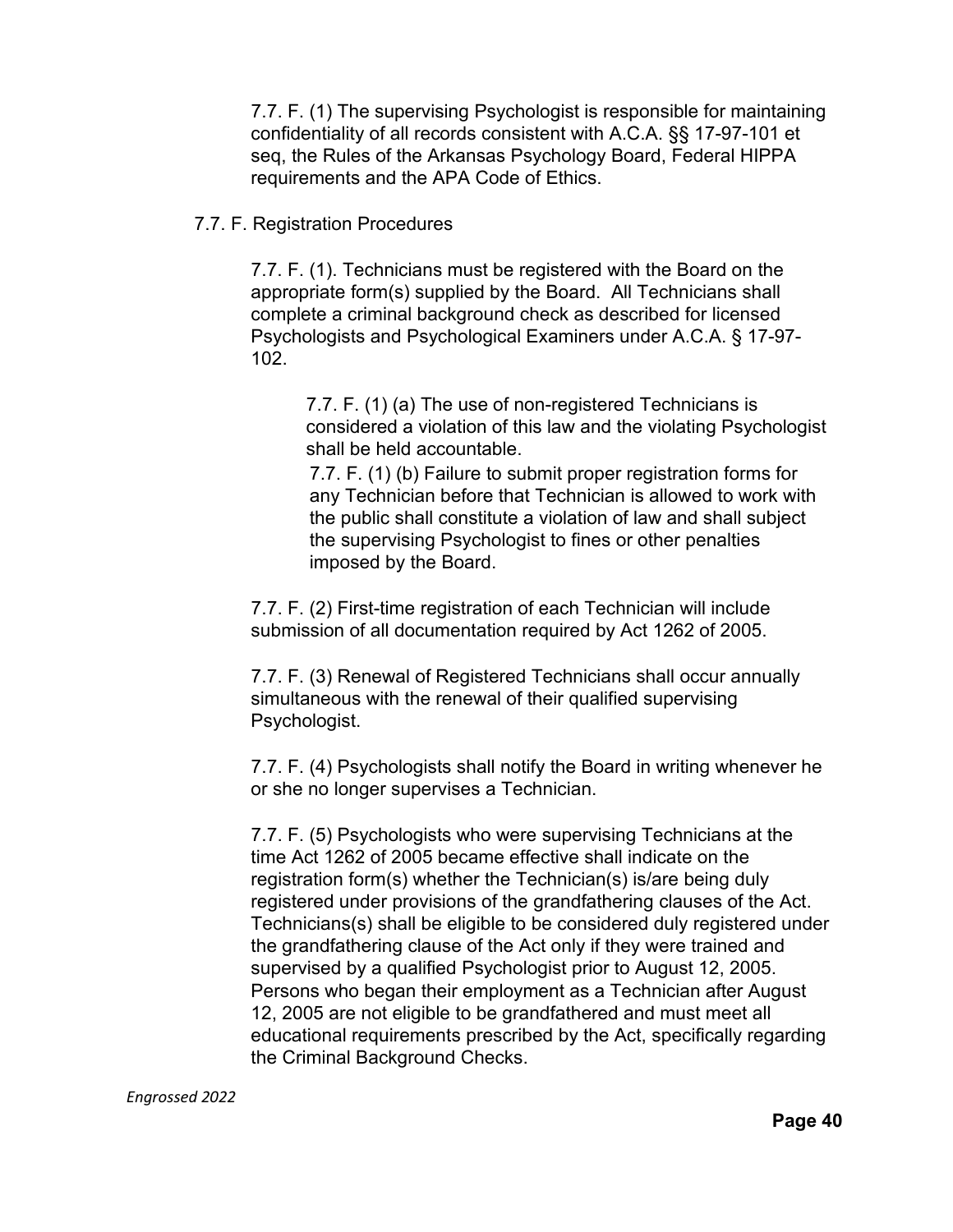7.7. F. (6) Licensed Psychologists who are not licensed to provide neuropsychological services shall not be permitted to register or supervise Technicians. Psychologists with supervisory credentials, but who are not licensed by the Board to provide neuropsychological services, may not submit the registration form(s) for Technicians as defined by these Rules.

# **SECTION 8. EXAMINATION OF APPLICANTS.**

# **8.1 General.**

Examination of applicants includes formal examination of academic, personal, and experience credentials and a written examination. This multilevel examination process is designed to screen applicants for the practice of psychology in the State of Arkansas so that the public is protected according to the law under which the Board functions. Furthermore, it assures that applicants for licensure in the profession of psychology meet the minimum standards for the professional practice of psychology.

# **8.2 Admission to the Examination.**

Any applicant whose credentials have been approved by the full Board, and who has paid the required examination fee, shall be admitted to the written examination.

## **8.3 Written Examination.**

Applicants are required to take the nationally recognized standardized professional practice examinations as developed by the Association of State and Provincial Psychology Boards (ASPPB) to assess the applicant's range of knowledge and skills as adopted by the Board. The purpose of the examination is to assess the applicant's range of knowledge of recognized psychological principles and techniques, and knowledge of the ethics of the profession of psychology. The Board retains the right to utilize additional examinations to allow applicants to demonstrate their range of understanding of principles, techniques, statutes, and ethical concerns which relate to the intended practice of psychology within the State of Arkansas.

8.3. A. Frequency of Examination. The written examination shall be offered no less than twice a year.

*Engrossed 2022* 8.3. B. Notification of Results. The applicant shall be notified of the results of the examination, reflecting a "pass" or "failure to pass." Passing scores will be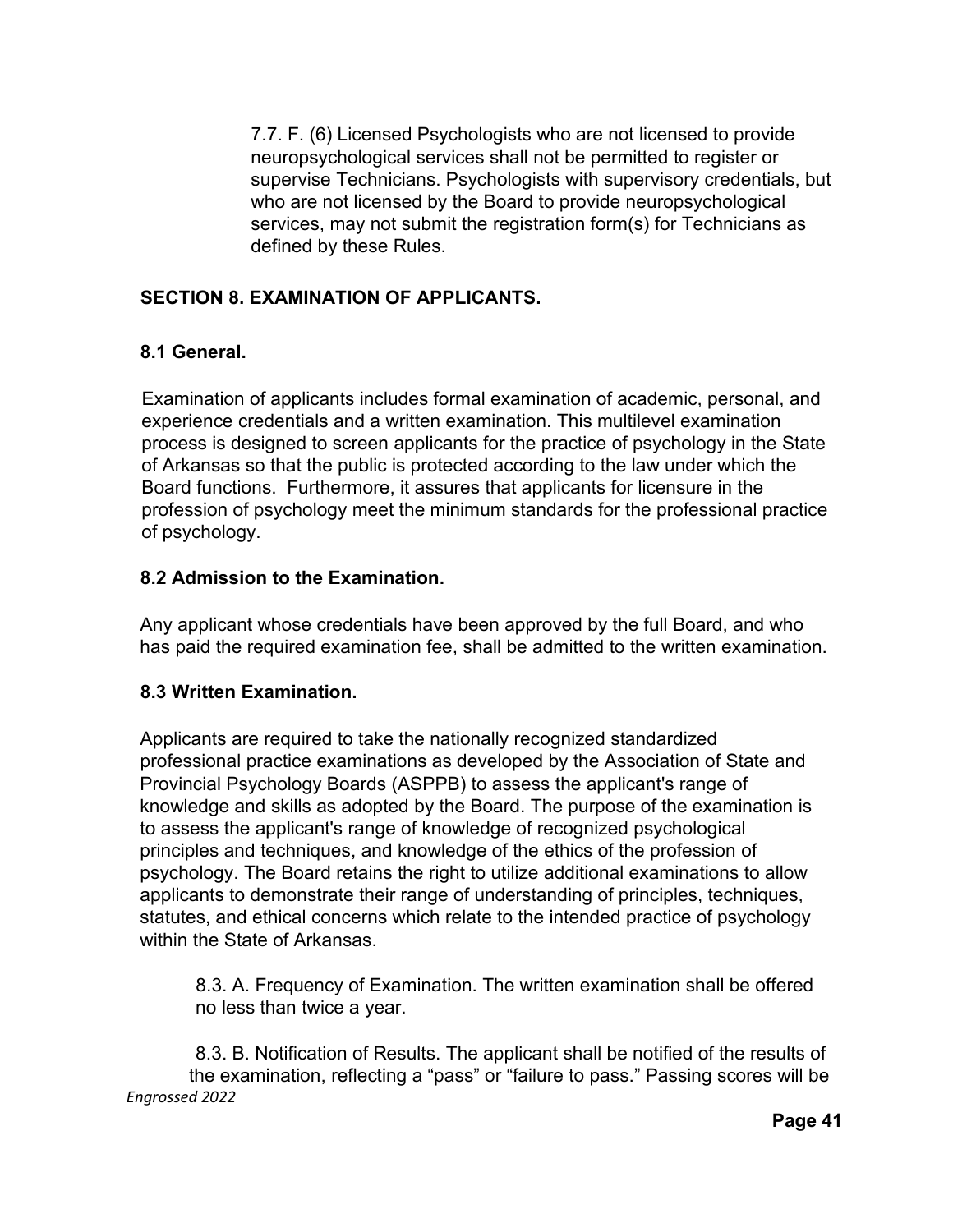set in accordance with the standards of the Association of State and Provisional Psychology Board (ASPPB).

8.3. B. (1) Failure to pass.

8.3. B. (1) (a) Petition for Extension of Provisional Licensure Status. An applicant who fails to pass the examination within eighteen (18) months of being granted provisional licensure status may submit a formal written request to the Board for an extension of provisional license status for an additional eighteen (18) months. The Board shall determine whether to grant or refuse this request.

8.3. B. (1)(b) If the applicant does not pass the examination by the end of the second eighteen (18) month period, the provisional license shall not be renewed by the Board, and the applicant may not continue to practice psychology under supervision.

8.3. B. (1)(b)(i) An individual whose provisional licensure eligibility has expired may petition the Board to retake the examination.

8.3. B. (1)(b)(ii) If the Board does grant the petition of an applicant listed in B. (1)(b)(ii), that does not make them eligible for any further extension of a provisional license.

## **8.4. Applicants with Disabilities.**

The Board shall provide all reasonable accommodations to applicants with disabilities in all aspects of the application process consistent with the Americans with Disabilities Act.

## **SECTION 9. CONTINUING EDUCATION.**

### **9.1. License Holders**

License holders must meet the following minimum continuing education (CE) requirements to renew their licenses to practice psychology in the State of Arkansas.

9.1. A. Each licensee must complete a minimum of twenty (20) hours of (CE) activity during each license renewal period, of which three (3) hours are to be ethics hours. The defined accrual period is July 1 through June 30 each year. CE hours shall not be obtained exclusively by home study or online means. For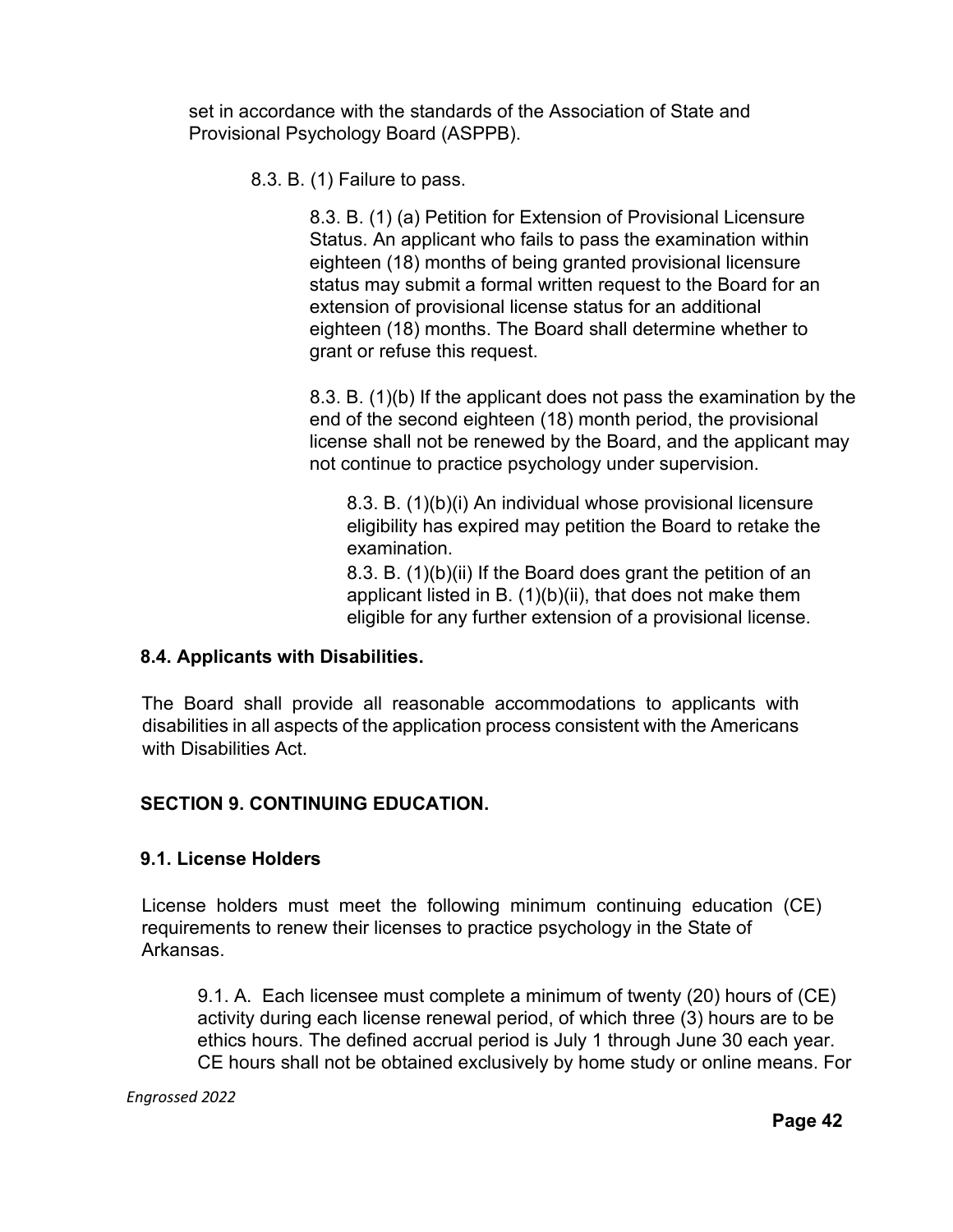this purpose, the Board allows licensees to distribute activities among the following:

9.1. A. (1). Professional activities relevant to the practice of psychology include:

> 9.1. A. (1) (a). Any educational experience approved by American Psychological Association (APA).

9.1. A. (1). (b). In-person or online training provided by a qualified professional from state and/or nationally recognized professional organization, i.e., the American Medical Association, the National Association of Social Workers, the American Counseling Association, etc.

9.1. A. (1). (c) In-service training programs related to the practice of psychology and having a demonstrable psychological content. In-services with psychological content that are given at the professional's place of employment may not account for more than ten (10) CE hours except where the place of employment is an accredited training program, i.e., APAaccredited doctoral, internship, or post-doctoral fellowship programs.

9.1. A. (1) (d) Formal academic coursework of at least three credit hours related to the development or maintenance of skills related to the practice of psychology. Courses must be taken at a regionally accredited academic institution. Both undergraduate and graduate course work will be acceptable. Activities in this category may not account for more than ten (10) CE hours.

9.1. A. (1) (e) Developing and teaching a new course at a regionally accredited academic institution. Activities in this category may not account for more than ten (10) CE hours.

9.1. A. (1) (f) Publishing a peer-reviewed journal article, scholarly book, or research monograph in an area of behavioral science. Activities in this category may not account for more than ten (10) CE hours.

9.1. A. (1) (g) Preparing and presenting a first-time poster, workshop, or in-service training at the local, state, or national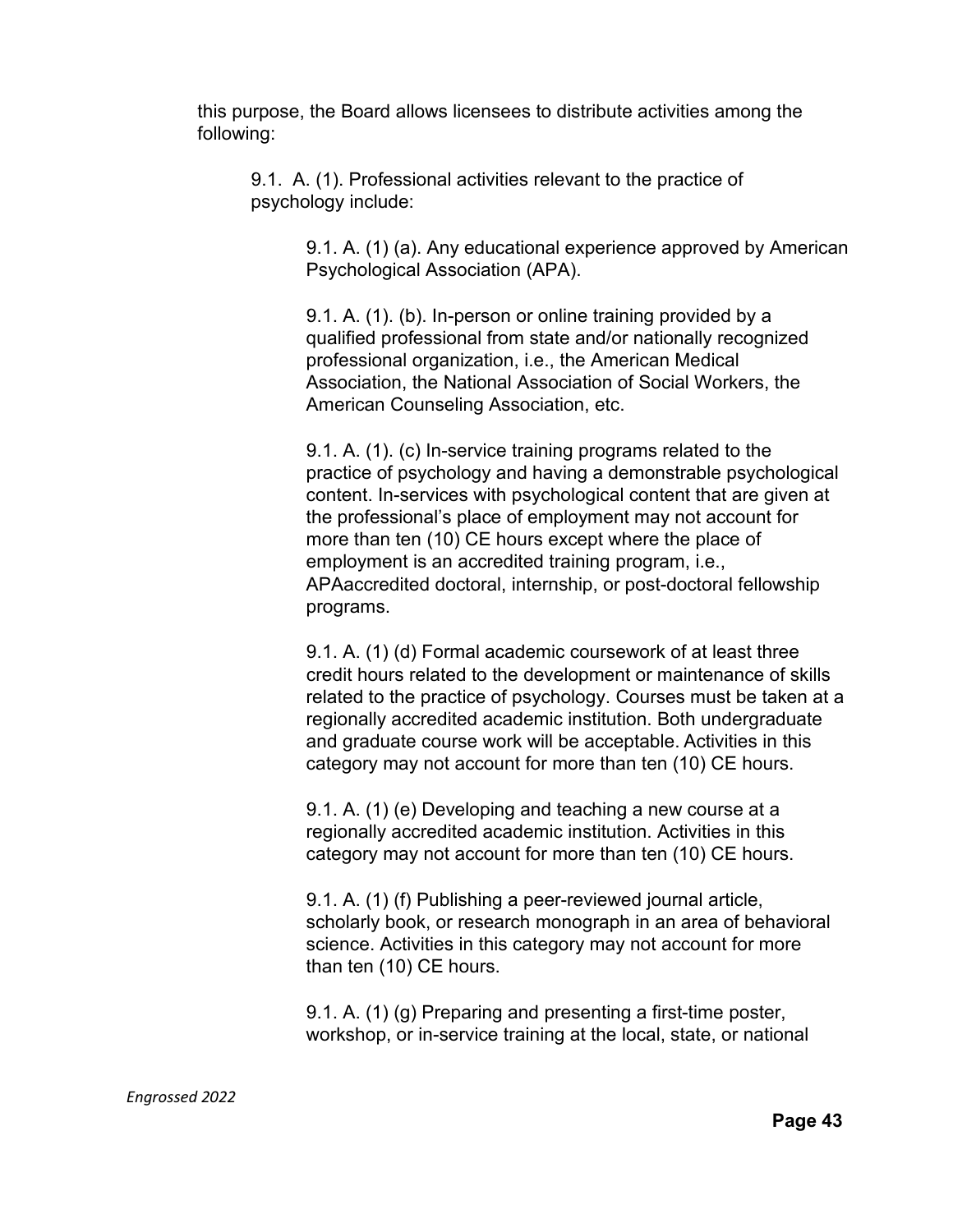level. Activities in this category may not account for more than five (5) CE hours.

9.1. A. (1) (h) Attendance at Board meetings by licensees may account for up to one (1) ethics hour per meeting. Activities in this category may not account for more than five (5) CE hours.

9.1. A. (1) (i) Home study programs, i.e., from scholarly journals or books, that are approved by the American Psychological Association or other relevant professional organizations. Such programs must include an examination and provide a certificate of completion. Activities in this category may not account for more than ten (10) CE hours.

9.1. A. (1) (j) Volunteer hours accrued under the Arkansas Volunteer Health Care Act A.C.A 20-8-801, *et. seq.* Activities and hours limitations are to be governed by the provisions of the Act.

9.1. A. (3) Activities that are not acceptable for meeting the CE requirement include:

> 9.1. A. (3) (a) Supervision where required for routine licensure purposes.

9.1. A. (3) (b) Reading books or journal articles.

9.1 A (3) (c) Writing newsletters or non-peer-reviewed articles.

9.1. A. (3) (d) The Board reserves the right to determine whether any particular CE experience meets Board standards.

9.1. B. Reporting Requirements. It is the responsibility of the licensee to provide to the Board office, upon request, acceptable documentation of CE activities within thirty (30) calendar days. Acceptable documentation includes certificates of attendance, transcripts, and/or other official documentation.

9.1. C. The Board will conduct a random audit of licensees CE compliance each year. The Board may deny renewal or take other disciplinary action against a licensee who fails to obtain or document the required CE hours. The Board may discipline a licensee who commits fraud, deceit, or misrepresentation regarding reporting of CE hours.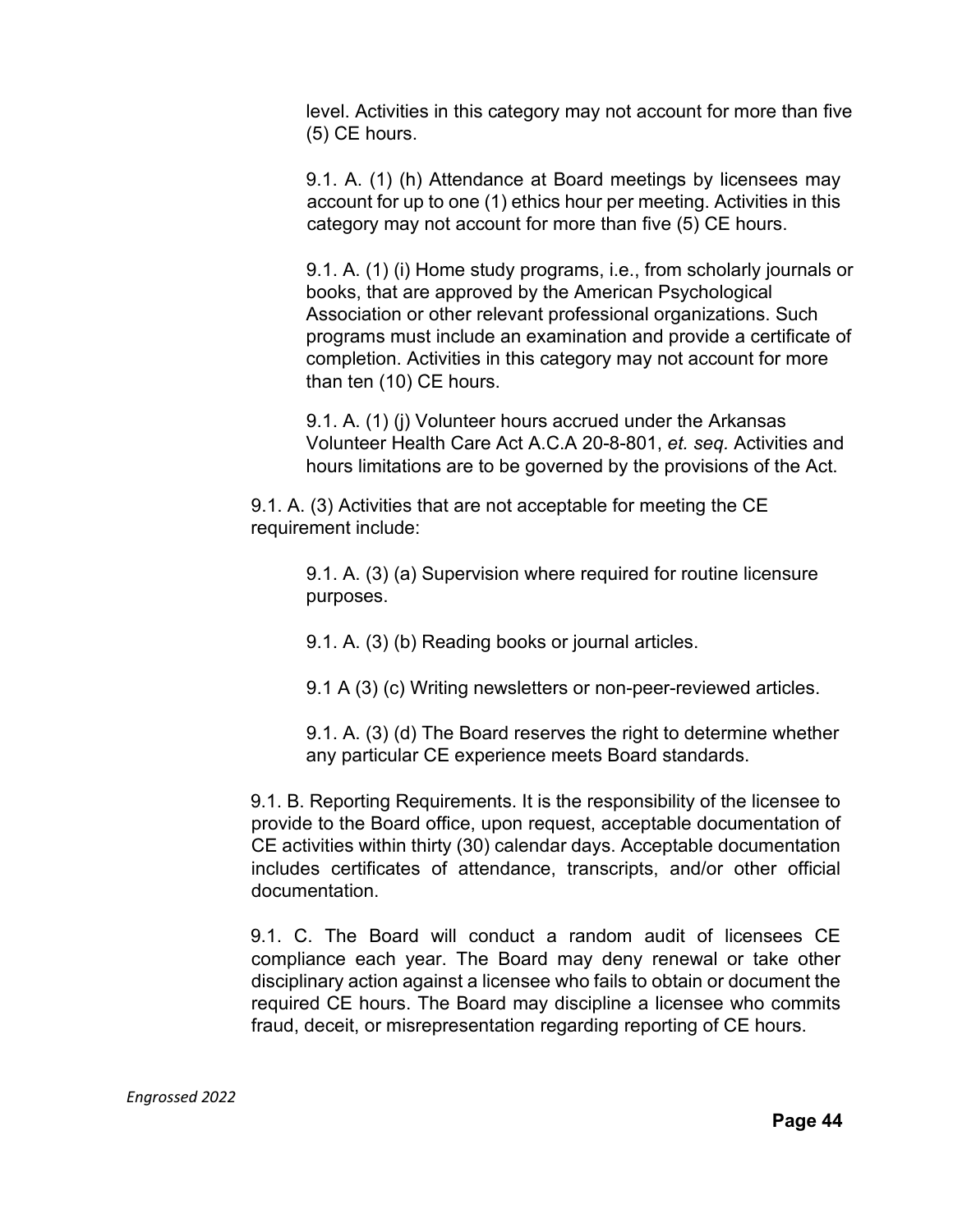If, upon the request of the Board, a licensee fails within thirty (30) calendar days of the request, to provide evidence of CE activity, a late fee of \$50 will be assessed for the first failure to provide the requested documentation of CE hours. Licensees who fail to provide valid documentation of CE may be subject to additional discipline by the Board.

9.1. D. A licensee who cannot meet the CE requirement, for good cause, may seek an extension of time to complete the CE requirement by submitting a written explanation of their circumstances and the license renewal fee to the Board, for determination.

9.1.D. 1. Good cause is limited to licensee illness, family illness, natural disaster, military service and/or residence in a foreign country for at least twelve (12) months of the license renewal period.

9.1.D. 2. The Board shall not grant a time extension longer than one (1) year, except in the case of extended military service..

# **9.2. Exception to the Requirement.**

9.2.A The CE requirement will be waived for licensees who have been licensed in the State of Arkansas less than one (1) calendar year on the due date (June 30).

9.2.B Persons with voluntarily inactive licenses shall not be required to accumulate CE during their period of inactivity. However, those persons wishing to re-activate their license must provide evidence of having completed twenty (20) CE hours during the previous license year.

# **SECTION 10. LICENSURE UNDER SPECIAL CONDITIONS.**

## **10.1. Acceptance of Written Examination Scores.**

If an applicant meets all requirements for application for licensure in the State of Arkansas, the Board shall accept scores for examinations administered elsewhere if the score meets or exceeds the cut-off point for the State of Arkansas at the time of the examination. It is the responsibility of the applicant to furnish the Board, via the State Board which administered the examination or other acceptable score registration agency, the form of the written examination, statistical data for the national mean and standard deviation, and the applicant's individual score on that examination.

# **10.2. Reciprocity.**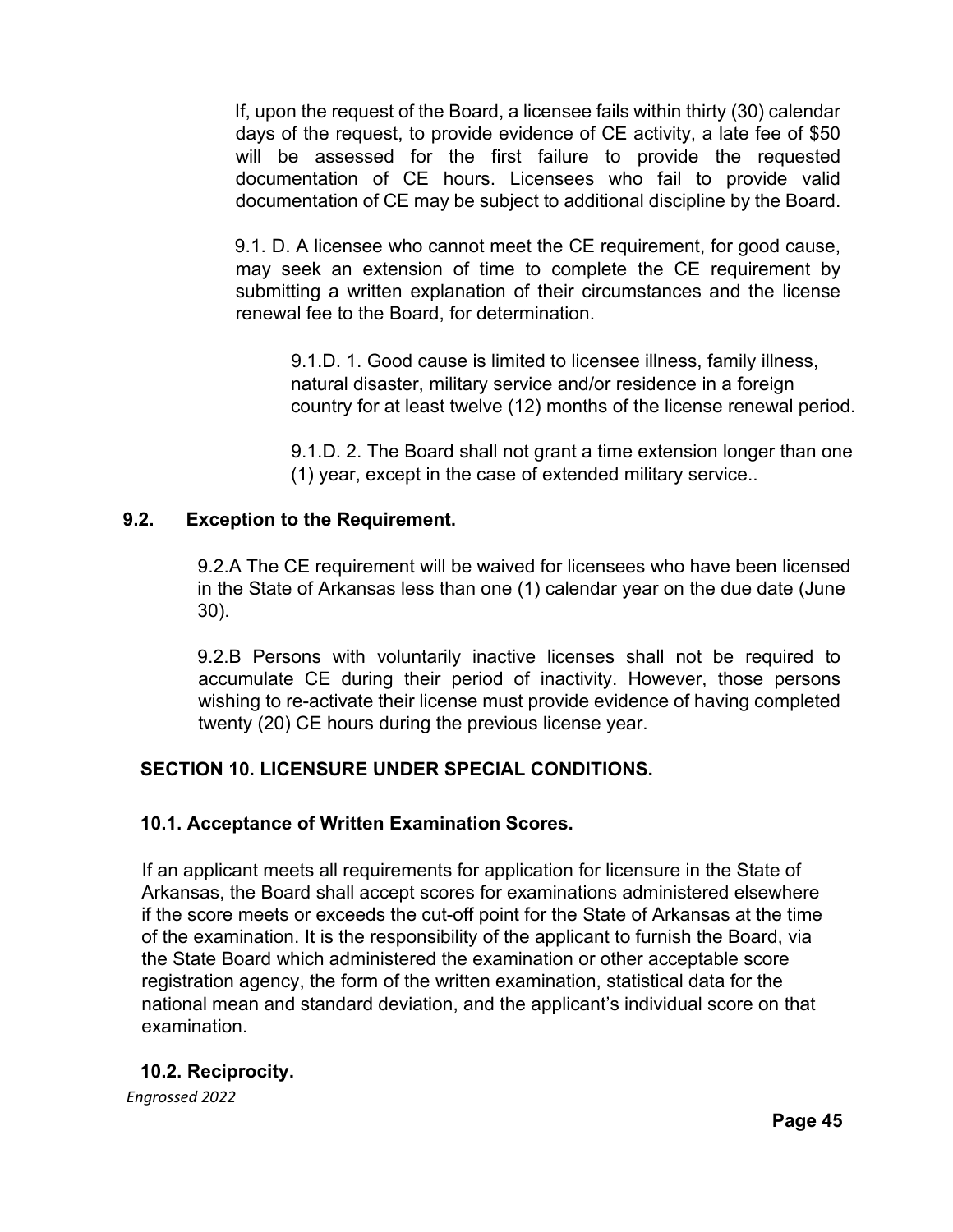Currently, most other jurisdictions that have reciprocity agreements with the Arkansas Board require one year of supervised postdoctoral experience. The Board will provide record keeping and documentation of this supervised postdoctoral experience for applicants interested in applying for license to practice in other jurisdictions. An applicant for a reciprocal license must apply to the Identification Bureau of the Arkansas State Police for a state and national criminal background check. The applicant must sign a release of information to the Board and shall be responsible to the Arkansas State Police for the payment of any fee associated with the criminal background check. An applicant for whom the information from the Identification Bureau of the Arkansas State Police reveals that the applicant has pleaded guilty or nolo contendere to, or been found guilty of, any offense listed in A.C.A. § 17-3-102(a) shall not be eligible for licensure. A licensee deemed so ineligible may appeal this action through the process identified in Section 12.2.

## **10.3 Reciprocal Licensure for Uniformed Service Members, Veterans, and Their Spouses**

10.3.A. Definitions.

10.3.A. (2) As used in this subsection, "automatic licensure" means the granting of occupational licensure without an individual's having met occupational licensure requirements provided under Title 17 of the Arkansas Code or by these Rules.

10.3.A. (2) As used in this subsection, "uniformed service veteran" means a former member of the United States Uniformed Services discharged from active duty under circumstances other than dishonorable.

10.3.B. The Board shall grant automatic licensure to an individual who is the holder in good standing of a license with a similar scope of practice issued by another state, territory, or district of the U.S. and is:

10.3.B. (1) A uniformed service member stationed in the State of Arkansas;

10.3.B. (2) A uniformed service veteran who resides in or establishes residency in the State of Arkansas; or

10.3.B. (3)The spouse of: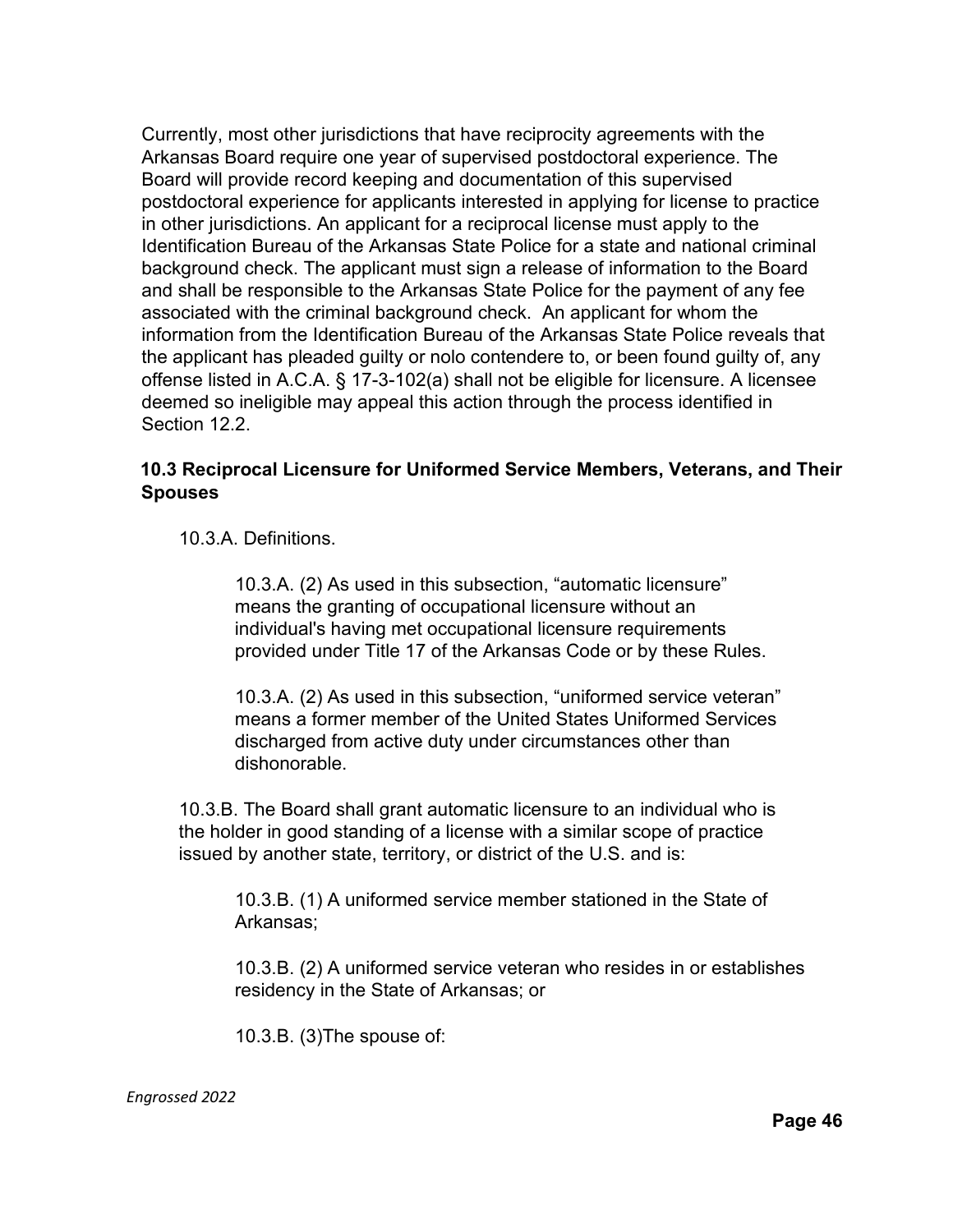(a) a person under Section 10.3.B.  $(1)$  or  $(2)$ ;

(b) A uniformed service member who is assigned a tour of duty that excludes the uniformed service member's spouse from accompanying the uniformed service member and the spouse relocates to this state; or

(c) A uniformed service member who is killed or succumbs to his or her injuries or illness in the line of duty if the spouse establishes residency in the state.

10.3.C. The Board shall grant such automatic licensure upon receipt of all of the below:

10.3.C. (1) Payment of the initial licensure fee, unless waived by the Board;

10.3.C. (2) Evidence that the individual holds a license with a similar scope of practice in another state; and

10.3.C. (3) Evidence that the applicant is a qualified applicant under Section 10.3.B.(1), (2), or (3).

10.3.D. The expiration date of a license for a deployed uniform service member or spouse will be extended for one hundred and eighty (180) days following the date of the uniformed service member's return from deployment.

10.3.E. A full/partial exemption from continuing education requirements will be allowed for a deployed uniform service member or spouse until one hundred and eighty (180) days following the date of the uniformed service member's return from deployment.

# **SECTION 11. SUSPENSION OR REVOCATION OF LICENSURE**

## **11.1. General.**

Individuals who have gained skills in the area and practice of psychology have a right to free trade within these United States, unless judged incapable of carrying on these practices. To that end, the Board utilizes a habilitation and rehabilitation approach to the judicial functions assigned to it by A.C.A. § 17-97-101, et seq.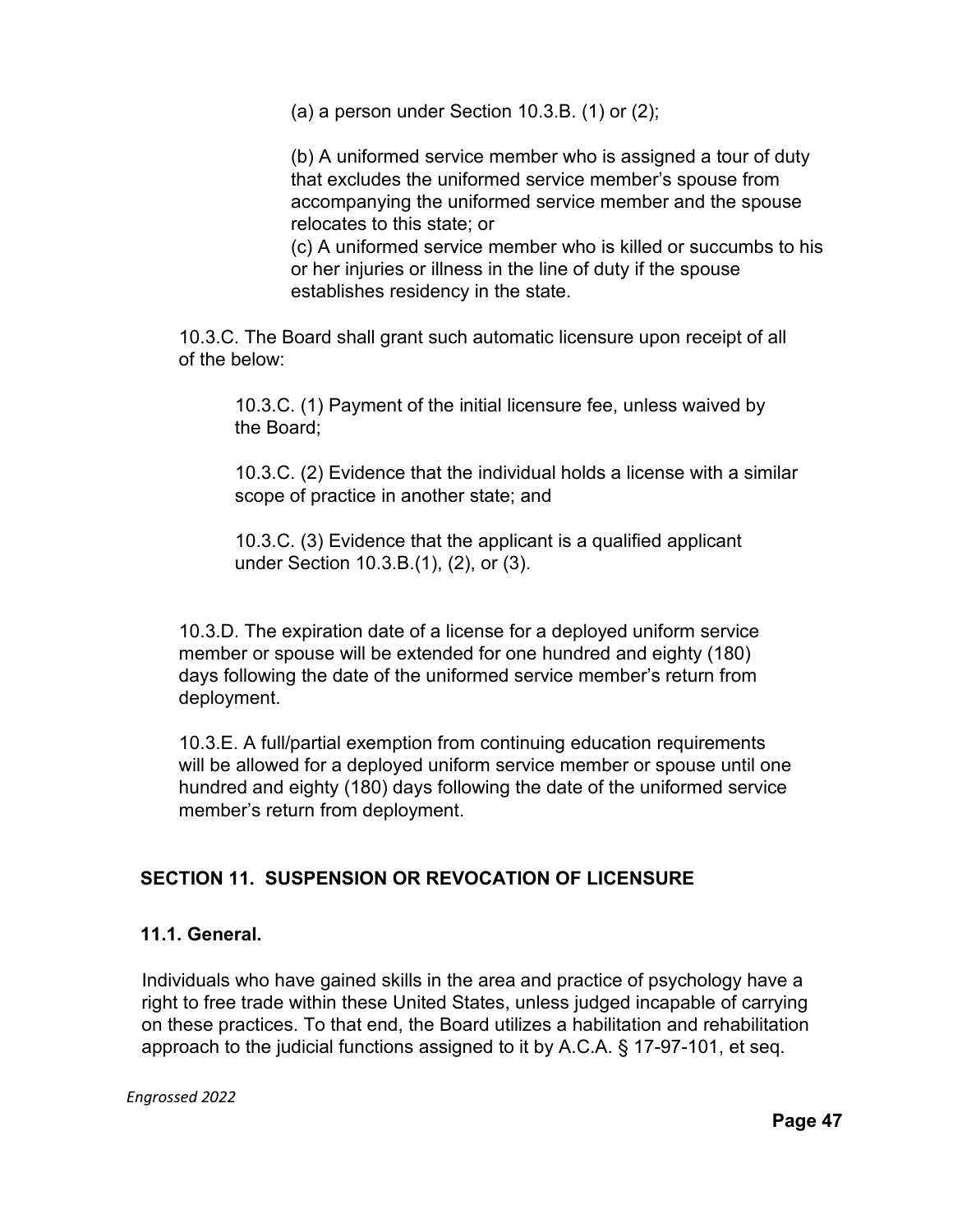## **11.2. Suspension.**

Should the Board suspend the license of an individual, that individual shall be given a specific period of time of license suspension. The Board shall establish with the individual, a plan of action that ensures ethical and professional principles shall not be violated in the individual's reestablished practice.

## **11.3. Refusal to License.**

Should the Board refuse to license any individual on the basis of any factors listed in A.C.A. § 17-97-101, et seq., a rehabilitation plan shall be developed and successful completion of the plan shall permit re-application. If refusal to license or register is based upon results of a criminal background check pursuant to A.C.A. § 17-3-102(a) or (e), the license or registration may be granted only upon waiver by the Board of the conviction.

### **11.4. Revocation.**

Should the Board revoke the license of any individual on the basis of factors listed in

A.C.A. § 17-97-101, et seq., the individual may apply for reinstatement according to Section 5 of these Rules.

### **11.5. Alternate Discipline.**

In lieu of suspension or reprimand, the Board may issue a letter of reprimand and/or designate remedial action such as additional training, supervised experience or both.

## **11.6. Basis of Suspension, Refusal, Revocation, Fine, Letter of Reprimand or Additional Education - Grounds - Reinstatement.**

Pursuant to A.C.A. § 17-97-101, et seq., the Board may suspend, refuse, or revoke a license for a period to be determined by the Board, may impose a fine of up to five thousand dollars (\$5,000.); may issue a letter of reprimand; and/or may require additional hours of education of a licensee on the following grounds:

11.6. A. Fraud or deception were employed in applying for a license or in passing the examination(s) provided for in A.C.A. § 17-97-101, et seq.

*Engrossed 2022* 11.6. B. Conviction of an offense as stated in A.C.A. § 17-97-302(a).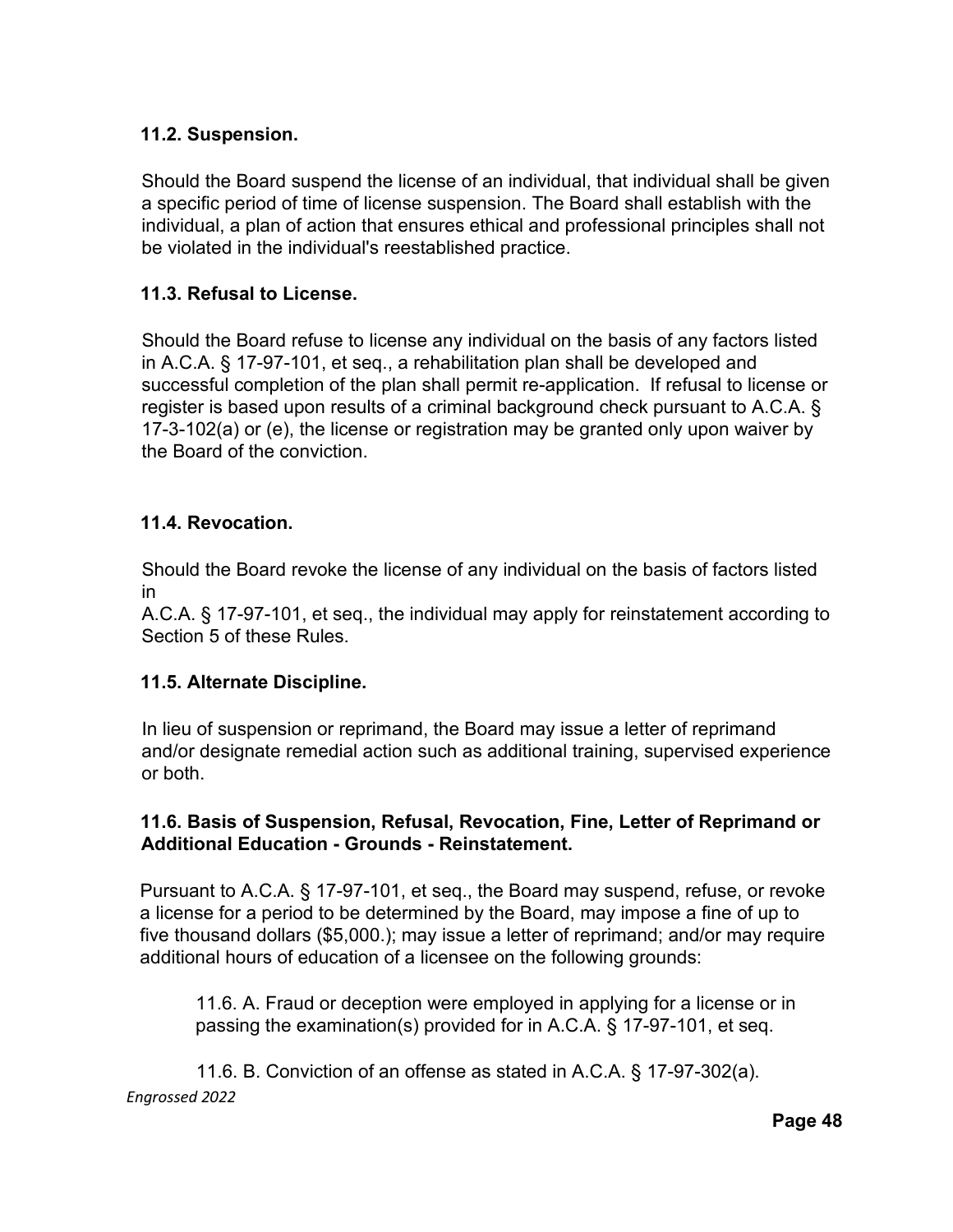11.6. C. The practice of psychology under a false or assumed name or the impersonation of another practitioner of a like or different name.

11.6. D. Substance abuse to such an extent as to incapacitate him/her from the performance of his/her duties.

11.6. E. Violation of Medical Practices Act, A.C.A. § 17-93-201, et seq.

11.6. F. Practice of a level of psychology inappropriate to the license held by the licentiate.

11.6. G. Negligent or wrongful actions in the performance of his/her duties such as, but not limited to, violation of standards of supervision or providing services outside of qualifications to practice.

11.6. H. Violations of the current ethical code.

11.6. I. Violations of A.C.A. § 17-97-101, et.seq, or the Rules of the Arkansas Psychology Board.

11.6. J. Discplinary action taken by a Distant or Receiving State against an Arkansas Home State licensee under provisions of Psypact.

11.6. K. Revocation of the E.Passport under Psypact.

## **11.7. Revocation shall result in surrender of the licensee's certificate.**

### **11.8. Criminal Background Check Results**

If suspension, refusal to license or revocation is based upon the results of a criminal background check pursuant to A.C.A. §17-97-312(f) and 17-3-102 or other determination that the licensee has been convicted, plead guilty or nolo contendere to a disqualifying offense found at A.C.A. § 17-3-102(a) or (e) and said offense has not been expunged, sealed or pardoned, licensure may be granted or renewed only upon waiver by the Board of the disqualification under the provisions of Section 5.5.C. (2) of these Rules.

### **11.9. Public Dissemination.**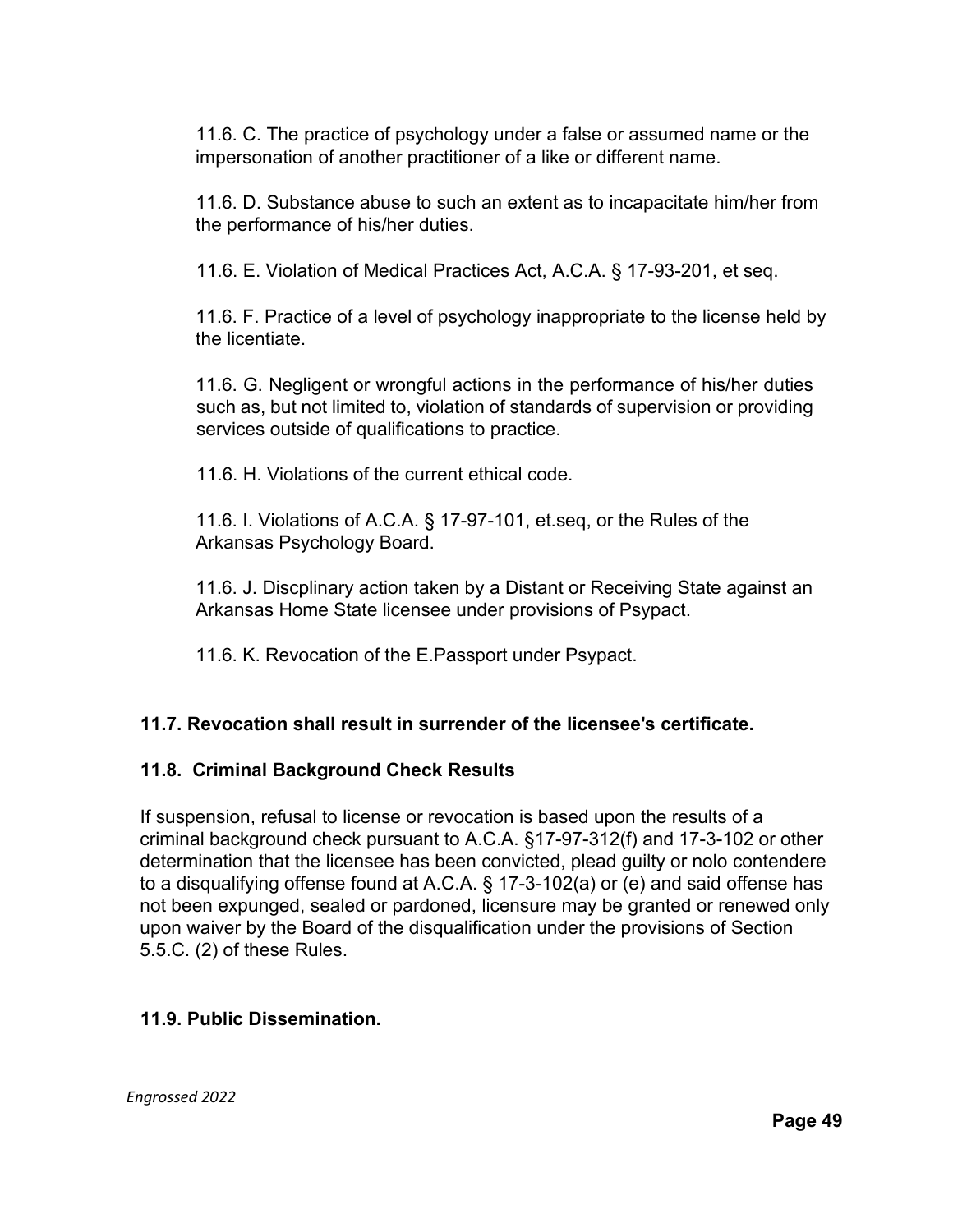When a sanction ordered by the Board becomes final under the Administrative Procedures Act (A.C.A. § 25-15-101 et seq.), such information shall be publicly disseminated, including a posting on the Board's Newsletter or website. The posting shall include the licensee's name, a citation of the law(s) or statute(s) violated, a brief description of the findings of fact, and a description of the sanction.

Sanctions shall also be reported to the Psychological Interjurisdictional Compact Commission under the provisions of Psypact.

# **11.10. Discipline Under Psypact.**

When practicing in Arkansas under either a Temporary Authorization to Practice Interjurisdictional Psychology or Authority to Practice Interjurisdictional Telepsychology, a psychologist from another Psypact member state is to abide by the laws and rules of this Board, including scope of practice. Violation of any law or rule may result in discipline by this Board against either the Temporary Authorization to Practice or Authority to Practice Interjurisdictional Telepsychology. Any disciplinary action taken shall be reported to both the Psychological Interjurisdictional Compact Commission and the psychologist's home state licensing authority.

## **11.11. Arkansas Licensees Practicing in Distant or Receiving States Under Psypact.**

An Arkansas licensee practicing in another state under Psypact's Temporary Authority to Practice Interjurisdictional Psychology to Practice Interjurisdictional Telepsychology shall be subject to that state's laws and rules, including scope of practice. Any disciplinary action taken by a Distant or Receiving State against an Arkansas licensee shall be reported to this Board and may result in additional discipline.

# **SECTION 12. SUSPENSION, REFUSAL, OR REVOCATION OF LICENSE: JUDICIAL REVIEW**

## **12.1. Complaint/Ethics Investigations**

12.1. A. Any Complaint/Ethics Investigator, whether a Board member, Board employee, or independent contractor, appointed by the Board to conduct an investigation of a particular complaint, shall be free of any prejudicial conflict of interest relating to the complainant, the respondent, and/or the subject matter of the complaint in order to foster unbiased, impartial data gathering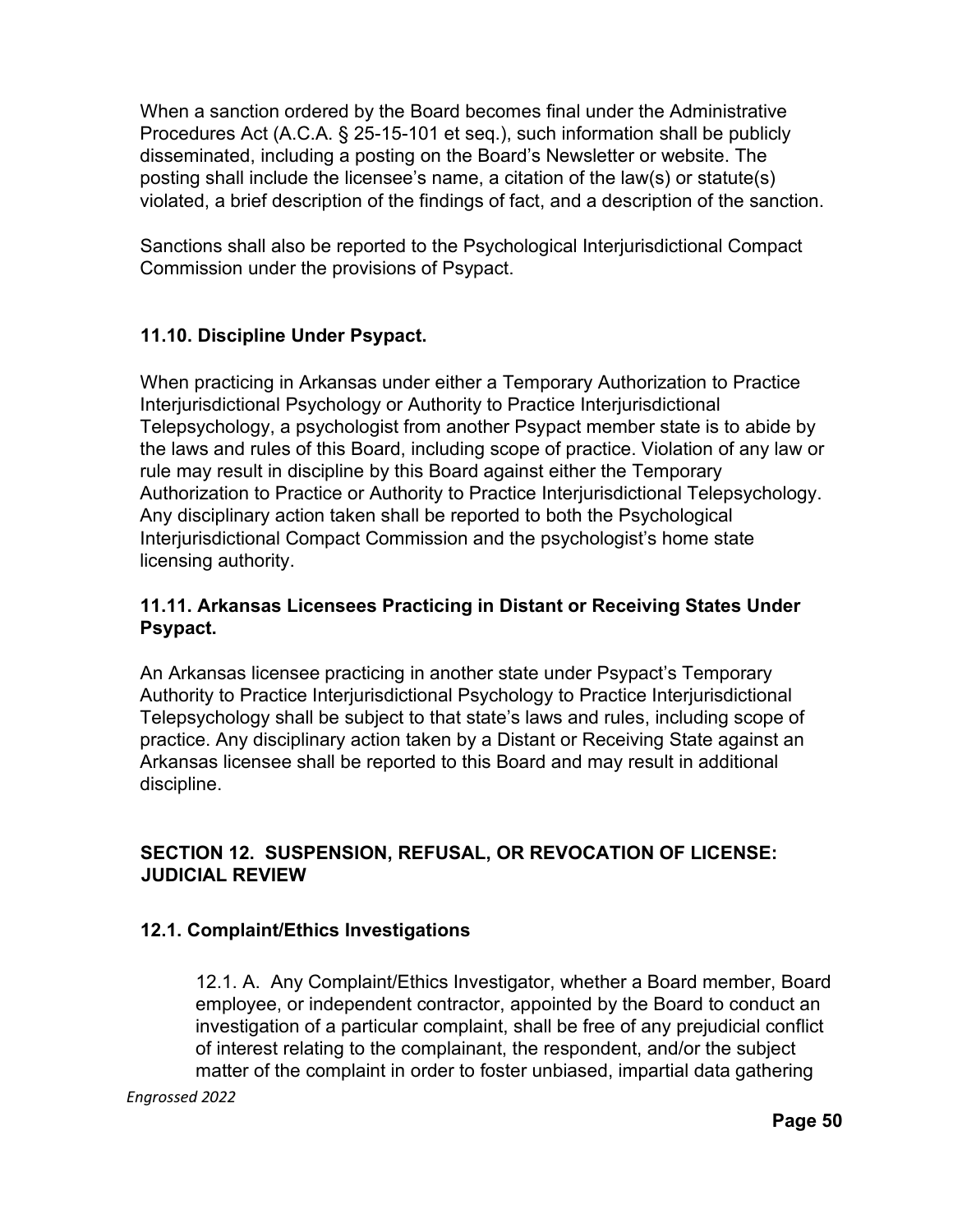and recommendations making. Should a prejudicial conflict exist or arise for the investigator that would adversely impact fairness of the investigation process, he/she shall recuse from the case or matter unless the parties should mutually waive that recusal option and permit the investigator to continue pursuit of the investigation. In the event of an investigator's recusal, the Board or its designee will then appoint an alternate investigator for that matter or case. The existence of a conflict may be raised by the investigator, any Board member, administrative staff, and/or any party to the complaint or matter needing investigation. Should a dispute arise regarding the validity of a conflict allegation and/or its prejudicial character requiring a recusal, the members of the Board's Complaints Committee, excepting the investigator with the alleged conflict, shall by majority vote make that determination, with any "tie" in that determination procedure resulting in that determination being referred to the Board for resolution.

12.1. B. Unless otherwise waived by a potential respondent, any respondent who is licensed by the Board or is an applicant for licensure is entitled to expect that the allegations and facts of the complaint or investigated matter are subject to review by at least one member of the Complaints/Ethics Committee or its selected consultant who possesses qualifications and/or experience that is substantially comparable to, or greater than, that of the investigated respondent. It shall be presumed that a Psychologist respondent would necessitate another Psychologist to serve in that reviewing capacity, while a Psychological Examiner would require either a Psychologist or Psychological Examiner in that role. It is further assumed that, due to the generic nature of the Board's licenses (i.e., without specialty licenses), any licensed Psychologist can serve that requirement of a reviewing role as being in possession of qualification and/or experience comparable to that of the typical respondent unless the nature of the complaint's allegations clearly and convincingly raise an issue that a unique and highly specialized body of knowledge and/or practice or procedure is involved in the matter and therefore the matter or complaint requires a reviewing professional to possess even a greater degree of comparability in qualification and/or experience to that of the respondent. It shall be the Complaints/Ethics Committee's responsibility to determine the existence of that required substantial comparability of at least one reviewing member or consultant.

### **12.2. Procedures for Judicial Review.**

Procedures for judicial review shall be in accordance with the Administrative Procedure Act (A.C.A. § 25-15-101, et seq.)

### **12.3. Notice of Charges.**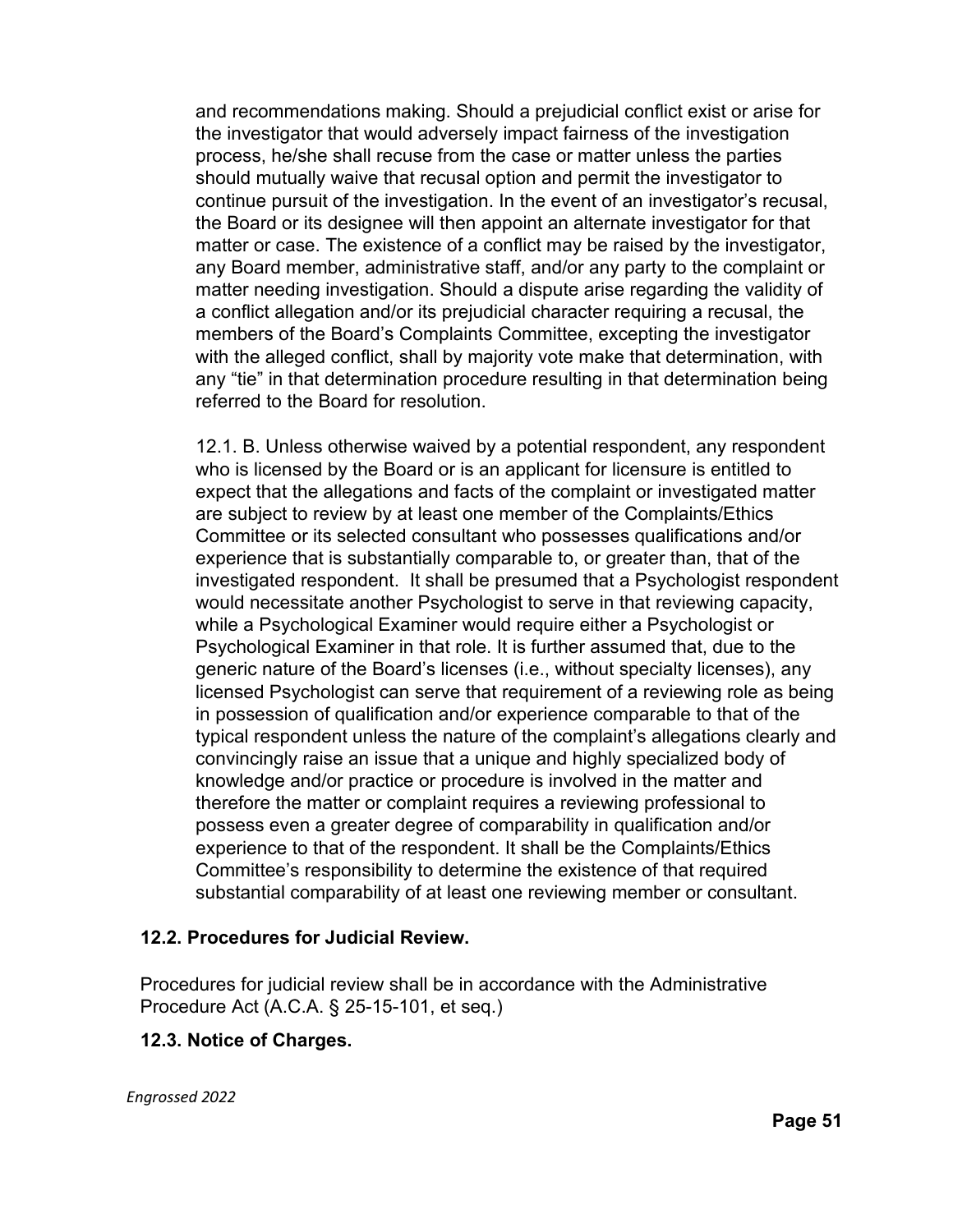The Board may not recommend suspension or revocation of licensure or refuse to issue or to renew any certificate for any cause listed herein, or any other penalty described in A.C.A. § 17-97-310 affecting a certificate or license until the person accused has been given at least 20 days notice in writing by registered mail, with a return receipt requested, of the charges against him/her and an opportunity for a public hearing by the Board has been held. The written notice shall be mailed to the person's last known address. Non-appearance of the person shall not prevent the hearing.

## **12.4. Issuance of Subpoenas.**

In the event of a public hearing, the Board may administer oaths and procure by its subpoenas the attendance of witnesses and the production of relevant documents.

## **12.5. Judicial Review.**

Any action of, or ruling or order made or entered by, the Board declining to issue a certificate, declining to recommend licensure, or recommending suspension, revocation of or other penalty described in A.C.A. § 17-97-310 which affects a certificate or license shall be subject to review pursuant to the Administrative Procedures Act, A.C.A. § 25-15-201 et seq.

## **SECTION 13. FEES**

### **13.1. License Fee.**

License fees shall be set by the Board and shall reflect actual and projected costs of the administration of the Board. All fees are subject to change, and shall never be retroactive.

### **13.2 Application Fee.**

The Board shall charge a \$200.00 application fee of any applicant for licensure.

This fee shall be paid in advance for an applicant to receive the application package.

13.2.A. Application fees for the following individuals may be waived at the discretion of the Board: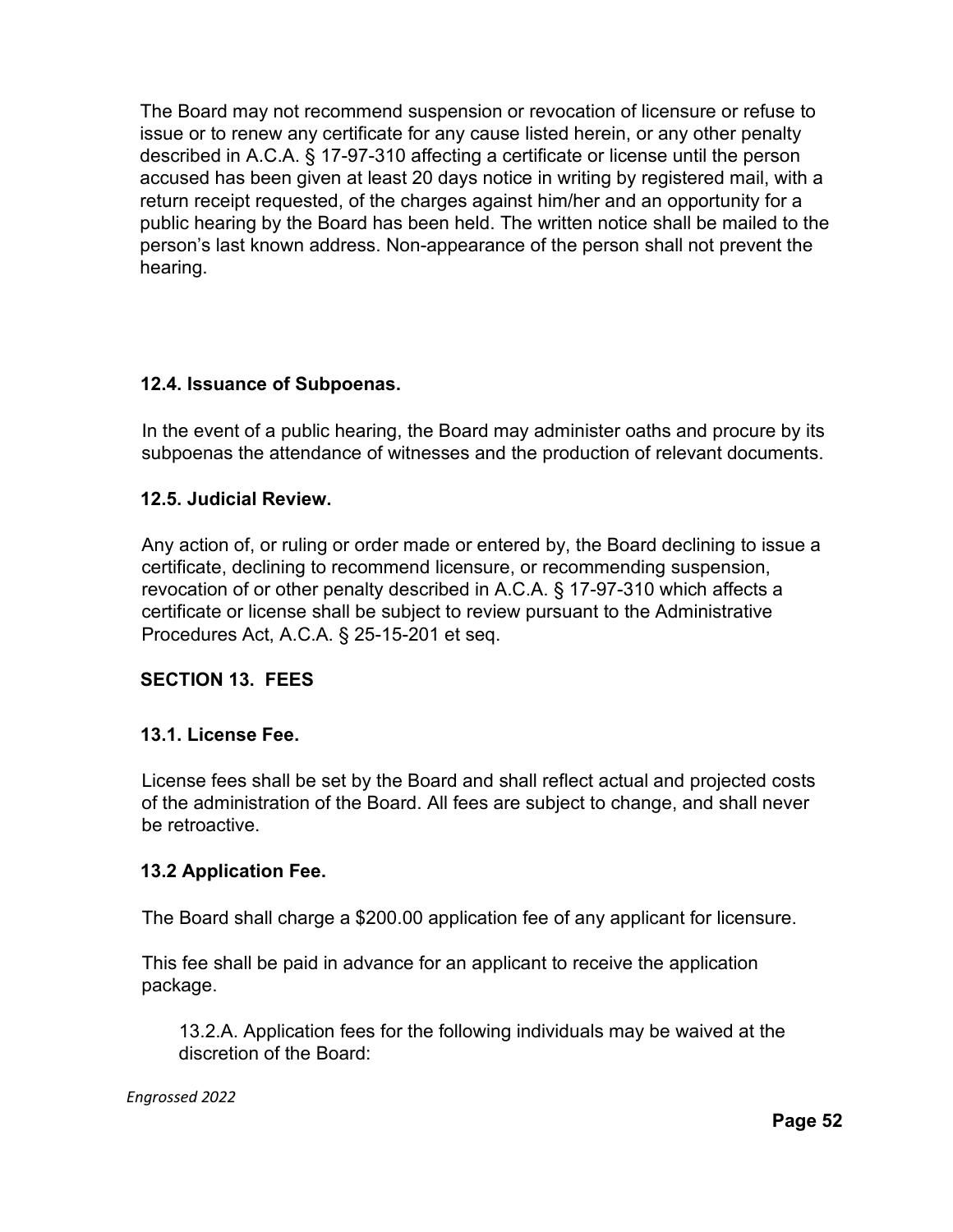1. An active duty military service member stationed in the State of Arkansas;

2. A returning military veteran applying for licensure within one (1) year of his or her discharge from active duty; or

3. The spouse of a person under Section 13.2.A.1. or 2.

## 13.2.B. The Board shall waive the application fee if the applicant:

- 1. Is receiving assistance through the Arkansas Medicaid Program; the Supplemental Nutrition Assistance Program; the Special Supplemental Nutrition Program for Women, Infants, and Children; the Temporary Assistance for Needy Families Program; or the Lifeline Assistance Program;
- 2. Was approved for unemployment within the last twelve (12) months; or
- 3. Has an income that does not exceed two hundred percent (200%) of the federal poverty income guidelines.

## **13.3. Registration Fee.**

The Board shall charge a license registration fee of \$200.00 plus a pro-rated annual license fee for all individuals approved for licensure. The fee must be received by the Board prior to date of licensure.

### **13.4. Provisional License Fee.**

The Board shall charge a \$100.00 fee for six (6) months or less of supervised practice as a provisional licensure applicant. This fee is renewable consistent with extensions of time for practice and is due upon approval by the Board.

13.4. A. The Board shall charge a late fee of \$50.00 for late payment for renewal of a Provisional License.

## **13.5. Annual License Renewal Fee.**

The Board shall charge an annual License Renewal Fee of up to \$300.00 per A.C.A. § 17-97-309(c). The amount will be regulated by the Board in accordance with budgetary needs. There shall be no pro-rated renewal fees.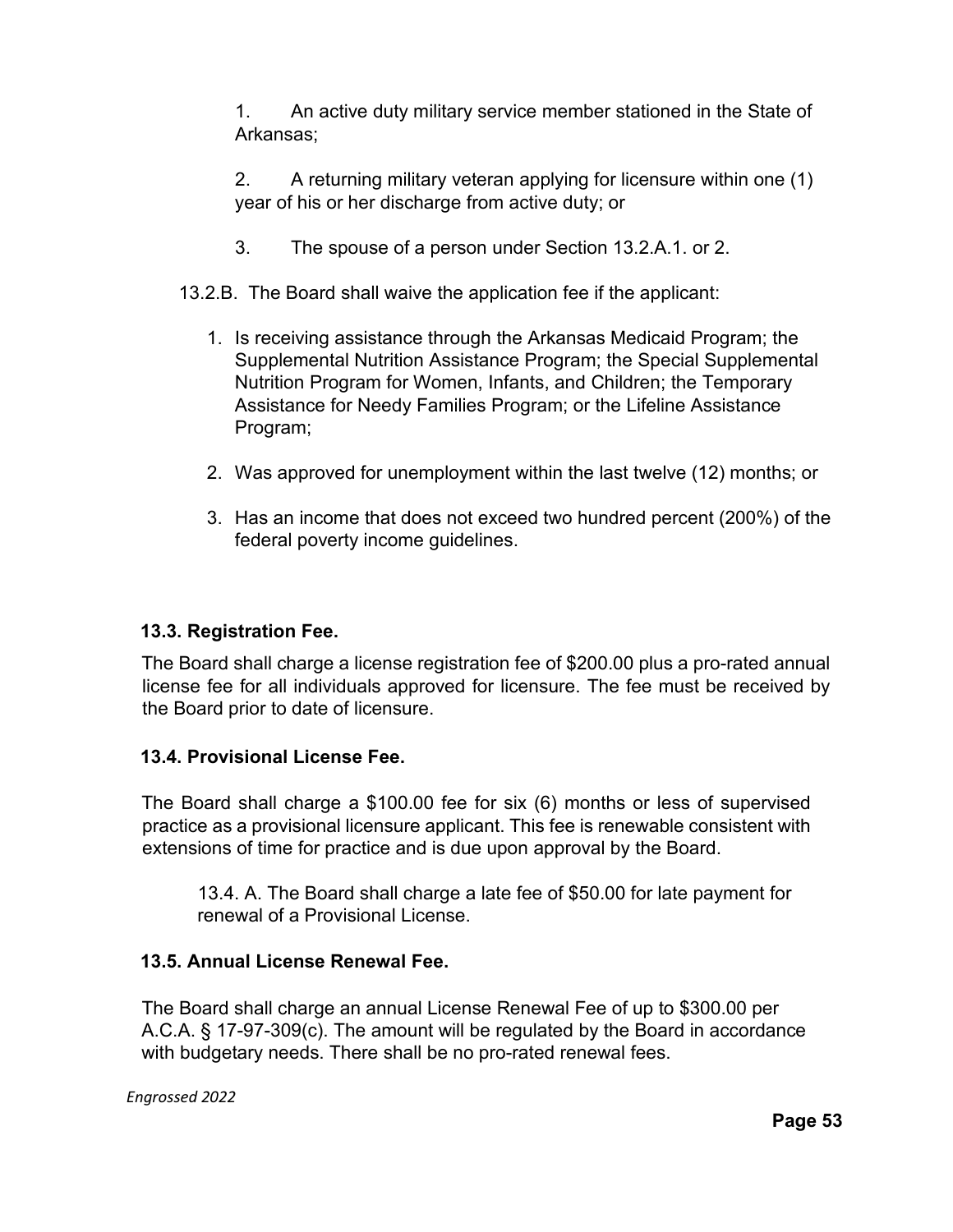# **13.6. Delinquent Payment of License Renewal Fee.**

The Board shall charge an additional \$100.00 fee for delinquent license renewal. This fee is due prior to renewal of license to practice psychology.

## **13.7. Inactive Status.**

The Board shall charge a fee of one half the current renewal fee to place a license on Inactive Status. In the event the license is reactivated, twenty (20) CE hours from the previous year must be submitted to the Board proving the licensee has kept up with current standards. The Board will consider the circumstances of the licensee's inactive status at the time of reinstatement to full licensure,.

## **13.8. Administrative Fees.**

The Board shall charge the following administrative fees which are considered necessary in the performance of the Board's duties:

| 13.8. A. Photocopying, per page           | \$1.00  |
|-------------------------------------------|---------|
| 13.8. B. Service Charge on Returned Check | \$20.00 |
| 13.8. C. Replacement of Returned Check    | \$20.00 |
| 13.8. D. Delinquent CE Penalty            | \$50.00 |

# **SECTION 14. ANNUAL RENEWAL.**

## **14.1. Renewal Fee.**

An annual renewal fee shall be set by the Board. This fee is subject to change.

## **14.2. Annual Renewal.**

The Board has established that annual renewal fees and application for renewal for license are due on or before July 1 of each calendar year. Should the annual renewal time be changed, such change will be consistent with the requirements of the Administrative Procedures Act.

14.2. A. Application for annual renewal of the license of a Psychologist or Psychological Examiner will not be considered if the applicant has not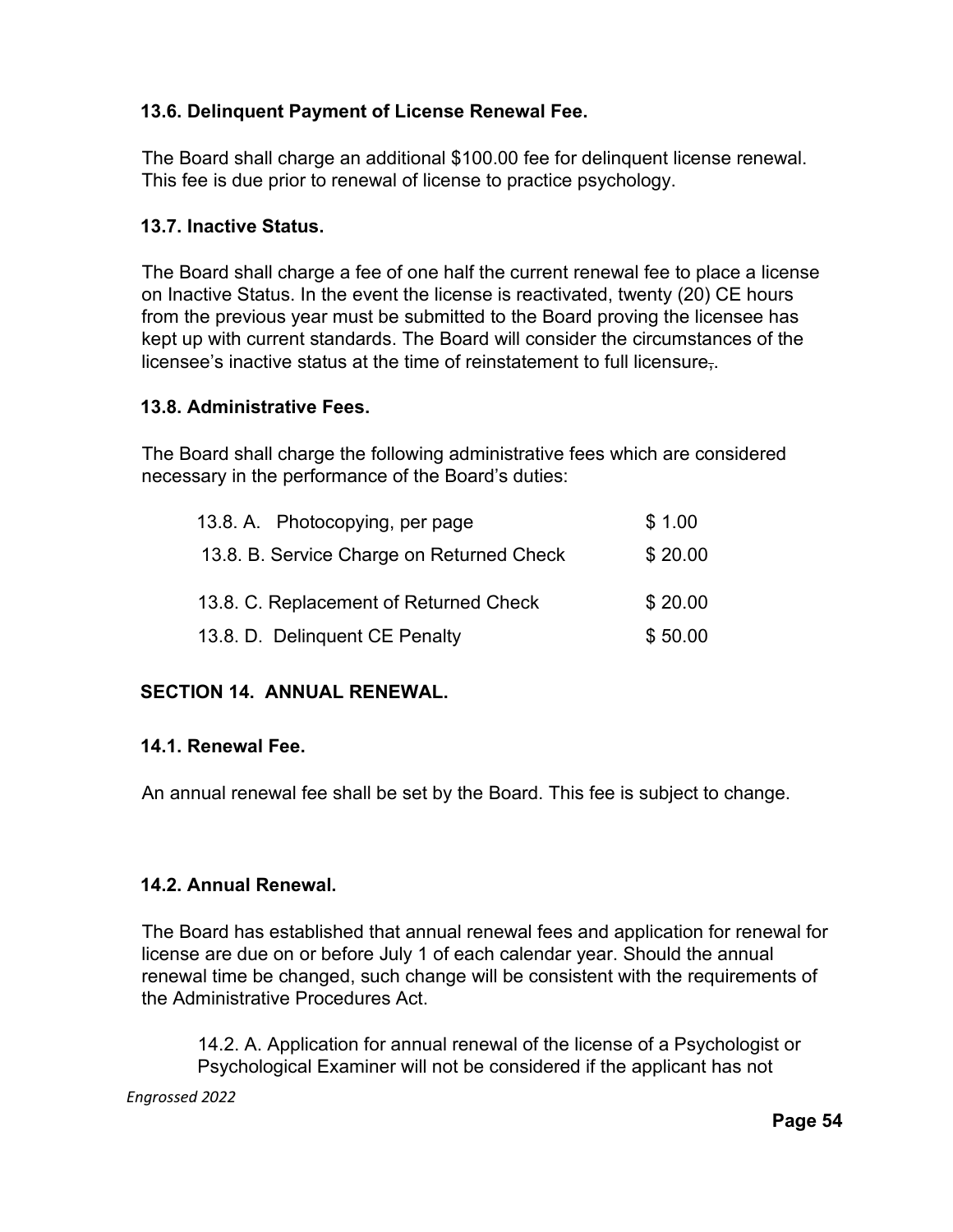supplied forty (40) hours of continuing education for the previous biennium (twenty-four [24] months).

14.2. B. All programs of continuing education for licensees shall be subject to approval of the Board. The Board is authorized to prescribe by rule the minimum standards and requirements for continuing education programs for licensees, the procedures and policies for administering such programs, and the manner and conditions under which credit will be granted for participation in such programs.

# **14.3. Criminal History Check.**

A licensee or registrant whose criminal history check from the Identification Bureau of the Arkansas State Police reveals that the applicant has pleaded guilty or nolo contendere to or been found guilty of any offense listed in A.C.A. § 17-3-102(a) or (e) shall not be eligible for renewal unless the reported offense has been expunged, sealed, or pardoned. A licensee or registrant may apply to the Board for a waiver of disqualification pursuant to Section 5.5.C (2) of these Rules for the conviction of any listed offense. A licensee deemed so ineligible may appeal this action through the process identified in Section 12.2.

## **14.4. Penalty/Reinstatement.**

Failure to apply for and pay the license renewal fee by July 1 shall result in suspension of the license as long as the application and fee are delinquent. Reinstatement of suspended license shall automatically occur at the time the registration fee plus the delinquent renewal fee (Section 13.7) are paid.

## **14.5. Revocation of License.**

If any licentiate fails for three (3) consecutive years to pay the fee, then it shall be the duty of the Board without hearing or notice cancel his or her license, subject to reinstatement. If application for reinstatement is made, the Board shall consider the moral character and professional qualifications of the applicant as in the case of an original application.

## **SECTION 15. PRIVILEGED COMMUNICATIONS.**

## **15.1. Confidentiality.**

Relations and communications between a licensed Psychologist or Psychological Examiner and the client are considered to be confidential on the same basis as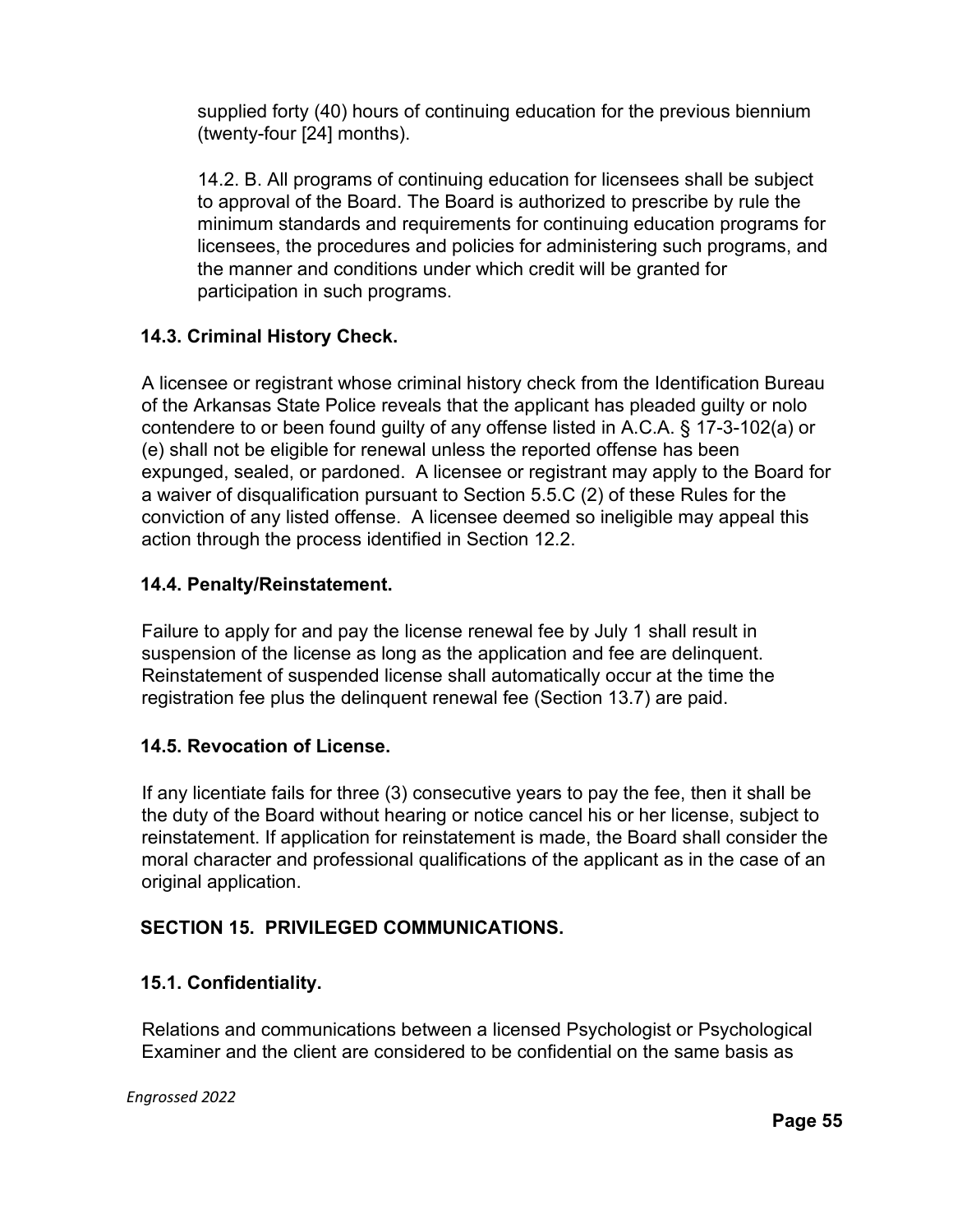those provided by law between attorney and client and are not to be disclosed except as required by law.

### **15.2. Privileged Communication.**

Nothing in these Rules shall be construed to require any privileged communication to be disclosed.

# **SECTION 16. CODE OF ETHICS.**

**16.1.** The Arkansas Psychology Board adopts the Ethical Principles of Psychologists and Code of Conduct of the American Psychological Association as part of these Rules. The principles shall constitute one standard by which appropriate professional practices are determined.

## **SECTION 17. SEVERABLE PROVISIONS OF THESE RULES.**

**17.1.** Each and every Rule contained herein shall be construed as severable from each other Rule and the lack of constitutionality of any part, as determined by a court of this State, shall not invalidate any other part.

**17.2.** The Board shall have authority to rectify any error of interpretation, judgment, decision, or policy which fails to adhere to A.C.A. § 17-97-101, et seq. or to the Rules of the Board without invalidating any other portion of the Rules.

**17.3.** In the case of Board error, any licensee affected because of that error shall be notified and appropriate action taken by the Board.

**17.4.** Any rule or policy of the Board which is found to be in error, shall be immediately corrected, and notification of just cause shall be given to the appropriate governmental body requesting that the Rule be invalidated, and an appropriate Rule substituted in accordance with the Administrative Procedure Act.

## **SECTION 18. INTENTION.**

**18.1.** It is intended that the provisions of these Rules be in accordance with and consistent with the Medical Practices Act.

## **SECTION 19. TELEPSYCHOLOGY**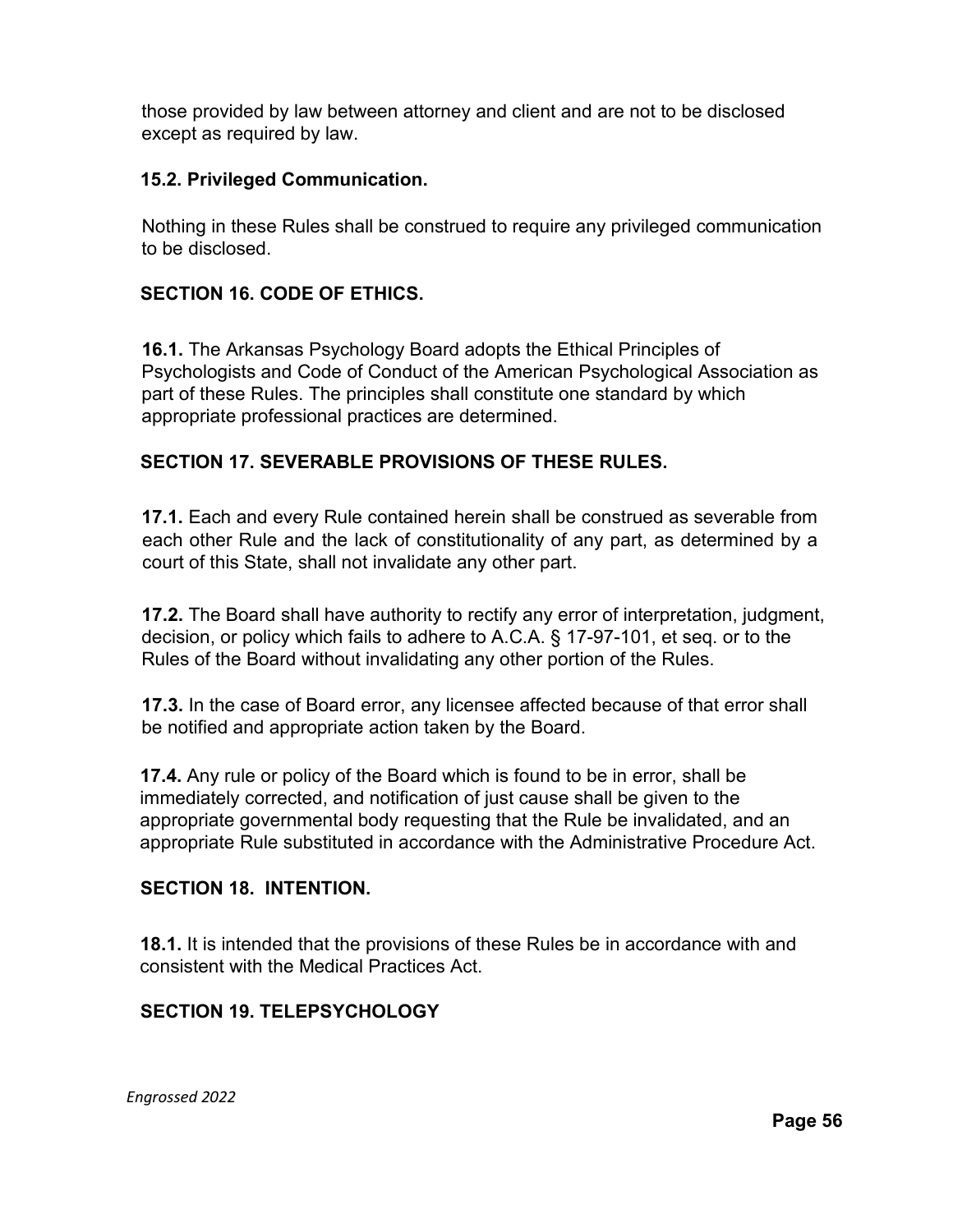### **19.1 Minimum standards for establishing psychologist/psychological examinerpatient/client relationships.**

A psychologist/psychological examiner exhibits gross negligence if he provides and/or recommends any form of treatment/service, without first establishing a proper psychologist/psychological examiner-patient/client relationship.

19.1.A. For purposes of this rule, a proper psychologist/psychological examinerpatient/client relationship, at a minimum requires that:

19.1.A. (1) The psychologist/psychological examiner performs a history and an "in person" interview of the patient/client adequate to establish a diagnosis and identify underlying conditions and/or contraindications to the treatment/service recommended/provided, OR

19.1.A. (2) The psychologist/psychological examiner has access to a patient/client's personal health record, as defined by A.C.A. §17-80-401 et seq., maintained by a psychologist/psychological examiner and uses any technology deemed appropriate by the psychologist/psychological examiner, including the telephone, with a patient/client located in Arkansas to diagnose or treat the patient/client; OR

19.1.A. (3) The psychologist/psychological examiner personally knows the patient/client and the patient/client's general health status through an "ongoing" personal or professional relationship;

19.1.A. (2) Appropriate follow-up be provided or arranged, when necessary, at necessary intervals.

19.1.B. For the purposes of this rule, a proper psychologist/psychological examiner-patient/client relationship is deemed to exist in the following situations:

19.1.B. (1) When treatment/service is provided in consultation with, or upon referral by, another provider who has an ongoing relationship with the patient/client, and who has agreed to supervise the patient/client's treatment/service, including follow up care.

19.1.B. (2) On-call or cross-coverage situations arranged by the patient/client's treating psychologist/psychological examiner.

19.1.C. Exceptions -- Recognizing a psychologist/psychological examiner's duty to adhere to the applicable standard of care, the following situations are hereby excluded from the requirement of this rule: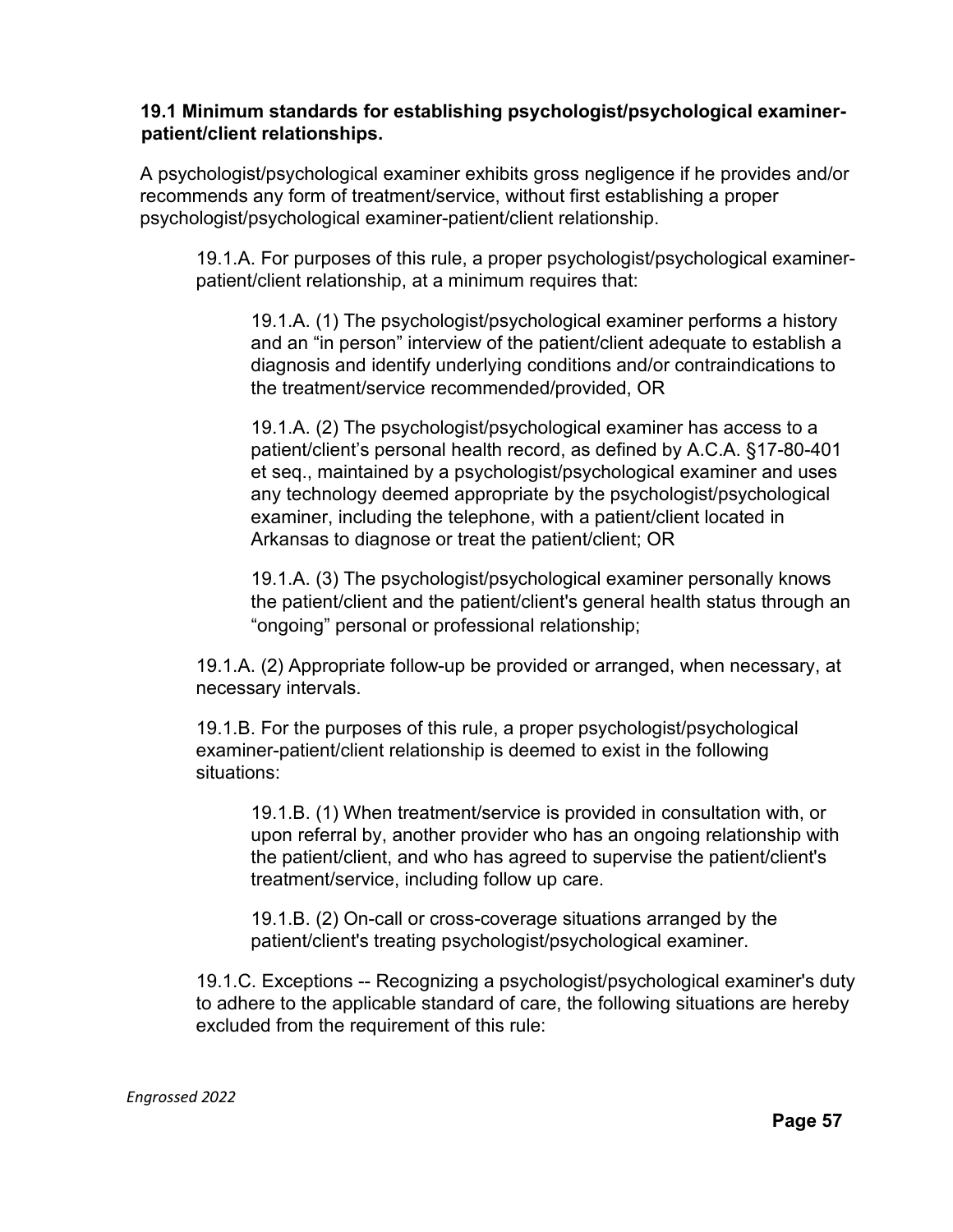1. Emergency situations where the life or health of the patient/client is in danger or imminent danger.

2. Simply providing information of a generic nature not meant to be specific to an individual patient/client.

## **19.2 Requirement for All Services Provided by Providers using Telepsychology**

19.2.A. A Patient/client/Provider relationship must be established in accordance with A.C.A. § 17-84-401, *et. seq.* and Rule § 19.1 before the delivery of services via telepsychology. Provider is defined as a person licensed by the Arkansas Psychology Board who has documented training in telepsychology. A patient/client completing a history online and forwarding it to a Provider is not sufficient to establish the relationship, nor does it qualify as store-and-forward technology.

19.2.B. The following requirements apply to all services provided by Providers using telepsychology:

19.2.B. (1) The practice of psychology via telepsychology shall be held to the same standards of care as traditional in-person encounters.

19.2.B. (2) The Provider must obtain a detailed explanation of the patient/client's complaint from the patient/client or the patient/client's treating Provider.

19.2.B. (3) If a decision is made to provide treatment/service, the Provider must agree to accept responsibility for the care of the patient/client.

19.2.B. (4) If follow-up care is indicated, the Provider must agree to provide or arrange for such follow-up care.

19.2.B. (5) The Provider must keep a documented record, including history.

19.2.B. (6) At the patient/client's request, the Provider must make available to the patient/client an electronic or hardcopy version of the patient/client's record documenting the encounter. Additionally, unless the patient/client declines to consent, the Provider must forward a copy of the record of the encounter to the patient/client's regular treating Provider if that Provider is not the same one delivering the service via telepsychology.

19.2.B. (7) Services must be delivered in a transparent manner with proper informed consent, including providing access to information